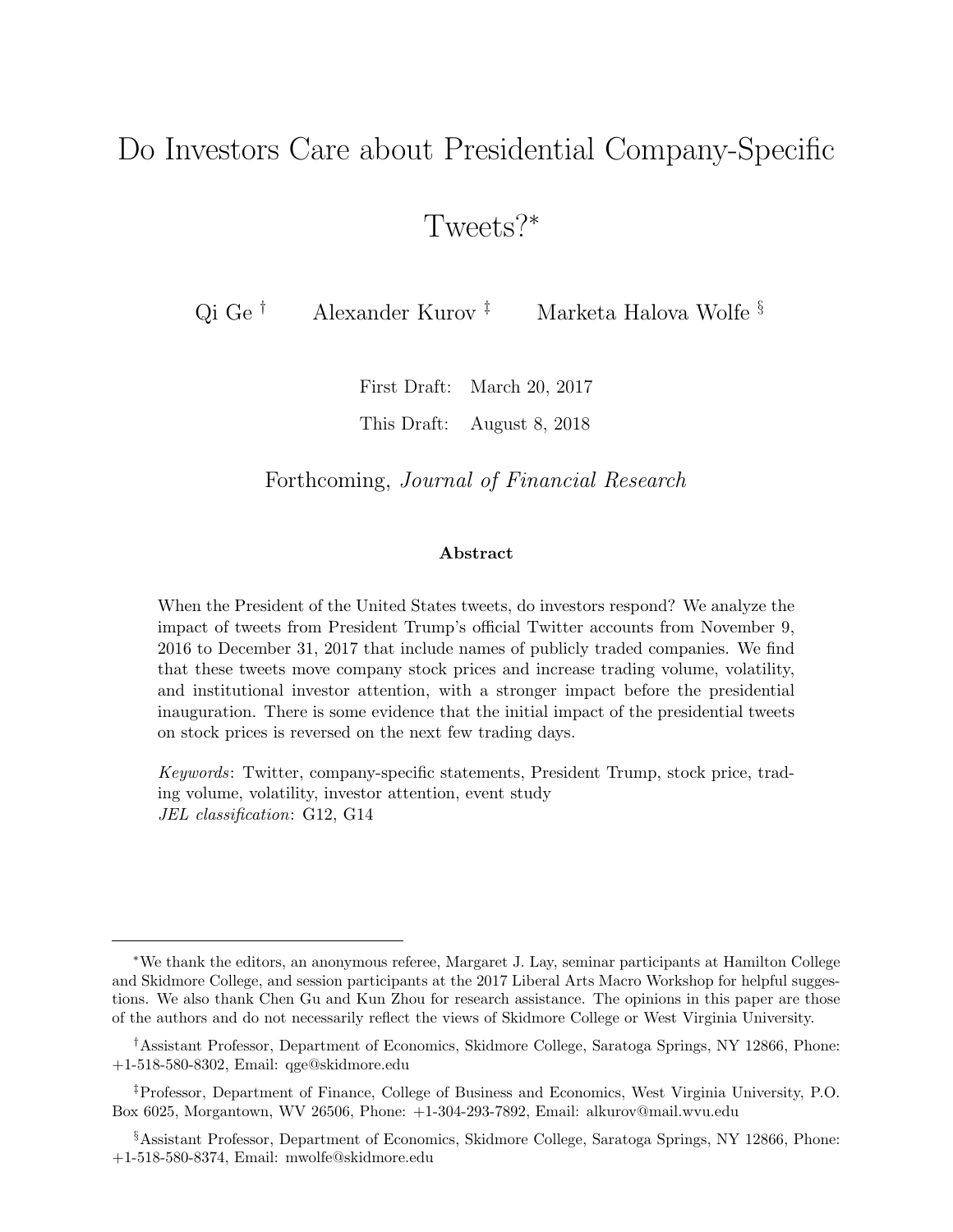## I Introduction

Donald J. Trump, elected the 45th President of the United States on November 8, 2016, has frequently utilized the social media platform Twitter as his primary communication channel. Some of President Trump's Twitter messages included statements about specific companies. These tweets have attracted considerable attention in the financial press. The discussion about the impact of the tweets has, however, been inconclusive. For example, Wang (2016) reports that the Lockheed Martin stock price dropped after President Trump tweeted about the company on December 22, 2016 "Based on the tremendous cost and cost overruns of the Lockheed Martin F-35, I have asked Boeing to price-out a comparable F-18 Super Hornet!", and numerous sources, for example, Peltz (2017), describe attempts at creating algorithms for trading around President Trump's tweets, but Kaissar (2017) cautions that the impact of the presidential tweets on stock prices may not be predictable.

The impact of such company-specific statements is not clear a priori. On the one hand, the stock market may consider the tweets as information relevant to future company fundamentals. As one of the most powerful persons in the world (Ewalt, 2016 and Gibbs, 2017), the President of the United States holds a unique position with broad powers to influence policy relevant to companies, such as government contracts, trade tariffs, and government bailouts. The President's company-specific statements may then be understood by investors to include information relevant to future company fundamentals because the President can enact measures affecting these companies via executive orders and other means. For example, the above tweet about the cost overrun by the military contractor Lockheed Martin may be understood by investors as increasing the likelihood of the government contract being canceled, which would negatively affect future profitability of the company. Thus, presidential tweets may themselves form unexpected news events that could move the stock market. The stock market may then react in an identical way as when facing public news releases studied by, for example, Chan (2003) and Vega (2006). On the other hand, it is possible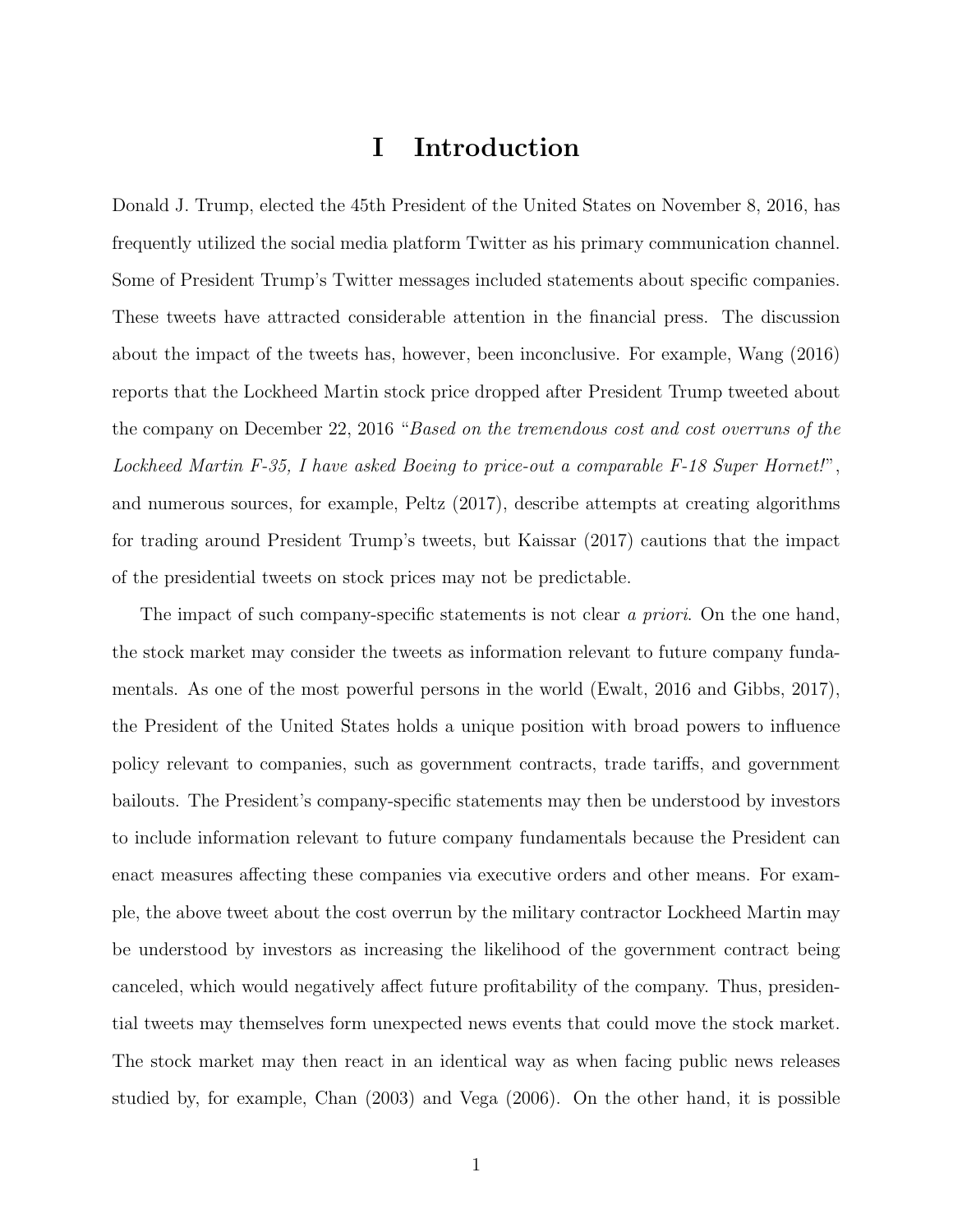that the tweets are only noise without information relevant to company fundamentals. For example, the above tweet about Lockheed Martin may be understood by investors as only an empty threat that will not lead to contract cancellation. The market may, therefore, not react to the tweets, or the reaction may be only temporary. Temporary effects have been shown in numerous contexts. For example, Greene and Smart (1999) show that analyst coverage of companies in a Wall Street Journal column creates only a temporary pressure on stock prices by raising uninformed noise trading. Tetlock (2007) shows that the effect of media pessimism on the stock market reverses over the following trading week. Barber and Odean (2008) point out that attention is a scarce resource and show that individual investors buy stocks that catch their attention. It is possible that President Trump's tweets direct investors' attention to the company mentioned in the tweet. The resulting demand shock may then temporarily push the price away from fundamentals; however, this mispricing is corrected in the subsequent days as the attention fades.

We review all tweets from November 9, 2016 to December 31, 2017 posted on @POTUS and @realDonaldTrump Twitter accounts used by President Trump, document the tweets that include the name of a publicly traded company<sup>1</sup> and analyze their impact on the company stock price, trading volume, volatility, and institutional investor attention. We find that the tweets move the company stock price and increase trading volume, volatility, and institutional investor attention.<sup>2</sup> We also find that the impact was stronger before the presidential

<sup>1</sup>This dataset of company-specific tweets is unique. For comparison, we reviewed tweets in Twitter accounts used by former President Barack Obama, the only other president that utilized Twitter: @POTUS44 from inception in May 2015 through January 2017 and @BarackObama from February 2016 through January 2017. The @BarackObama account shows no tweets naming public companies. The @POTUS44 account shows only one tweet about Lehman Brothers on September 15, 2015 mentioning the bankruptcy of the company that occurred in 2008 and one tweet mentioning Shell on May 28, 2015 in response to a tweet from another Twitter user who wrote about this company.

<sup>2</sup>Wagner, Zeckhauser, and Ziegler (2017) study reactions of individual stock prices in the days and weeks after the 2016 presidential election and document numerous interesting findings such as the outperformance of high-beta stocks and high-tax firms. The findings in our paper show a reaction on the day of the tweet, which is in addition to the reaction documented by Wagner et al. (2017).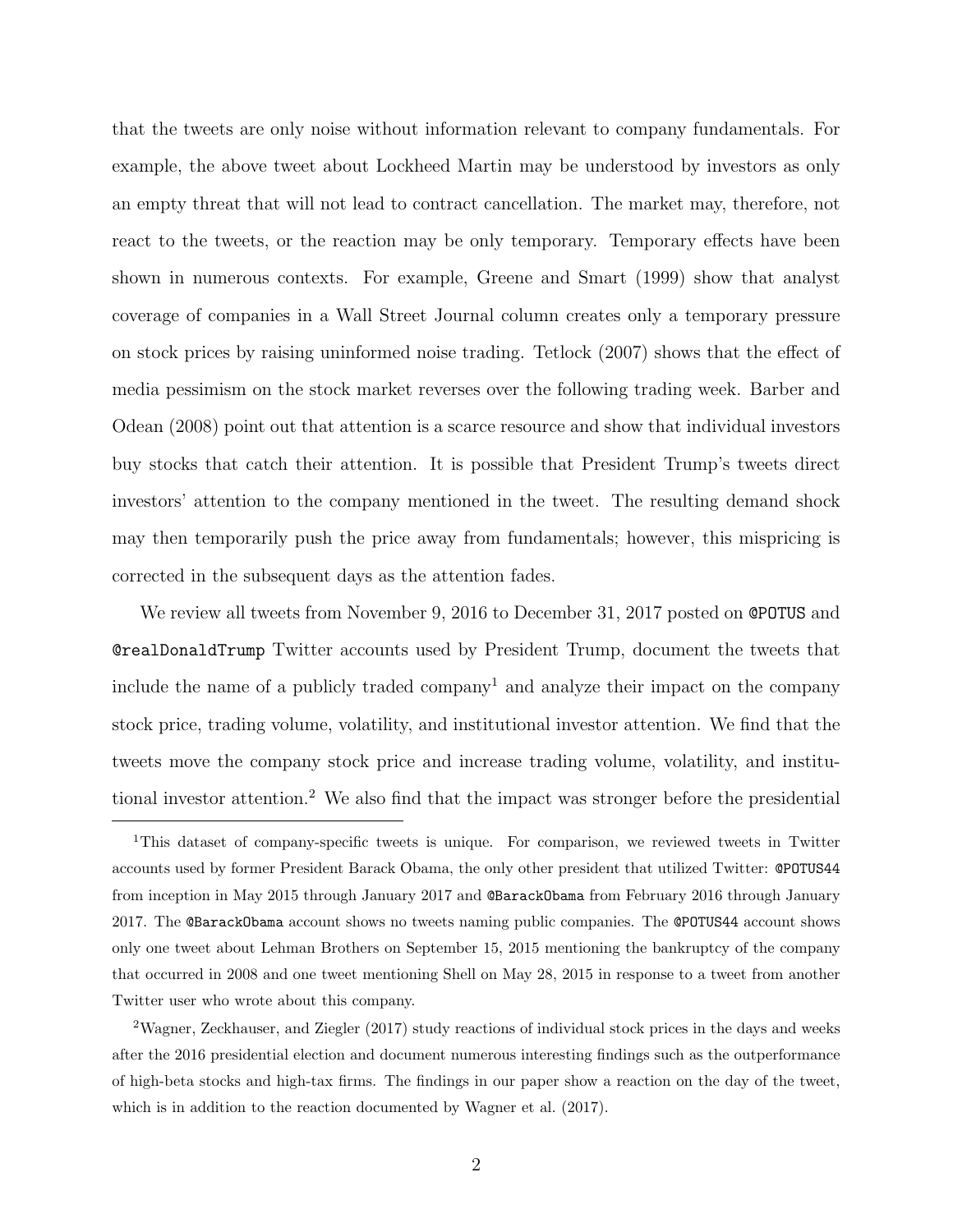inauguration on January 20, 2017. During the pre-inauguration period, the tweets on average move the company stock price by approximately 1.21 percent and increase trading volume, volatility, and institutional investor attention by approximately 47, 0.34, and 45 percentage points, respectively, on the day of the tweet. There is also some evidence that the impact on the stock price is reversed by price movements on the following days.

Our paper contributes to the growing literature on the role of social media in the stock market. Previous research has extensively studied the role of traditional media in the stock market; recent papers examine the role of newspaper coverage (Fang & Peress, 2009), local newspapers (Engelberg & Parsons, 2011), and writing by specific journalists (Dougal, Engelberg, Garcia, & Parsons, 2012). The rise and popularity of social media utilizing real-time information delivery and social networking have understandably attracted scholarly attention and extended our understanding of the media's role in the stock market. Numerous studies examine how the stock market is affected by the number of messages in social media (for example, posts by finance industry professionals and regular users of China's social network Sina Weibo in Zhang, An, Feng,  $\&$  Jin, 2017)<sup>3</sup> or investor sentiment that is derived using textual analysis of a large number of messages in online investment forums (for example, Chen, De, Hu, & Hwang, 2014), Facebook posts (for example, Karabulut, 2013 and Siganos, Vagenas-Nanos, & Verwijmeren, 2014), and Twitter feeds (for example, Azar & Lo, 2016, Bartov, Faurel, & Mohanram, 2017, Bollen, Mao, & Zeng, 2011, and Sprenger, Sandner, Tumasjan, & Welpe, 2014). Our study advances this social media literature by carefully examining the context and content of messages posted by one user – the highest-ranking government official in the largest economy in the world. The stock market impact of comments

<sup>3</sup>The paper by Zhang et al. (2017) is similar to our study because it also analyzes the impact of social media posts by influential individuals. Our study differs from Zhang et al. (2017) in two ways. First, Zhang et al. (2017) study the impact of posts by finance professionals whereas our study focuses on the President of the United States who has broad powers to influence policy relevant to the companies. Second, Zhang et al. (2017) use the number of posts to measure the impact on the stock market whereas our study carefully analyzes the context and content of each tweet.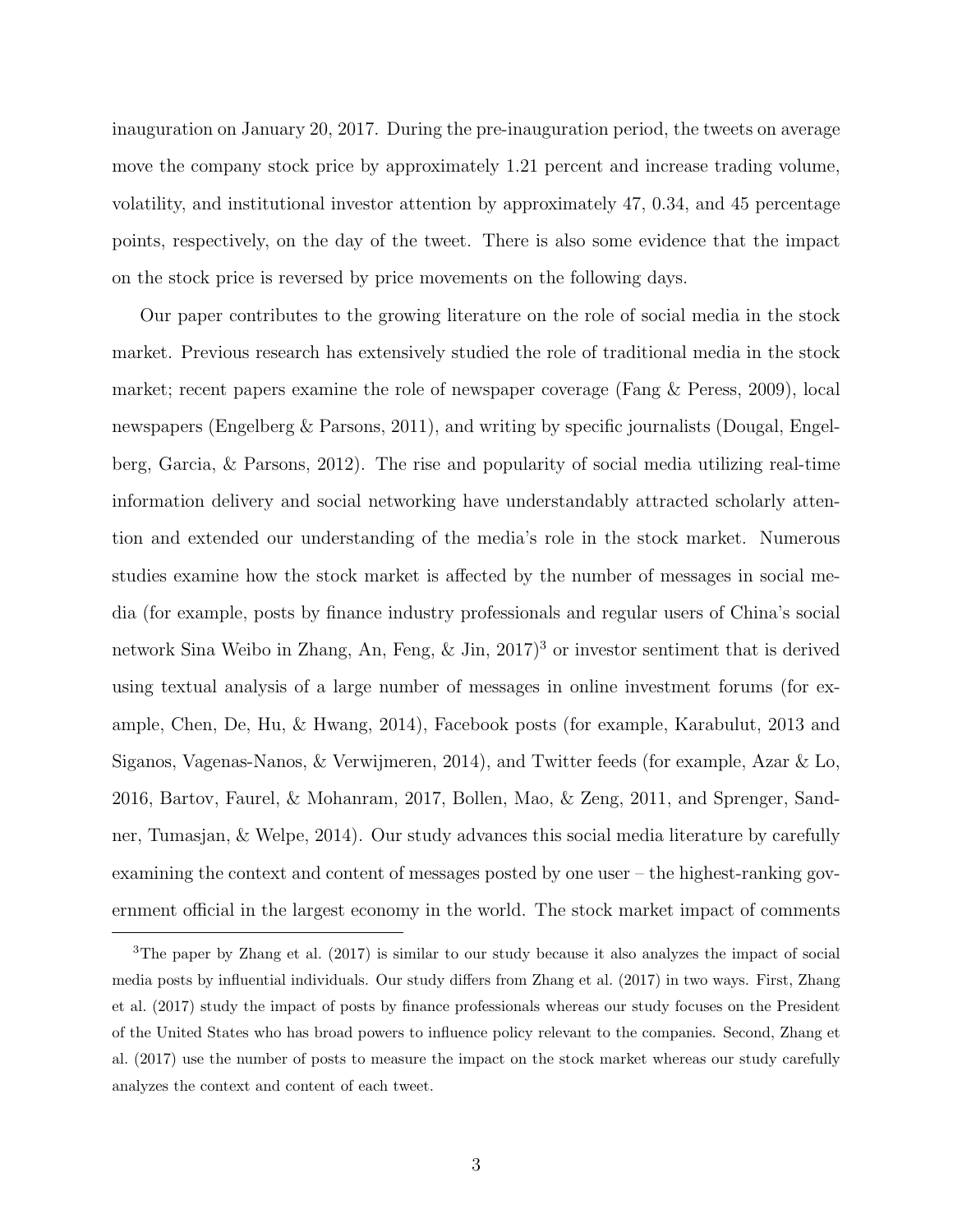about specific companies by the President of the United States has not been studied in previous literature; Twitter provides a unique opportunity for this study because it streamlines the data collection process by comprehensively recording all presidential comments made in this media platform with precise timing of when the comments were posted.

### II Twitter Data

Table 1 lists all tweets from @realDonaldTrump and @POTUS Twitter accounts used by President Trump that include the name of a publicly traded company.<sup>4</sup> The **CrealDonaldTrump** account with approximately 43 million followers is President Trump's personal account. This account was used during the presidential campaign, and it continues to be used after the elections.<sup>5</sup> The tweets containing names of specific companies are almost always posted on this account. Only three tweets containing the names of specific companies are posted on the @POTUS account, the official account of the President of the United States with approximately 21 million followers that became available to President Trump after inauguration on January 20, 2017.<sup>6</sup> We include these three tweets from the **@POTUS** account in our analysis for completeness.

The sample period is from November 9, 2016 to December 31, 2017. November 9, 2016 is the beginning of the sample period because the presidential election took place on November 8, 2016. The first company-specific tweet appears on November 17, 2016. The last one appears on December 29, 2017.

<sup>6</sup>Tweets created by President Obama were archived into @POTUS44 account.

<sup>4</sup>We exclude tweets that mention media companies, such as CNN (owned by Time Warner Inc) and New York Times (owned by the New York Times Company) because their impact on the stock market is complicated by President Trump's relationship with media.

<sup>5</sup>While there was some uncertainty at the beginning of President Trump's term whether his social media posts should be considered official presidential statements, this debate was put to rest during a press conference on June 6, 2017 by Sean Spicer, then White House Press Secretary, who confirmed that President Trump's tweets are "official statements" (Spicer, 2017).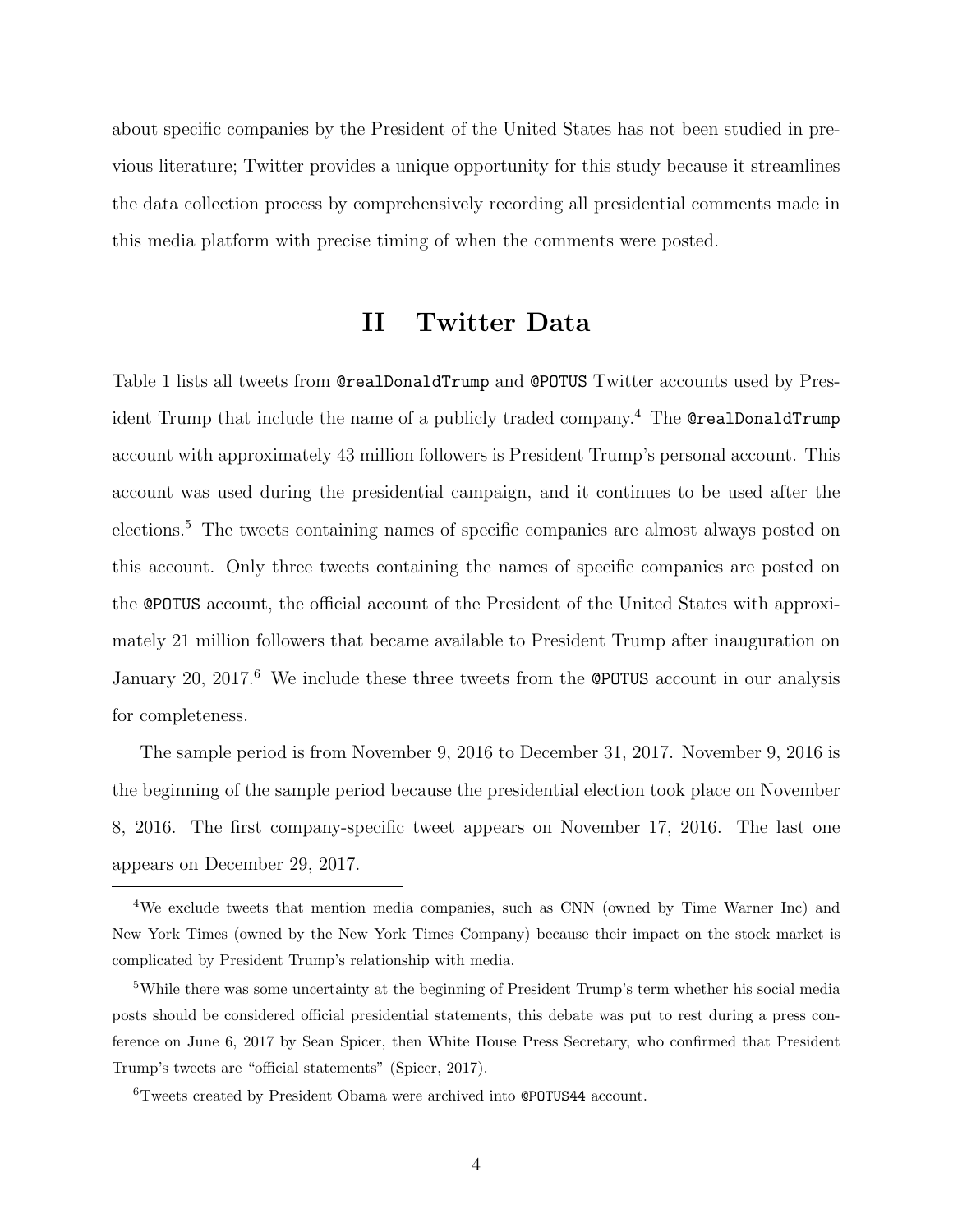Most of the tweets were posted outside of the United States stock market trading hours – in the early morning, in the evening, on weekends or holidays – such as a tweet about Rexnord on December 2, 2016 at 22:06. Therefore, in order to analyze the impact of the tweets, we use daily stock prices, trading volume, volatility, and investor attention following previous literature that also used daily data (for example, Demirer & Kutan, 2010 and Zhang et al., 2017). Tweets that occur after the closing of the stock market at 16:00 Eastern Time, on weekends or during holidays, are, therefore, assigned to the next trading day because that is the day when investors in the U.S. stock market would be able to trade on the tweets.

When multiple tweets about the same company occur on the same day, the daily data combine their effects. These tweets can happen over several hours (for example, tweets about Carrier on November 29 and 30, 2016) or within a few minutes when a message is split into multiple tweets (for example, tweets about SoftBank on December 6, 2016), which arises from the character restriction that Twitter imposes on the tweet length.<sup>7</sup> Table 1 shows how multiple tweets are combined into a single event in our study.

As stated in Section I, we analyze the impact of the tweets on the company stock price, trading volume, volatility, and investor attention. Following previous literature described in more detail in Section III.A, the impact on trading volume, volatility, and investor attention is not directional because tweets can increase trading volume, volatility, and investor attention regardless of the tweets' tone. The impact on stock price, however, is directional because tweets that have a positive (negative) tone are expected to increase (decrease) the price. Therefore, we have to classify the tone of the tweets as positive or negative.

We take two approaches to classifying the tone of the tweets. First, since our study focuses on social media messages posted by one user, we are able to carefully analyze the specific context and content of each tweet. In particular, we analyze each tweet to determine whether President Trump expressed positive or negative tone toward the company.<sup>8</sup> Second, we apply

<sup>7</sup>The tweet length was limited to 140 characters until November 7, 2017 when it was expanded to 280 characters.

<sup>&</sup>lt;sup>8</sup>There are no days that include multiple tweets with positive and negative tones about the same company.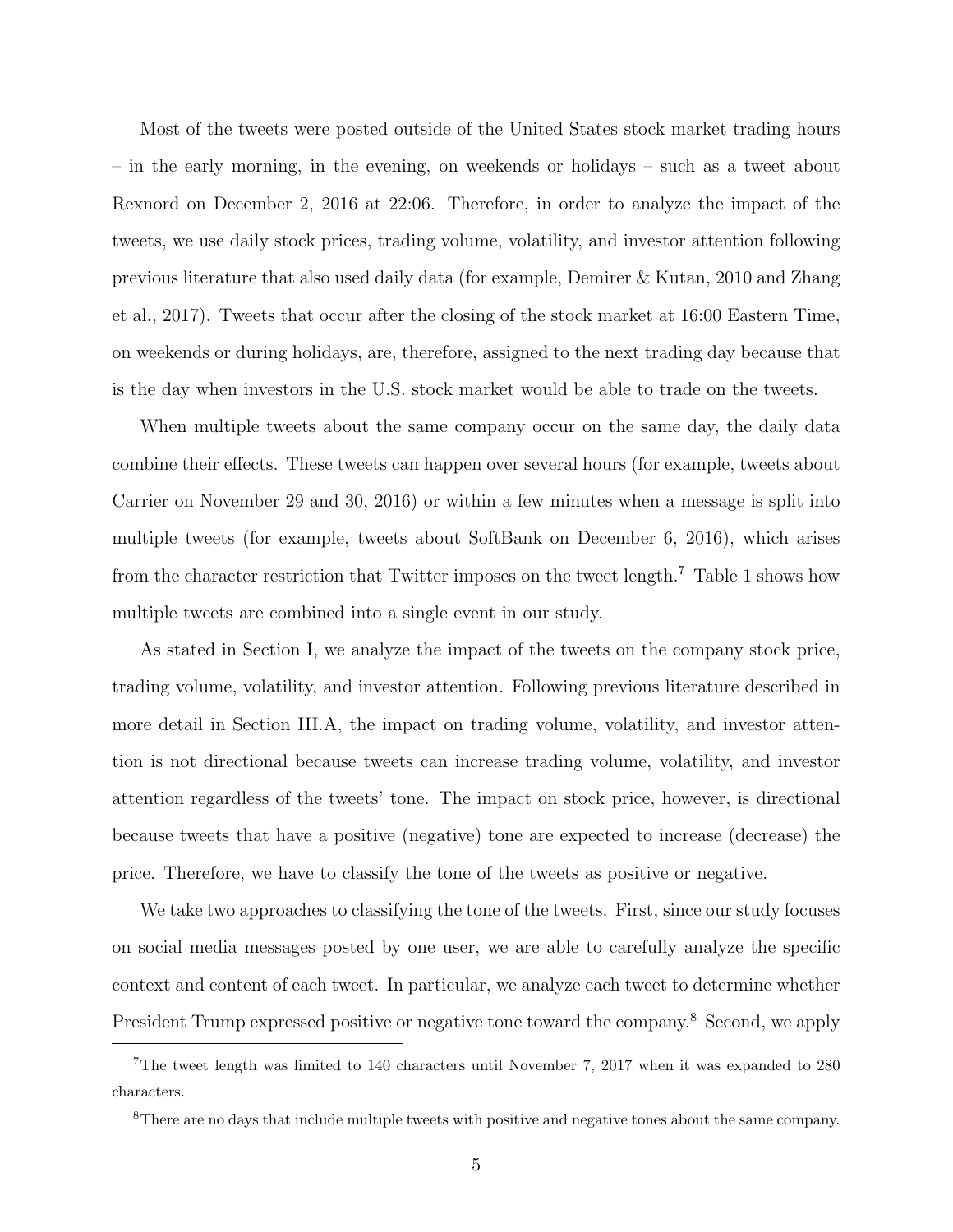a textual analysis utilizing the Google Cloud Natural Language API (Google API hereafter), a cutting edge tool that utilizes machine learning to reveal the meaning of the text and infer the underlying sentiment. Consistent with previous literature,  $9$  we also conduct additional textual analysis using the Loughran and McDonald (2011) lexicon and the National Research Council Canada Sentiment and Emotion Lexicon. Because the textual analysis using the Google API and the lexicons agrees with our context-based classification, we report this alternative classification method in the Appendix as a robustness check.

We analyze the content of each tweet in the context of previous statements that President Trump repeatedly made during the election campaign about the topics of the tweets: keeping jobs and manufacturing in the United States and bringing them back from other countries, controlling government costs, repealing the Affordable Care Act, and lowering drug prices. To determine the tone of the tweets related to jobs and manufacturing (tweet events  $#1-5$ , 7, 12-22, 28, 30-33, 35-40, and 44-47 denoted by "Jobs" in the Content column in Table 1), we base the classification on the election campaign of keeping jobs and manufacturing in the United States and bringing them back from other countries as stated in, for example, the 2016 Republican primary debate in South Carolina: "I'm going to bring jobs back from China. I'm going to bring jobs back from Mexico and from Japan, where they're all every country

<sup>9</sup>Previous studies of social media impact on the stock market analyze a large number of messages from numerous users. The analysis in those studies, therefore, has to depend on algorithms that extract overall sentiment from that "big data" and cannot take into account the specific context and actual content of the individual messages. For example, Chen et al. (2014) use a negative words list compiled by Loughran and McDonald (2011) and a methodology of using the fraction of negative words proposed by Tetlock, Saar-Tsechansky, and Macskassy (2008) to analyze the Seeking Alpha investment-related website articles and comments about the articles. Karabulut (2013) and Siganos et al. (2014) use the Gross National Happiness index constructed by Facebook based on positive and negative words in the status updates of Facebook users. Azar and Lo (2016) use a polarity score based on the positive, negative, and objective meanings in a tweet. Bartov et al. (2017) use four measures to classify tweets as positive or negative including the negative words list compiled by Loughran and McDonald (2011) and an enhanced classifier produced by Narayanan, Arora, and Bhatia (2013). Bollen et al. (2011) use the OpinionFinder, a software tool for analyzing polarity of sentences, and Google-Profile of Mood States for measuring mood in six dimensions.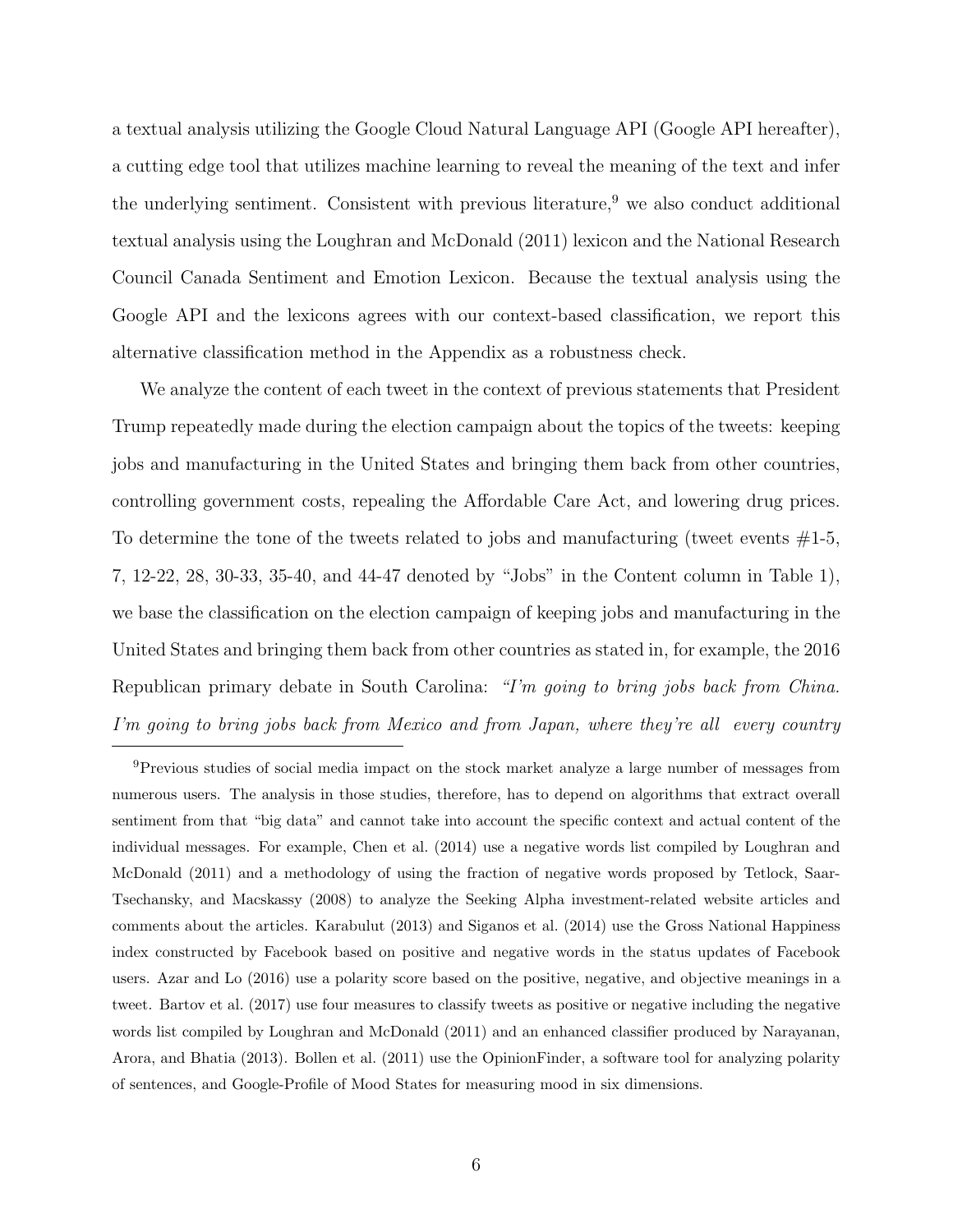throughout the world now Vietnam, that's the new one." (Republican Candidates Debate in Greenville, South Carolina on February 13, 2016, 2016). Therefore, if a tweet commends a company for keeping jobs and/or manufacturing in the United States or bringing them back from other countries (for example, tweets about Ford on November 17, 2016), we classify the tone as positive toward the company and denote it with 1 in the Code column. If a tweet criticizes a company for moving jobs and/or manufacturing out of the United States (for example, a tweet about Rexnord on December 2, 2016), we classify the tone as negative toward the company and denote it with -1 in the Code column. The rationale for this classification is based on repeated threats to punish companies by measures, such as an import tax (for example, a tweet about General Motors on January 3, 2017). Note that this textual analysis classification focuses on the tone of the tweet rather than potential economic impacts that are likely to be complex. For example, a decision to keep a plant in the United States may be advantageous for a company if the company is able to negotiate incentives, such as tax breaks or reduced regulation, or disadvantageous if it forgoes the cost savings from relocating to a country with lower production costs.<sup>10</sup>

To determine the tone of the tweets related to controlling government costs (tweet events  $\#6$ , 10, 11, and 48), we again base the classification on the election campaign. In this case, the election campaign focused on reducing government costs as stated in, for example, the 2016 Republican primary debate in Texas: "...Now, the wall is \$10 billion to \$12 billion, if I do it. If these guys do it, it'll end up costing \$200 billion... Mexico will pay for the wall." (Republican Candidates Debate in Houston, Texas on February 25, 2016 , 2016). Therefore, if the tweet criticizes a company for providing goods and services to the government at high cost (for example, a tweet about Boeing on December 6, 2016), we classify the tone as negative

 $10$ Whether companies actually benefit and face costs as described in the tweets remains to be seen. There is some evidence that firms do benefit and face costs. For example, Waldmeir (2016) reports that Carrier was able to negotiate a tax break for keeping jobs in the United States, and Capaccio and Cirilli (2017) report that Boeing entered negotiations with President Trump to reduce the Air Force One cost. However, other policies such as the border tax have not been implemented.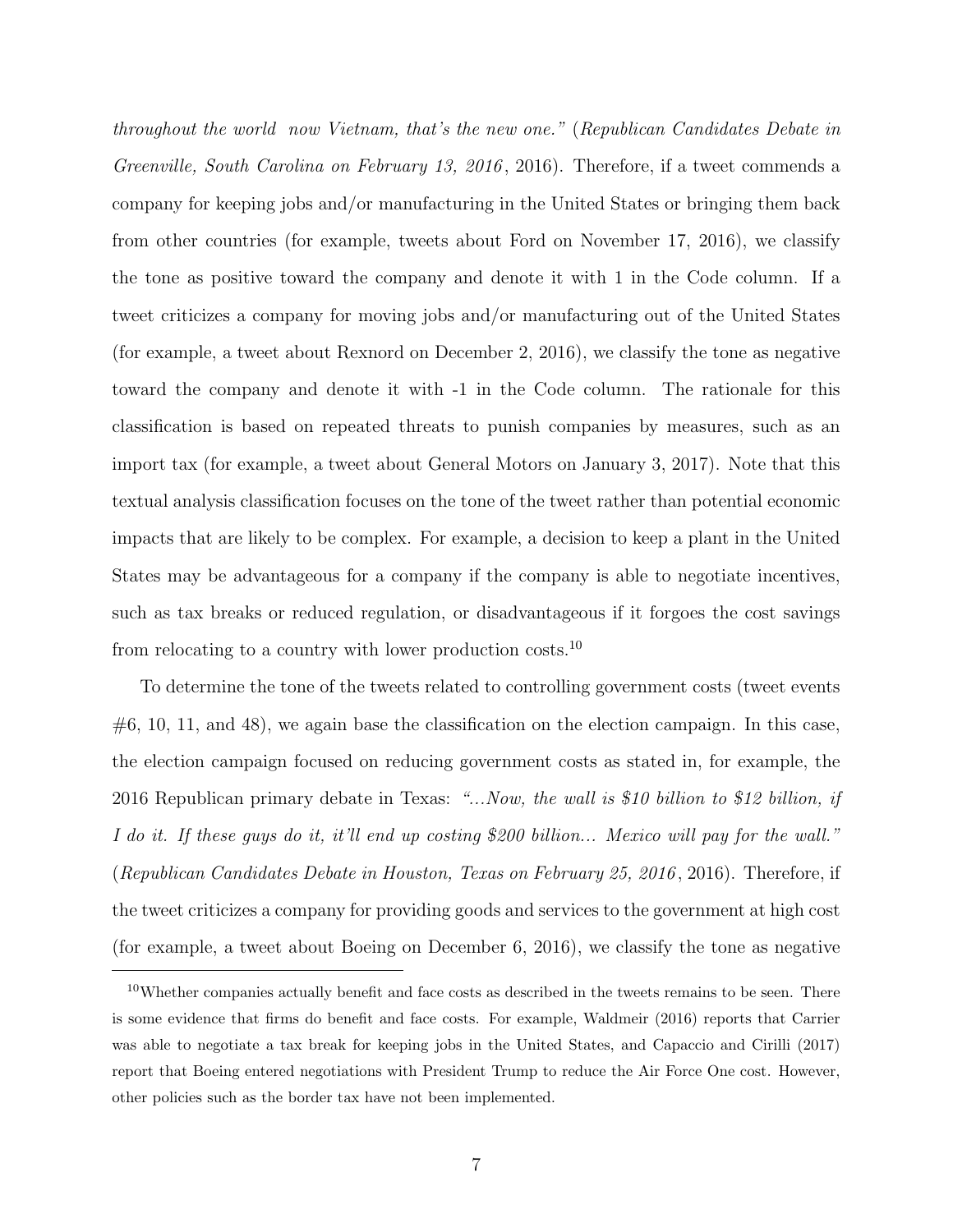toward the company. If the tweet notes that a company may reduce the government's costs, we classify the tone as positive toward the company (for example, a tweet about Boeing on December 22, 2016). Again, the rationale for this classification is based on threats to punish companies by measures, such as canceling government orders (for example, a tweet about Boeing on December 6, 2016).

To determine the tone of the tweets related to the Affordable Care Act (tweet events  $\#29, 34,$  and 41), we base the classification on the election campaign against this legislation as stated in, for example, the third presidential candidate debate in Nevada: "And one thing we have to do: Repeal and replace the disaster known as Obamacare." (Presidential Debate in Las Vegas, Nevada on October 19, 2016, 2016). Because the tweets are related to health insurance companies exiting from the Affordable Care Act health exchange, we classify the tone as positive toward the companies since President Trump considers being a part of the health exchange as negative.

To determine the tone of the tweets related to drug prices (tweet events #42 and 43), we base the classification on the election campaign against the high cost of drugs as stated, for example, in a campaign rally in New Hampshire widely reported in the media (Krauskopf, 2016). Since these tweets are criticizing a pharmaceutical company for high drug prices, we classify the tone as negative toward the company.

In addition to the above tweets related to the presidential campaign, there are seven other tweets. Six tweets (tweet events  $# 8-9$  and  $23-26$ ) are about company chief executive officers (CEOs). Tweets  $#8-9$  are complimenting the CEO of ExxonMobil who became the Secretary of State. Tweets # 23-26 comment on successful meetings with CEOs. All of these tweets express a positive tone toward the companies and we, therefore, classify them as positive. One tweet (tweet event  $\#27$ ) criticizes a retail company for dropping the fashion line of Ivanka Trump, President Trump's daughter; since the tweet expresses a negative tone about the company, we classify it as negative.

If a tweet mentions more than one company, such as a tweet about General Motors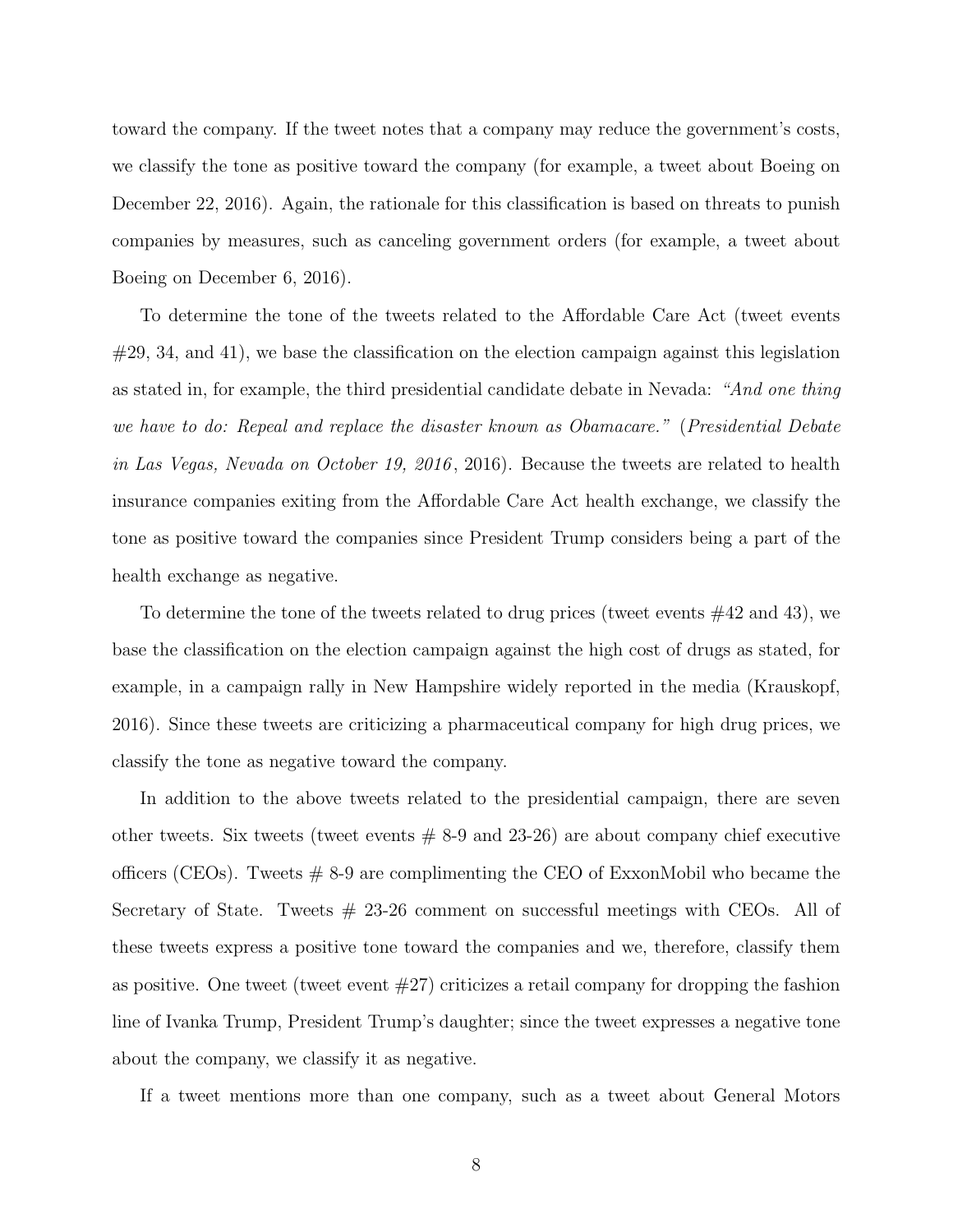and Walmart on January 17, 2017, the tweet is listed twice to capture the impact on both companies. This is important especially when a tweet is positive about one company and negative about another company, such as a tweet about Lockheed Martin (negative) and Boeing (positive) on December 22, 2016. Our dataset then includes the entire population of President Trump's company-specific tweets with a total of 48 events (combining 59 tweets).<sup>11</sup> Eleven are classified as having a negative tone toward the company, and 37 are classified as having a positive tone toward the company.<sup>12</sup>

### III Empirical Strategy and Results

Section III.A reports the impact of the tweets on company stock returns, trading volume, volatility, and investor attention. Section III.B documents how the impact varies between the pre- and post-inauguration periods. Section III.C analyzes whether the impact on the stock price on the day of the tweet is reversed in the following days.

### A Stock Market Reactions to Presidential Tweets

We study the impact of the tweets on four variables: company stock returns, trading volume, volatility, and investor attention. To measure the impact on returns, we obtain daily closing stock prices,  $C_{i,t}$ ,<sup>13</sup> and compute the holding period return for each company i as  $R_{i,t}$  =  $C_{i,t}-C_{i,t-1}$  $\frac{t - C_{i,t-1}}{C_{i,t-1}}$ , stated in percentage. Table 2 reports the summary statistics. We compute excess return as the return in excess of risk-free return,  $RF_t$ , i.e.,  $ER_{i,t} = R_{i,t} - RF_t$ . We estimate the Fama and French (1993) three-factor model. This model uses OLS to regress the excess return on the stock market return,  $RM_t$ , minus  $RF_t$ , small-minus-big market capitalization,

<sup>&</sup>lt;sup>11</sup>Some companies were tweeted about more than once, such as General Motors on January 3 and January 24. We verify that there is no difference in impact between the first and subsequent tweets.

<sup>&</sup>lt;sup>12</sup>We present a robustness check in Section IV.B showing that negative and positive tweets to not differ in their impact on the stock market.

<sup>&</sup>lt;sup>13</sup>The company stock data are from Bloomberg.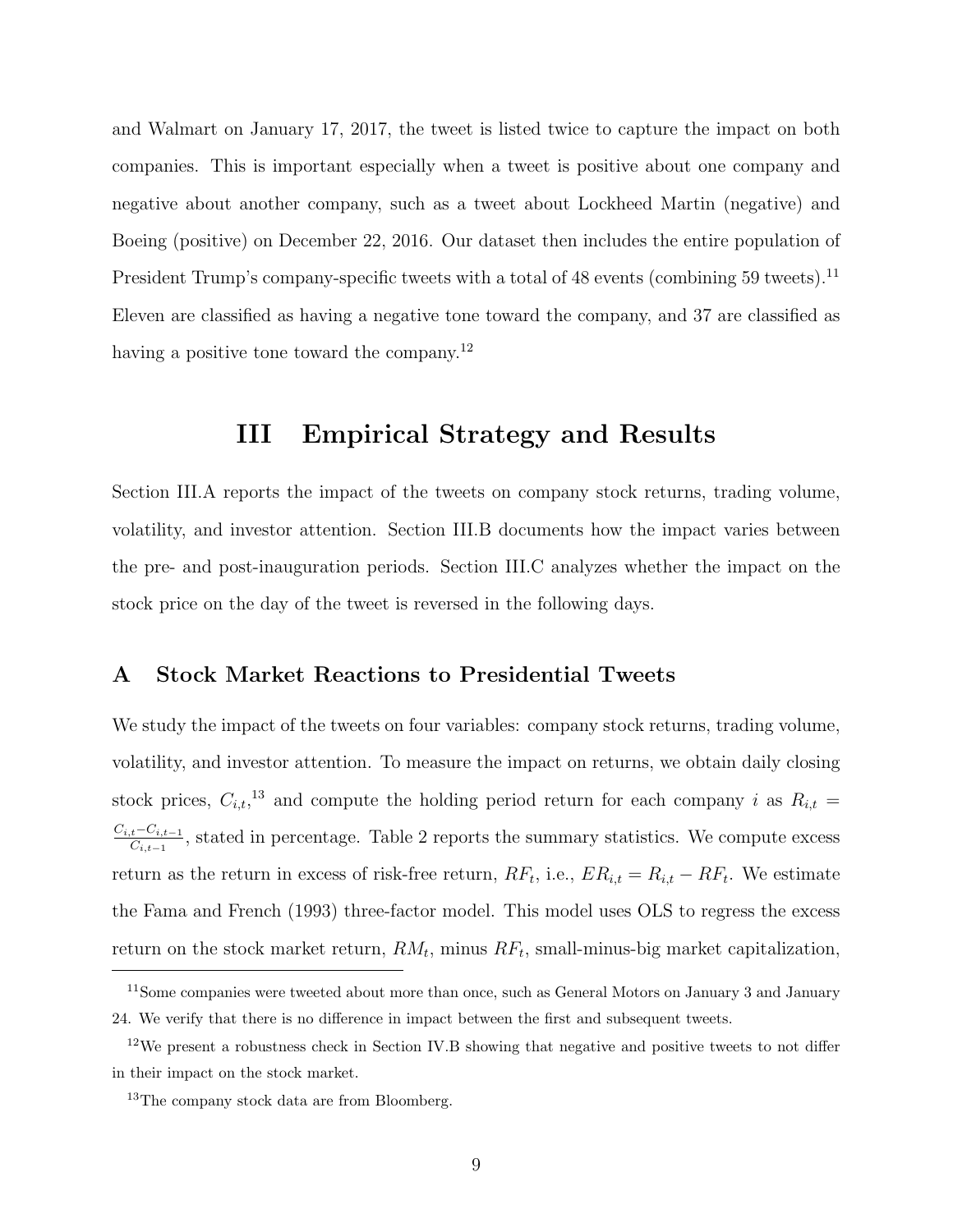$SMB_t$ , and high-minus-low book-to-market ratio,  $HML_t$ <sup>14</sup>

$$
ER_{i,t} = \beta_0 + \beta_1 (RM_t - RF_t) + \beta_2 SMB_t + \beta_3 HML_t + \epsilon_{i,t}.
$$
 (1)

Since the parameters of this model change over time, we estimate them using a rolling window of 126 trading days (about six months). MacKinlay (1997) recommends that the estimation and event windows do not overlap. Therefore, we use data up until day  $t-1$  to estimate the betas for day t. We then compute the abnormal return, stated in percentage, during our sample period as follows:<sup>15</sup>

$$
AR_{i,t} = ER_{i,t} - [\widehat{\beta}_0 + \widehat{\beta}_1(RM_t - RF_t) + \widehat{\beta}_2SMB_t + \widehat{\beta}_3HML_t].
$$
\n(2)

Controlling for the stock market return is especially important since the overall market rose during our sample period.

To measure the impact on trading volume, we compute the abnormal trading volume,  $AV_{i,t}$ , as the difference between the trading volume  $V_{i,t}$  and the mean trading volume of the previous five days divided by the mean trading volume of the previous five days to control for intra-week volume pattern similar to Joseph, Wintoki, and Zhang (2011):  $AV_{i,t} = \frac{V_{i,t}-V_{Avrg,t}}{V_{Aurr}}$  $V_{Avrg,t}$ where  $V_{Avrg,t} = \frac{\Sigma_1^J V_{i,t-j}}{I}$  $\frac{J_{i,t-j}}{J}$  and  $J = 5^{16}$ 

To measure volatility of prices, we use the Rogers and Satchell (1991) range-based estimator of volatility computed as:

$$
\hat{\sigma}_{it}^2 = (H_{it} - C_{it})(H_{it} - O_{it}) + (L_{it} - C_{it})(L_{it} - O_{it}),
$$
\n(3)

where  $O_{it}$ ,  $C_{it}$ ,  $H_{it}$ , and  $L_{it}$  are the opening, closing, high, and low prices in natural log for

<sup>16</sup>The results with the full sample average as well as with  $J = 22$ , i.e., 22-day moving average, are similar.

<sup>&</sup>lt;sup>14</sup>RF<sub>t</sub>, RM<sub>t</sub>, SMB<sub>t</sub>, and HLM<sub>t</sub> data are from Kenneth French's website. We verify that results using the Fama and French (2015) five-factor model and a single-factor market model are similar.

<sup>&</sup>lt;sup>15</sup>Results with abnormal returns that are based on factor loadings estimated using the entire period from January 1, 2016 to December 31, 2017 are very similar.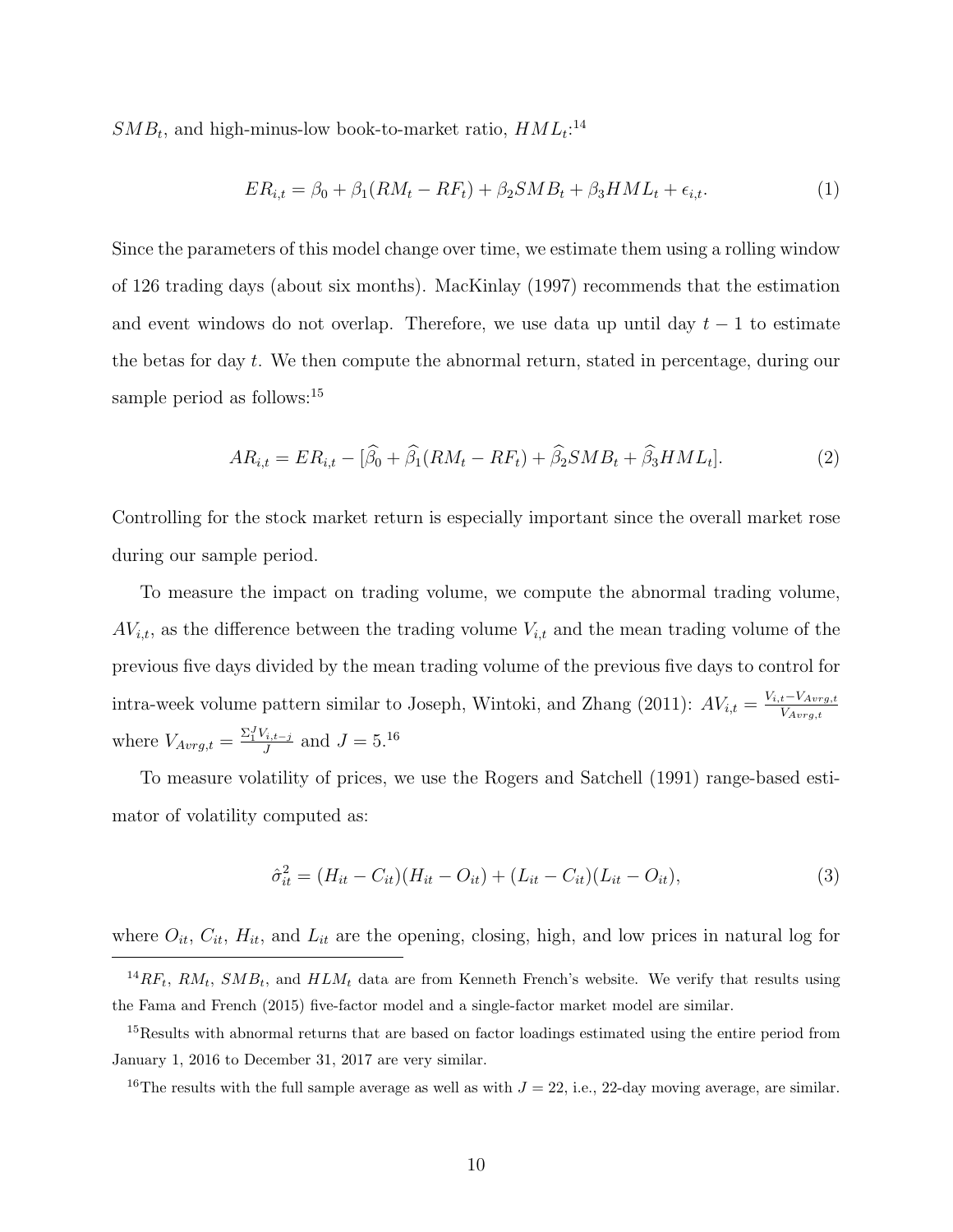company  $i$  on day  $t$ , respectively. We take the square root of this estimated variance and multiply the resulting standard deviation by 100 to express it in percentage terms.

To measure investor attention, we use the Bloomberg institutional investor attention measure described in Ben-Rephael, Da, and Israelsen (2017).<sup>17</sup> Bloomberg tracks how many times Bloomberg users read articles and search for information about each company using the company ticker. Bloomberg records hourly counts, compares the counts in the recent eight hours to those in the previous 30 days and assigns a score of 0, 1, 2, 3, and 4 if the average of the last eight hours is less than 80%, between 80% and 90%, between 90% and 94%, between 94% and 96%, or higher than 96% of the hourly counts in the previous 30 days, respectively. The maximum hourly score for each calendar day is the daily score shown on Bloomberg. Following Ben-Rephael et al. (2017), we construct a binary measure of abnormal investor attention that equals 1 if the score equals 3 or 4, and 0 otherwise, so that the abnormal investor attention captures the right tail of the investor attention distribution, and a value of 1 represents an investor attention shock.

We then estimate a fixed effects panel model for abnormal returns:

$$
AR_{i,t} = \gamma_0 + \gamma_1 T_{i,t} + \theta_i + \tau_d + \upsilon_{i,t},\tag{4}
$$

where  $\theta_i$  accounts for the company-specific fixed effects,  $\tau_d$  accounts for day-of-week fixed effects proxied by indicator variables for the trading days in a week, and  $T_{i,t}$  is the Twitter variable described in Section II.<sup>18</sup> There are 287 days and 27 companies. The resulting

<sup>18</sup>In contrast to studies analyzing scheduled announcements that have to subtract market's expectations from the actual announcement to compute the announcement's unexpected component, our empirical strategy does not involve subtracting the expectations because the tweets are unscheduled and unexpected.

<sup>&</sup>lt;sup>17</sup>As an alternative measure of investor attention, we use the number of tweets about each company calculated by Bloomberg based on data from Twitter and StockTwits, a social media site for sharing ideas among investors, traders, and entrepreneurs. The results (available upon request) are similar to those based on the Bloomberg institutional investor attention measure. Other papers, such as Da, Engelberg, and Gao (2011), use Google Trends search volume data as a measure of investor attention. We do not use Google Trends data because many observations are missing for the companies in our sample.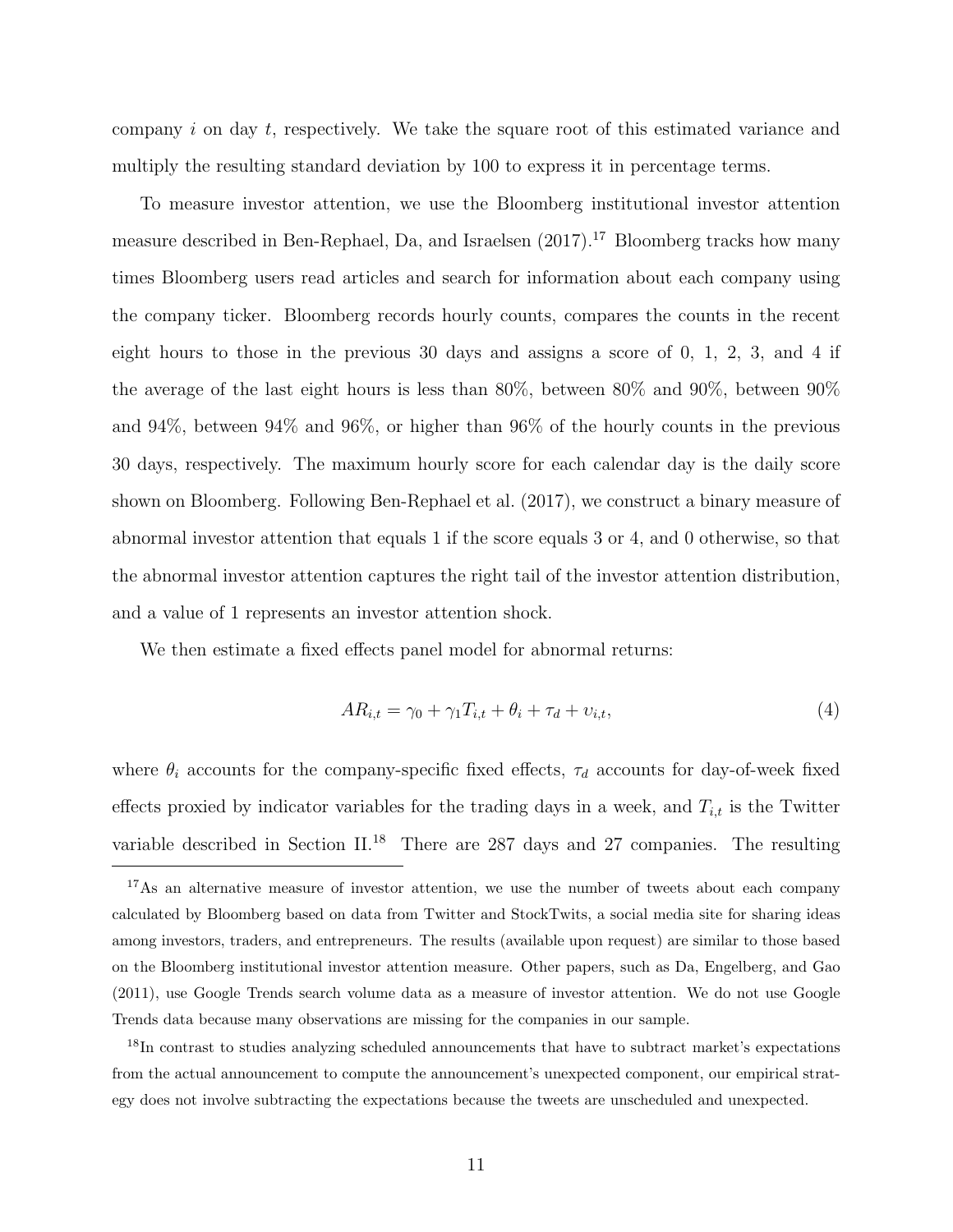number of panel observations is 7,749. As described in Section II, the Twitter variable represents the positive (negative) tone expressed by President Trump toward the company. If President Trump's tweets affect the company stock price, we expect  $\gamma_1$  to be positive because positive (negative) information about the company will increase (decrease) the stock price.

Table 3 reports the impact of the tweets in the full sample period from November 9, 2016 to December 31, 2017. Column (1) shows the impact on abnormal returns. The positive coefficient indicates that the stock price tends to increase (decrease) if the tweet is positive (negative). The tweets on average move the stock price by approximately 0.80 percent. This is an economically meaningful effect because the median daily absolute return and absolute abnormal return are approximately 0.64% and 0.58%, respectively, per Table 2.

Next, we estimate a fixed effects panel model for abnormal trading volume:

$$
AV_{i,t} = \delta_0 + \delta_1 |T_{i,t}| + \phi_i + \mu_d + \varepsilon_{i,t},\tag{5}
$$

where  $\phi_i$  and  $\mu_d$  account for the company-specific, and day-of-week fixed effects, respectively. We use the absolute value of the Twitter variable because we expect the tweets to increase the trading volume regardless of whether their tone is positive or negative. This means that we expect  $\delta_1$  to be positive. Column (2) reports the results. We find that the tweets on average increase trading volume by approximately 39 percentage points compared to the average trading volume on the previous five days.

In Column (3), we estimate a fixed effects panel model in equation (5) where we use volatility rather than trading volume as the dependent variable. Similar to trading volume and consistent with previous literature (for example, Neuhierl, Scherbina, & Schlusche, 2013), we expect an increase in volatility driven by President Trump's tweets regardless of their tone. Recall that volatility is measured by the standard deviation of daily returns multiplied by 100. Its median and mean values are 0.83% and 0.97%, respectively, in Table 2. Therefore, an average increase of 0.31 percentage points is economically meaningful.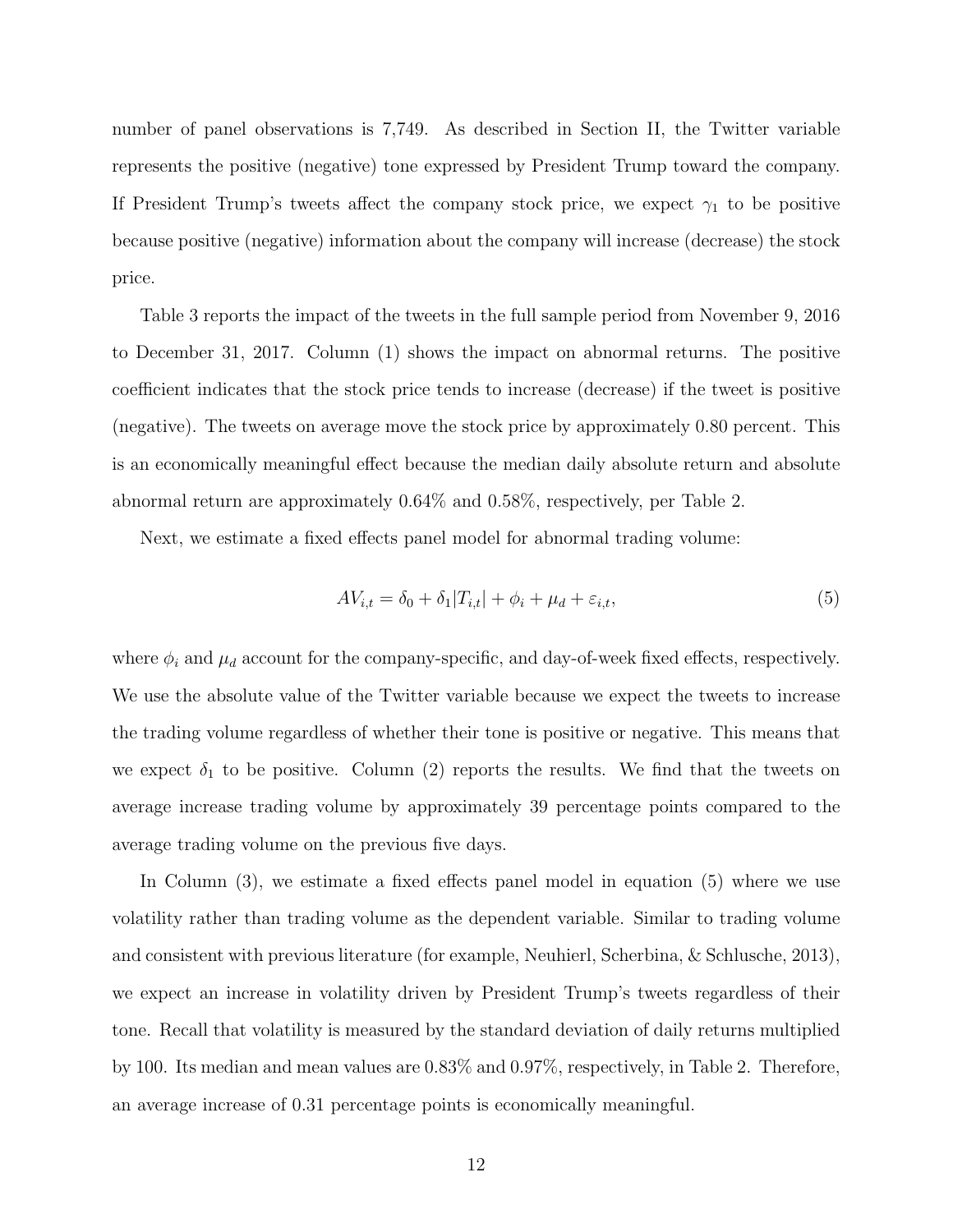Finally, we estimate a panel probit model of the abnormal investor attention on the absolute value of the Twitter variable,  $|T_{i,t}|$ , with indicator variables for individual stocks. Following previous literature on investor attention including Ben-Rephael et al. (2017), we expect the presidential tweets, regardless of their tone, to raise investor attention. Column (4) reports the marginal effects. The tweets (both positive and negative) on average increase the probability of abnormal investor attention by 40 percentage points, suggesting that the tweets capture investors' attention.

One potential concern about specifications (4) and (5) is that the results could be driven by unobserved company-specific events that occurred prior to the tweets. These events could be unrelated to the topic of President Trump's tweets (for example, unrelated news about company earnings) or related to the topic of President Trump's tweets (for example, if President Trump's tweets are merely reactions to news about these companies from television and other news sources). Therefore, we follow Tetlock (2007) and include in our specification five lags of abnormal returns, abnormal trading volume, volatility, and abnormal investor attention to account for the possibility that President Trump and investors were responding to the same recent attention-grabbing events. This augmented specification also accounts for persistence that has been documented for volatility and trading volume (for example, Fleming & Kirby, 2011). For abnormal returns, for example, the specification becomes:

$$
AR_{i,t} = \gamma_0 + \gamma_1 T_{i,t} + \gamma_2 L5(AR_{i,t}) + \gamma_3 L5(AV_{i,t}) + \gamma_4 L5(\hat{\sigma}_{it}) + \gamma_5 L5(AIIA_{i,t}) + \theta_i + \tau_d + \nu_{i,t}, \tag{6}
$$

where L5 is a lag operator that transforms the variable into a row vector of its five lags. For example,  $L5(AR_{i,t})$  denotes  $L5(AR_{i,t}) = (AR_{i,t-1}, AR_{i,t-2}, AR_{i,t-3}, AR_{i,t-4}, AR_{i,t-5})$ . Correspondingly,  $\gamma$  on the lagged terms represents a vector of coefficients.

Table 4 reports results from these full specifications. We find that for all four dependent variables the results are similar to those reported in Table 3. This suggests that the results in Table 3 are not driven by investors systematically responding to attention-grabbing events that took place on trading days prior to the presidential tweets. We come back to this point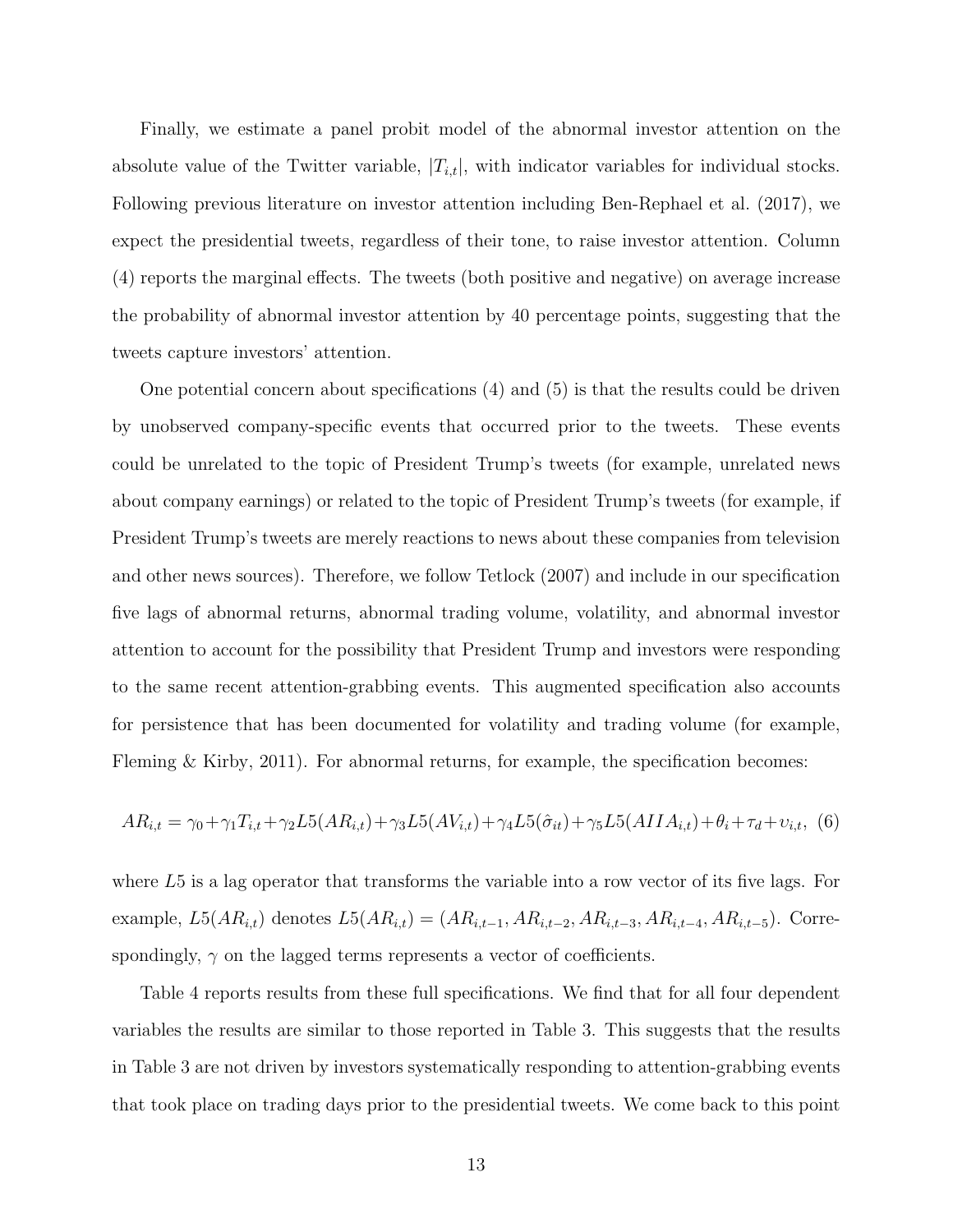with an additional robustness check in Section IV.C. For the remainder of the paper, our analyses and discussions are based on the specifications that include the full set of lagged abnormal returns, abnormal trading volume, volatility, and abnormal institutional investor attention.<sup>19</sup>

To gauge the potential wealth creation or destruction as a result of the presidential tweets, we multiply the abnormal return of each firm on the day of the tweet by the Code variable. We then multiply this sign-adjusted abnormal return by that firm's market capitalization on the previous business day.<sup>20</sup> The mean (median) impact of a tweet amounts to \$949 million  $($364$ million)$ , an economically significant impact.<sup>21</sup> The mean impact of presidential tweets on firm value is statistically different from zero at 1% significance level based on both the t-test and the signed rank test.

### B Pre- vs. Post-Inauguration

Our sample comprises two distinct periods: from the election to the inauguration (November 9, 2016 to January 19, 2017) and from the inauguration to the end of our sample period (January 20, 2017 to December 31, 2017). We analyze whether the impact of tweets differs between the periods. We repeat the analysis in Section III.A while including an indicator variable,  $I_t$ , equal to 1 if the event falls into the post-inauguration period and 0 otherwise, and a term interacting the Twitter variable with this indicator variable. For example, for

<sup>&</sup>lt;sup>19</sup>Note that the relatively low  $R^2$  values in our tables follow from our choice of the time-series regression approach. The tweets are fairly rare events and, therefore, they may not explain behavior of the dependent variables over the whole sample period. In spite of this, we prefer the time-series regression approach (rather than the event study regression approach) because it allows us to include control variables such as lagged values of the dependent variables and days of the week to be consistent with previous literature.

 $^{20}$ In this calculation, we include only firms with common stock data in the CRSP database. For example, this calculation excludes firms with American Depositary Receipts such as Toyota. 22 of the 27 firms in our sample are included in this calculation. This means that 42 out of 48 events are included in this calculation.

 $21$ In addition, we separately compute the economic impact of positive and negative tweets and find that the mean (median) economic impact amounts to \$931 million (\$364 million) for positive tweets and \$1,004 million (\$335 million) for negative tweets.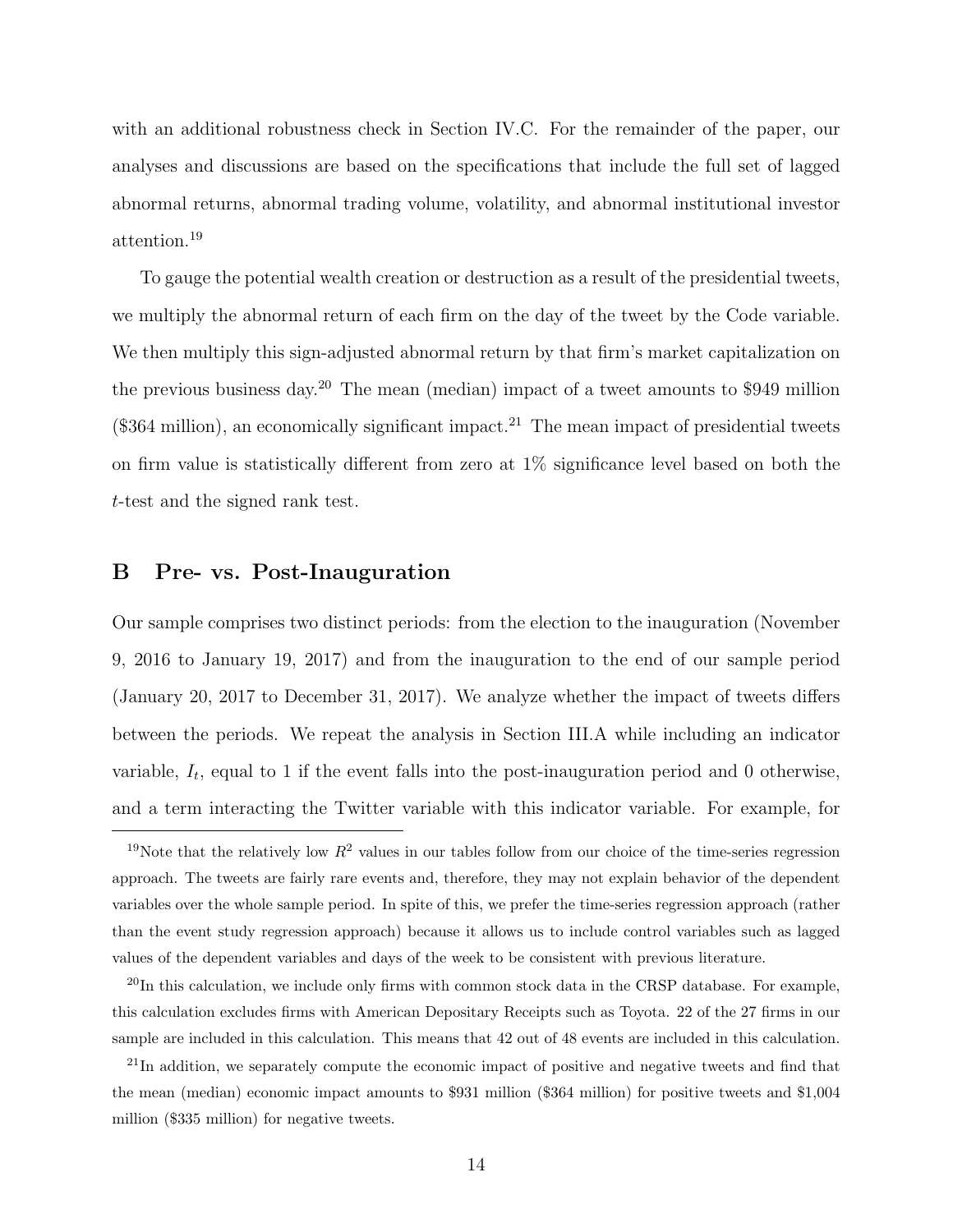abnormal returns we estimate:

$$
AR_{i,t} = \gamma_0 + \gamma_1 T_{i,t} + \gamma_2 L5(AR_{i,t}) + \gamma_3 L5(AV_{i,t}) + \gamma_4 L5(\hat{\sigma}_{it}) + \gamma_5 L5(AIIA_{i,t}) + \gamma_6 I_t + \gamma_7 T_{i,t} * I_t + \theta_i + \tau_d + \upsilon_{i,t}, \tag{7}
$$

where  $\theta_i$  and  $\tau_d$  account for the company-specific and day-of-week fixed effects, respectively, and  $\gamma$  on the lagged terms again represents a vector of coefficients. Table 5 presents the results.<sup>22</sup> The coefficient on the Twitter variable,  $\gamma_1$ , measures the impact during the preinauguration period. The signs on the coefficients for all four dependent variables are the same as in the full sample period, indicating that the tweets move the variables in the same direction in the pre-inauguration period as in the full sample period. The magnitude of the coefficients is larger than in the full sample period. For example, the tweets on average move the company stock price by approximately 1.21 percent compared to 0.80 percent in the full sample period.

The post-inauguration interaction term tests whether the difference between the preand post-inauguration results is statistically significant. A negative sign on the coefficient  $\gamma_7$  indicates that the impact of the tweets is lower in the post-inauguration period than in the pre-inauguration period. This is indeed the case for the coefficient estimate on abnormal returns. The coefficient sum reports the sum of the coefficients on the Twitter variable and the post-inauguration interaction term and shows the impact in the post-inauguration period. Overall, the results indicate that although investors may still be paying attention to the tweets, the impact on stock price has lessened in the post-inauguration period.

Two potential explanations exist for the decline in market reaction after the inauguration. First, the information content of President Trump's tweets has changed. Second, in addition to Twitter and public appearances, such as speeches that were already available

 $22$ Estimating specifications in Table 4 separately for the pre-inauguration and post-inauguration subsamples produces results similar to those in Table 5; estimating both periods jointly in Table 5 allows us to show the statistical significance of changes in the impact after the inauguration.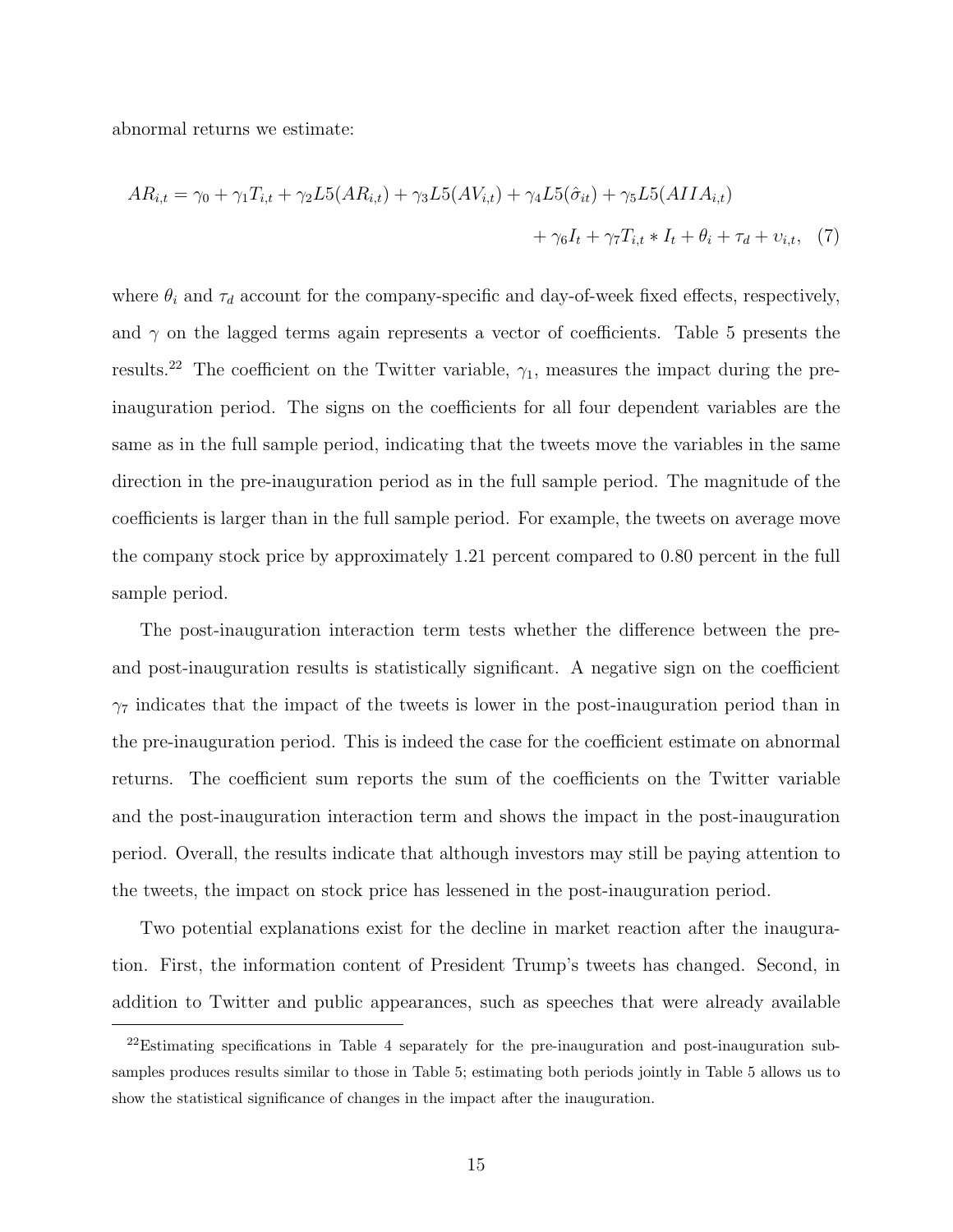to then President-elect Trump before inauguration, other communication channels with the markets, such as presidential executive orders, memoranda, and press releases, have become available since inauguration. These channels could lessen the Twitter impact if investors consider them more influential. We review all presidential executive orders, press releases, and memoranda from the post-inauguration period (January 20, 2017 - December 31, 2017). We do not find any presidential executive orders that include a name of publicly traded company. We find only two press releases (The White House (2017c) and The White House (2017d) about ExxonMobil and Broadcom Limited on March 6, 2017 and November 2, 2017, respectively) and two memoranda (The White House (2017a) and The White House (2017b) about Keystone XL and Dakota Access pipelines owned by Energy Transfer Partners and TransCanada Corp, respectively, on January 24, 2017) that mention companies from our sample. This may be because presidential executive orders, press releases, and memoranda are official channels vetted by other cabinet members or White House staff as opposed to coming directly from President Trump. Since information about 44 out of our 48 events appears to have been communicated solely via the tweets in our sample, $23$  the explanation of the new communication channels lessening the Twitter's influence does not appear to contribute to the market reaction changing after inauguration.

This leaves the first explanation as the likelier explanation for the changing market reaction. Changes in the informational content of the tweets could be due to the nature of the tweets changing or the fact that the initial presidential tweets (by then President-elect) about specific companies took the market by surprise because his predecessor, President Obama, did not post company-specific tweets. Therefore, President Trump's tweets were likely unexpected attention-grabbing events. After some time, however, investors might have grown accustomed to the tweets and do not react as strongly any more. This is a plausible explanation in view of the delays in implementing the presidential campaign objectives, such

<sup>&</sup>lt;sup>23</sup>This conclusion comes with the caveat that company-specific statements could have been made via other means that we were unable to find.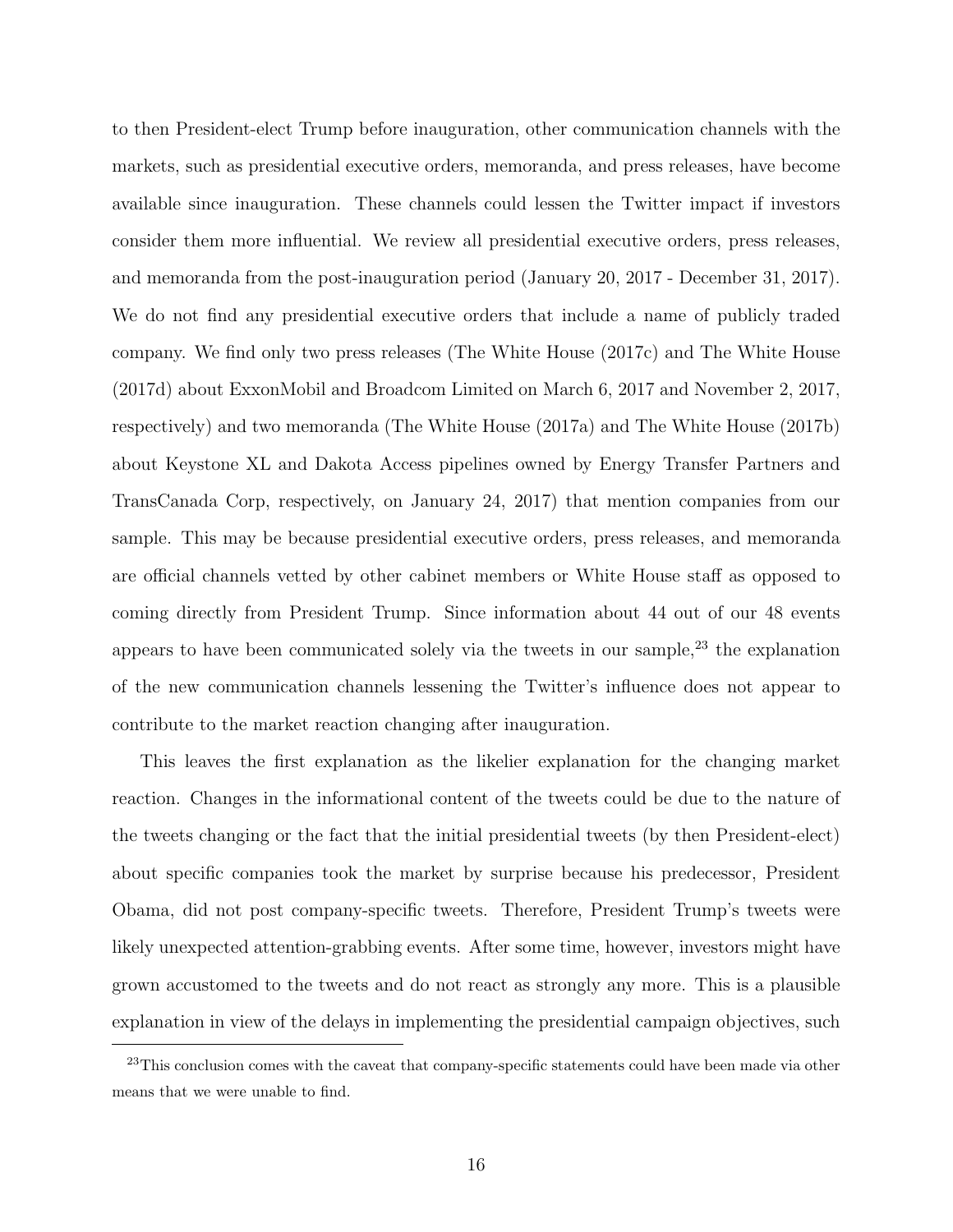as imposing a border tax on imports and repealing the Affordable Care Act.

#### C Do Tweets Have a Permanent Effect on Stock Returns?

Section III.A shows that President Trump's tweets move the company stock price on the day of the tweet. However, investors may initially overreact or underreact to presidential tweets. Price reversals have been documented in numerous studies. For example, Greene and Smart (1999) show that analyst coverage of companies in a Wall Street Journal column creates only a temporary pressure on price by raising uninformed noise trading. Tetlock (2007) shows that the effect of media pessimism on the stock market reverses over the following trading week. Barber and Odean (2008) point out that attention is a scarce resource and show that individual investors buy stocks that catch their attention. Tetlock (2011) shows that investors react to stale news, resulting in temporary stock price movements.

To test for continuing price adjustment on the following days, we repeat the analysis of Section III.A while including lags of the Twitter variable:

$$
AR_{i,t} = \gamma_0 + \sum_{j=1}^{J} \gamma_j T_{i,t+1-j} + \gamma_7 L5(AR_{i,t}) + \gamma_8 L5(AV_{i,t}) + \gamma_9 L5(\hat{\sigma}_{it}) + \gamma_{10} L5(AIIA_{i,t}) + \theta_i + \tau_d + \upsilon_{i,t} \quad (8)
$$

where we use  $J = 6$  to control for weekly patterns, and  $\gamma$  on the lagged terms again represents a vector of coefficients.<sup>24</sup>

Column (1) of Table 6 reports the results. The coefficient on the contemporaneous term is of the same sign with similar magnitude and statistical significance as the one reported in Table 4. We do find some evidence toward price reversal. The test of the sum of the coefficients on the contemporaneous and lagged terms is not statistically significant, suggesting that the initial impact on the day of the tweet is reversed on the following days. In addition, the test of the sum of the coefficients on the lagged terms is negative and statistically

 $24$ We verify that using longer lags does not affect the results.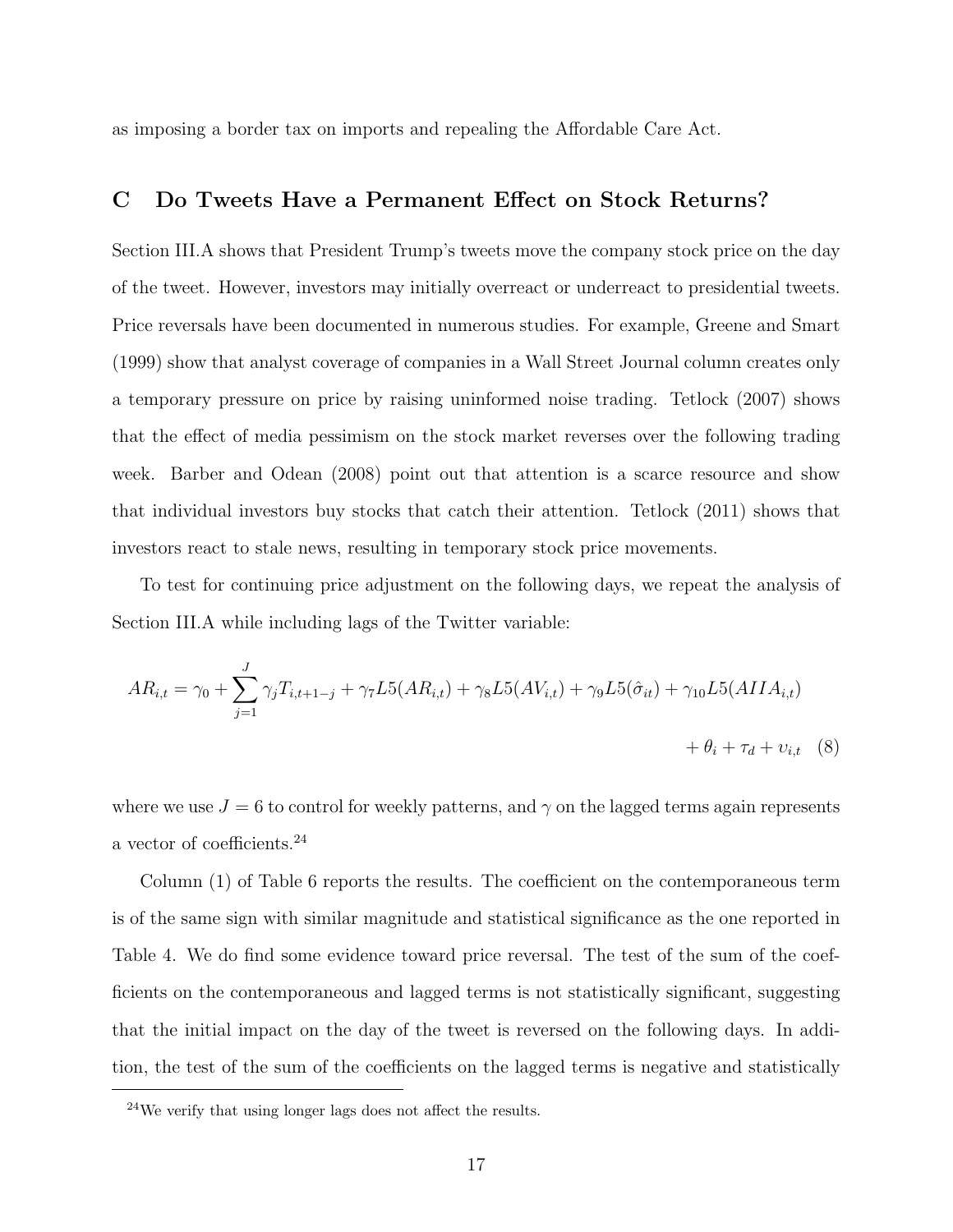significant at 10% level, again suggesting that there is some reversal of the initial price effect.

We note that only the third lag is statistically significant on its own. This is an unexpected result that could be driven by outliers. Therefore, we repeat the analysis with the Huber (1973) outlier robust regression (M-estimation) and present the results in Column (2). The third lag is no longer significant, which suggests that its statistical significance in Column (1) is driven by outliers. The results of the tests of coefficient sums share the same directions with the OLS results, although the sum of the coefficients on the lagged terms is no longer significant.

We, therefore, conclude that there is some evidence that the effect of tweets on returns is temporary. It is possible that President Trump's tweets direct investors' attention to the company. The resulting demand shock may then temporarily push the price away from fundamentals; however, this mispricing is corrected in the following days as the investor attention fades. The market response on the day of the tweet likely represents an overreaction. This is also consistent with Seasholes and Wu (2007) who show that individual investors buy stocks as a result of attention-grabbing events and rational traders profit from this attention-caused buying.

### IV Robustness Checks

We already noted in Section II that our results are robust to alternative classifications of the tweet tone. We also noted in Section III.A that our results for returns are robust to using the market-adjusted return and the Fama and French (2015) five-factor model (rather than the three-factor model based on Fama and French (1993)) as well as estimating factor loadings in equation (1) using the entire period from January 1, 2016 to December 31, 2017. We also confirmed that the results for trading volume are robust to computing the abnormal trading volume using the full sample average as well as the 22-day moving average that accounts for monthly volume patterns (rather than five-day moving average that accounts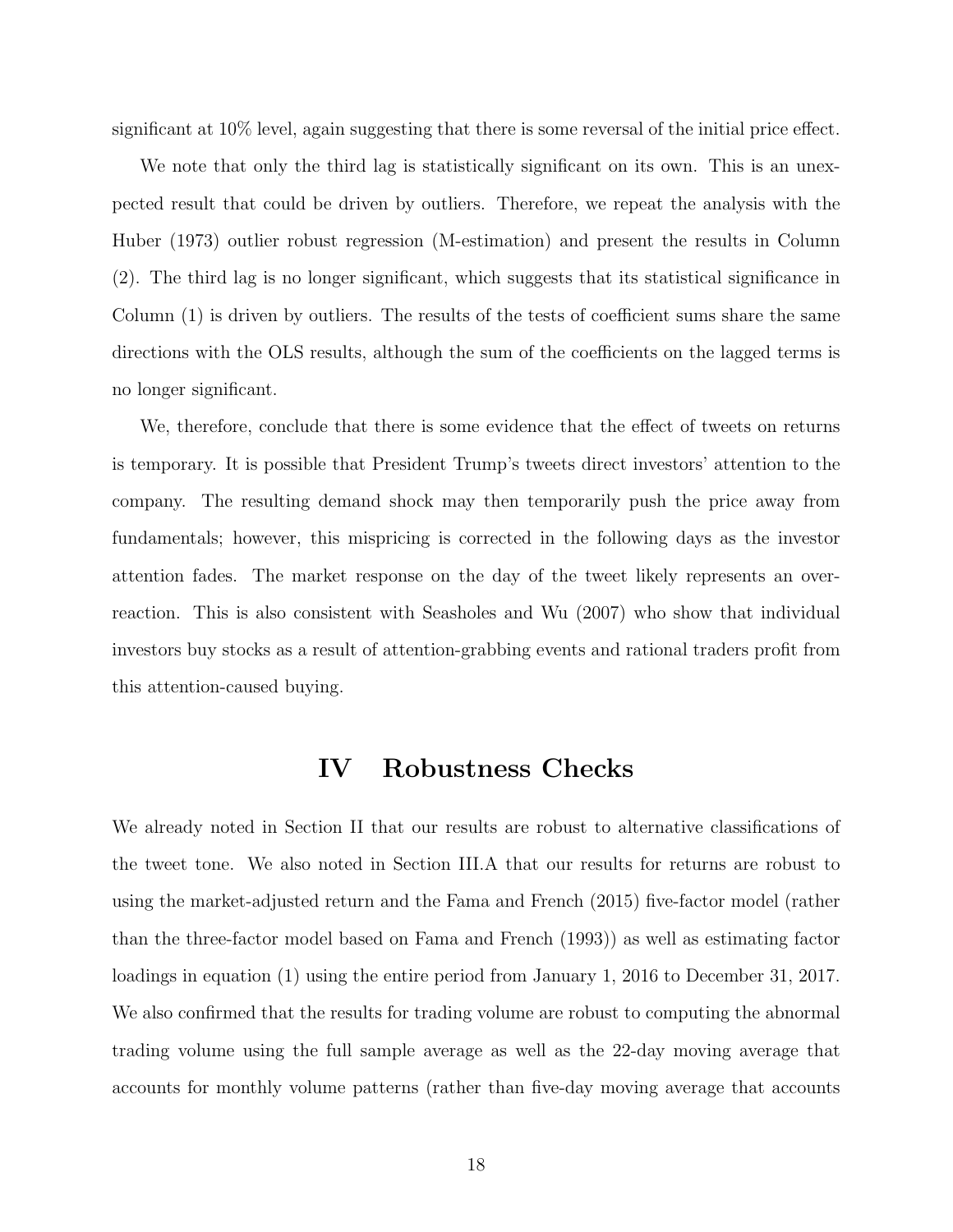for weekly volume patterns). We verified that the impact of tweets on investor attention is similar when an alternative measure of investor attention (the number of tweets about each company calculated by Bloomberg based on data from Twitter and StockTwits) is used. Furthermore, we re-estimated all specifications using standard errors double-clustered by firm and time, as suggested in Petersen (2009). The results of these robustness checks are similar and available upon request. This section presents additional robustness checks. Section IV.A verifies that our results are not driven by outliers, Section IV.B shows that the results do not differ between positive and negative tweets, and Section IV.C considers a potential effect of other news.

### A Outlier-Robust Regression

Our analysis employs the entire population of President Trump's 48 company-specific tweet events. In this sense, our study follows other studies that use samples of similar sizes. For example, Brooks, Patel, and Su (2003) analyze the effect of 21 industrial accidents, and Lamont and Thaler (2003) analyze the effect of 18 stock carve-outs. We conduct two robustness checks to verify that our results in Sections III.A and III.B are not influenced by outliers.

First, we repeat the analysis of Sections III.A and III.B with the Huber (1973) outlier robust regression (M-estimation). Table 7 reports the results for the full sample period in the top panel and for the pre-inauguration and post-inauguration periods in the bottom panel.<sup>25</sup> The results for returns, trading volume, and volatility are qualitatively similar to those from the least squares panel regression reported in Tables 4 and 5. We also find that, after accounting for outliers, the market response to presidential tweets is significantly stronger in all three variables in the pre-inauguration period. Overall, the results from the outlier

 $25$ The Huber (1973) outlier robust regression (M-estimation) does not apply to nonlinear regression models, such as the panel probit model that we use for estimating the impact on abnormal investor attention. Therefore, Table 7 reports results only for returns, trading volume, and volatility.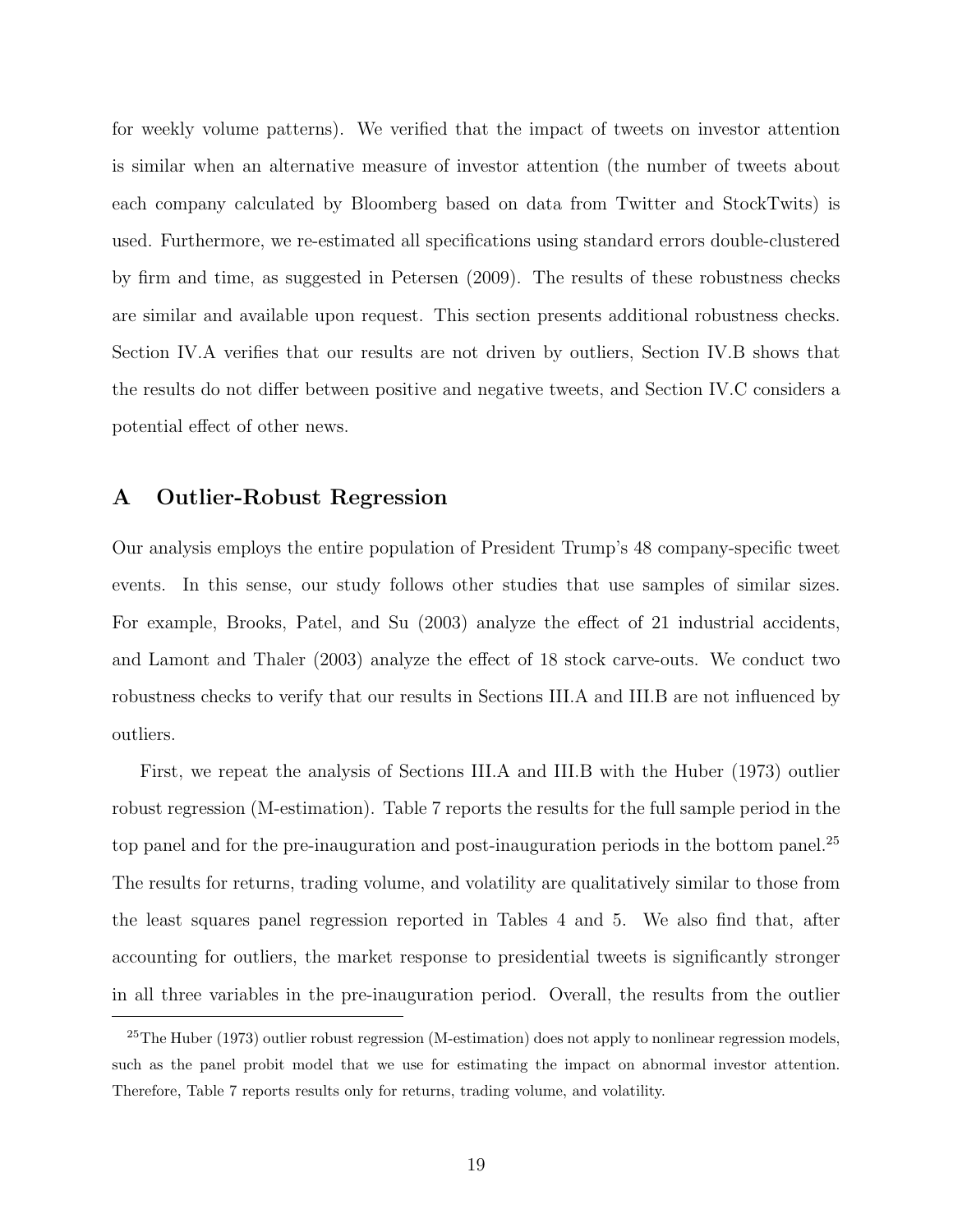robust regression show that our findings are not driven by outliers. In spite of this, we prefer reporting the least squares results in Sections III.A and III.B because that methodology uses a panel estimation accounting for the correlation of errors across firms whereas the outlier robust regression in Table 7 uses indicator variables for individual companies.

Second, as an additional robustness check, we winsorize variables at 1% and 99%. We winsorize only abnormal returns, abnormal trading volume, and volatility because the institutional investor attention variable only takes on values of 0 and 1. We repeat the analysis of Tables 4 and 5. The coefficients on the Twitter variable show the same sign as well as similar magnitude and statistical significance as in Tables 4 and 5, again suggesting that our results are not driven by outliers. These results are available upon request.

#### B Asymmetries between Positive and Negative Tweets

Several previous papers studying the impact of media on the stock market find that negative sentiment in the media is especially related to the stock market activity. For example, Tetlock (2007) uses data from a Wall Street Journal column to show that high pessimism in the media predicts a downward pressure on the stock market prices that reverses during the next few days, and abnormally high or low pessimism predicts high stock market trading volume. Chen et al. (2014) show that the fraction of negative words in the Seeking Alpha investment-related website articles and comments about the articles negatively predict stock returns. Therefore, we test whether negative and positive tweets in our sample differ in their impact on returns, trading volume, volatility, or investor attention.

We repeat the analysis of Section III.A while including a term interacting the Twitter variable with an indicator variable equal to 1 if the tweet is negative and 0 otherwise. Table 8 reports the results. Although the response appears to be larger in positive tweets (an increase of 0.93% in returns) than negative tweets (a decrease of 0.37% in returns computed as the sum of the Twitter variable and interaction term coefficients), the difference (measured by the interaction term) is not statistically significant. With the caveat of a small sample size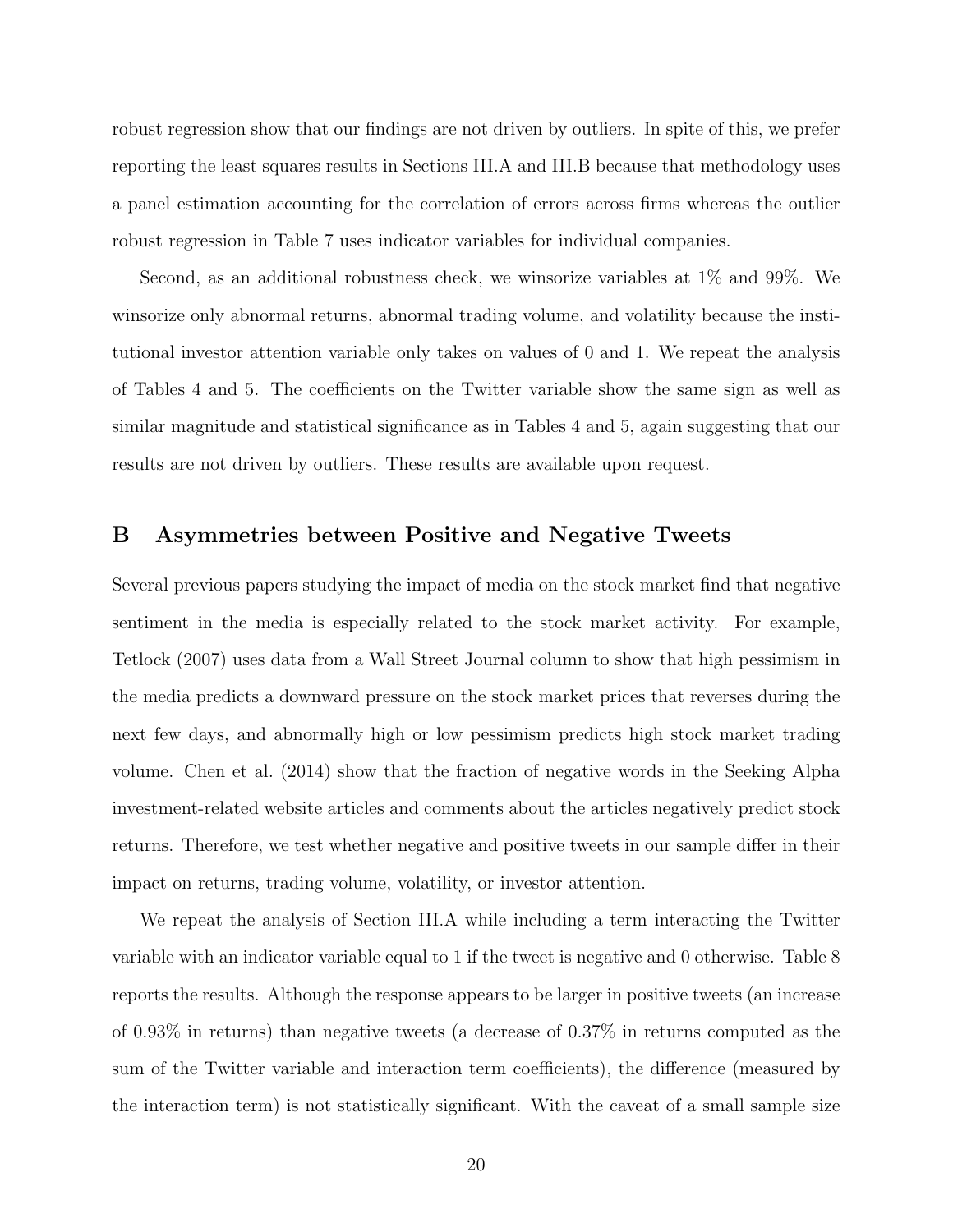(because only eleven tweet events are classified as negative), this result suggests that negative and positive tweets do not differ in their impact. This result is similar to Williams (2015) who finds that the reaction to good and bad earnings news becomes asymmetric only in times of high ambiguity measured by large increases in the VIX. The VIX was relatively low during our sample period (the daily average of approximately 11 compared to, for example, the daily average of approximately 19 during the period from January 1990 to December 2017).

#### C Tweets as Reactions to Related News

We already mentioned in Section III.A a potential concern about the results from specifications (4) and (5) being driven by unobserved company-specific events that occurred prior to the tweets. These events could be unrelated to the topic of President Trump's tweets (for example, unrelated news about company earnings) or related to the topic of President Trump's tweets (for example, if President Trump's tweets are merely reactions to news about the companies from television and other news sources). In specification (6), we included five lags of abnormal returns, trading volume, volatility, and investor attention to account for the possibility that President Trump and investors are responding to the same recent attentiongrabbing events that took place on trading days prior to the presidential tweets. In this section, we provide another robustness check.

We conduct a comprehensive search for any company-specific news on or before the day of the tweets using the Factiva Global News Database, a leading provider of financial and economic news with more than 30,000 sources ranging from traditional media to websites and blogs. The search interval is as follows: 1) if the tweet was posted during trading hours, the search interval ranges from three business days prior to the tweet to the day of the tweet; 2) if the tweet was posted outside trading hours or within two hours from the end of trading hours, the search interval ranges from three business days prior to the tweet to the business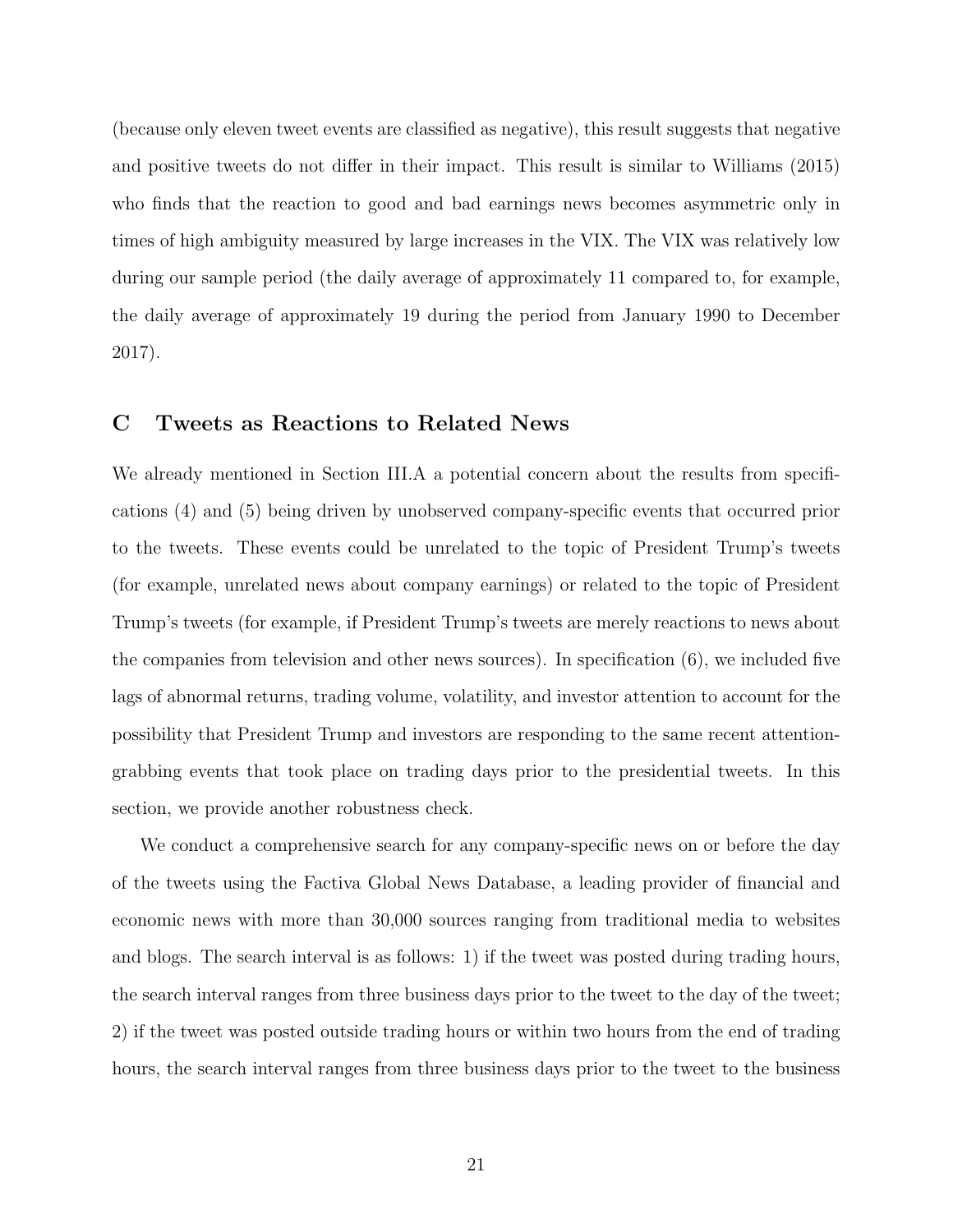day following the tweet.<sup>26</sup>

While 18 of our presidential tweet events do not have preceding related news events, we find that the other 30 tweet events could perhaps be responses to preceding related news events,<sup>27</sup> which is not surprising because the President of the United States does not tweet in a vacuum. We, therefore, repeat the analysis from Section III.A for each of these two subsamples. This analysis controls for events not only on days prior to the presidential tweet but also earlier in the day on the day of the tweet.

Table 9 presents the estimated coefficients. Regardless of whether the President's tweets are preceded by related news, we find significant market responses in all four columns. While this analysis is subject to the small-sample caveat, the fact that the results hold for the subsample of tweets that are not preceded by related news indicates that President Trump's tweets indeed generate a reaction in the stock market.<sup>28</sup>

## V Conclusion

We analyze the impact of presidential tweets about specific companies. We document that the tweets move stock prices and increase trading volume, volatility, and institutional investor attention. We also find that the impact was stronger before the presidential inauguration on January 20, 2017. There is some evidence that the impact on the stock price on the

<sup>26</sup>Details about the Factiva news database searches are available upon request.

<sup>&</sup>lt;sup>27</sup>Another potential scenario is the presidential tweets attracting news coverage, which in turn leads to the stock market reaction. This is not an issue for us because the purpose of our paper is to identify the overall market impact of the tweets including the impact due to subsequent media coverage of the tweets.

<sup>28</sup>As a separate check, we analyze then candidate Trump's company-specific tweets from the year preceding the presidential election (November 9, 2015 - November 8, 2016). These tweets have no statistically significant effect on stock prices, trading volume, volatility, or investor attention. The lack of market reaction may be due to pre-election polls repeatedly favoring candidate Hillary Clinton as documented by, for example, Zurcher (2016) or due to the candidates not possessing powers to implement policy and the market believing that the election promises will not be fulfilled. These results suggest that it is the presidential tweets that drive the market reaction. These pre-election tweets and results are available upon request.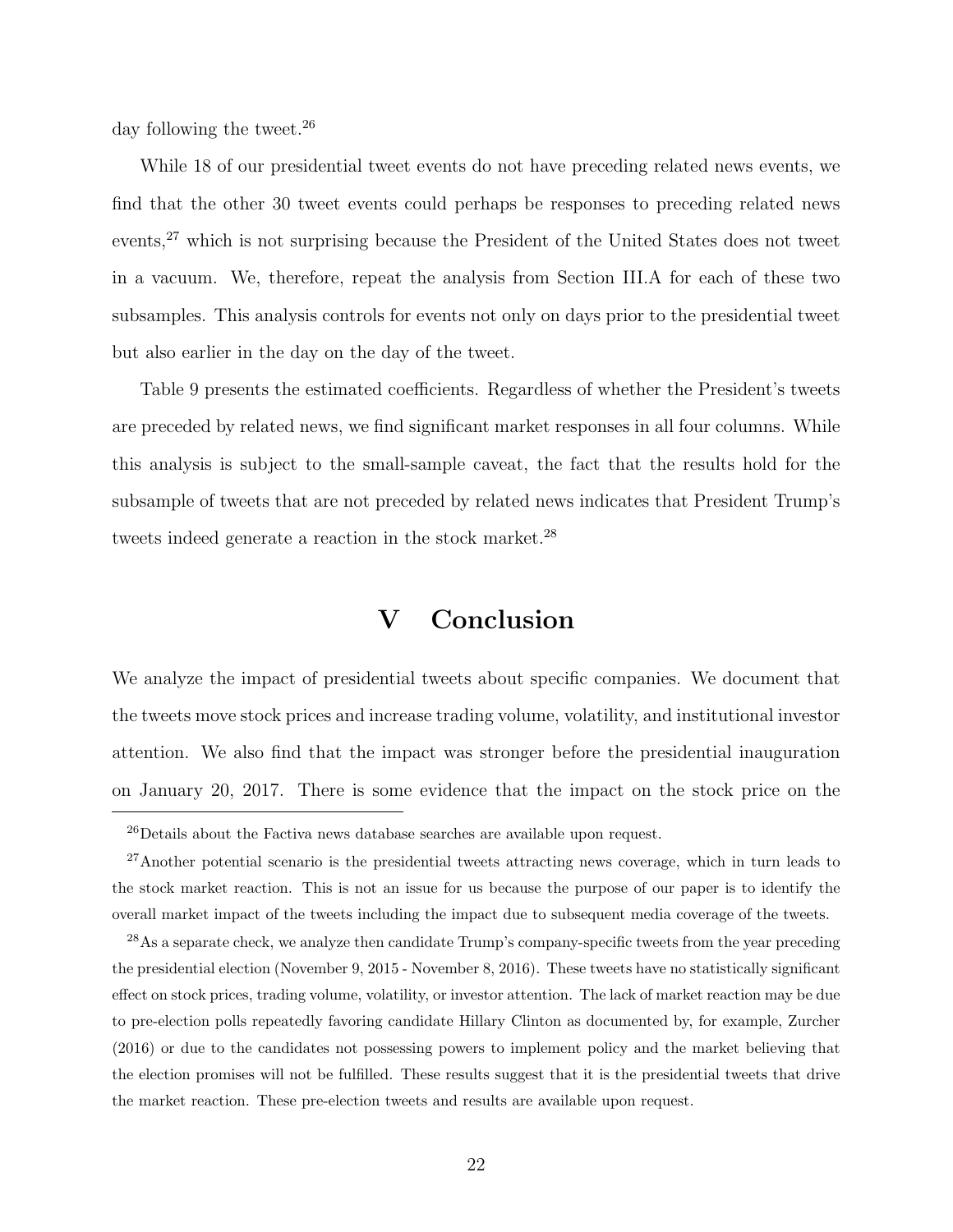day of the tweet is reversed by price moves on the following days. These findings raise the policy question of whether it is optimal for high-ranking government officials to communicate industrial policy by making statements about specific companies since such statements can potentially instantly create or wipe out hundreds of millions of dollars in shareholder value.

This topic lends itself to further research when a larger population of presidential tweets becomes available. Future research could investigate whether certain industry or firm-level attributes make the tweets particularly influential. For example, some industries may be more influenced by the tweets due to their dependence on government contracts (such as the defense industry) or bailouts (such as the automobile industry). Likewise, the size of the targeted company could play a role in explaining the stock market reaction. Also, if more tweets occur during the stock market trading hours, a comprehensive analysis of intraday data will reveal high-frequency moves that are likely to be interesting. Finally, as Twitter is becoming more popular, it will be interesting to compare the impact of the tweets by the President of the United States to tweets by other politicians and celebrities.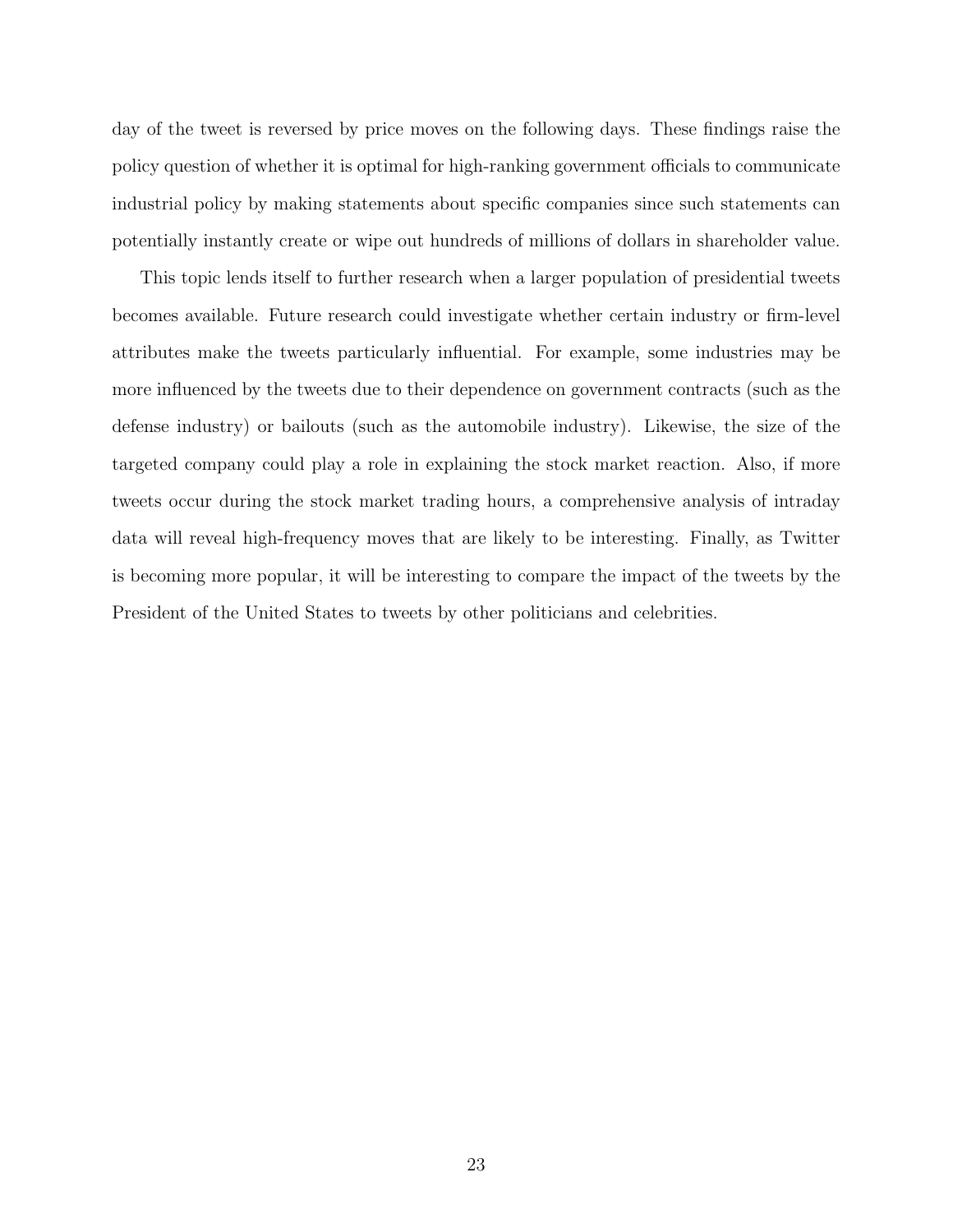### References

- Azar, P. D., & Lo, A. W. (2016). The wisdom of Twitter crowds: Predicting stock market reactions to FOMC meetings via Twitter feeds. The Journal of Portfolio Management,  $42(5)$ , 123-134.
- Barber, B. M., & Odean, T. (2008). All that glitters: The effect of attention and news on the buying behavior of individual and institutional investors. The Review of Financial Studies, 21 (2), 785-818.
- Bartov, E., Faurel, L., & Mohanram, P. S. (2017). Can Twitter help predict firm-level earnings and stock returns? The Accounting Review (in press).
- Begley, S. (2017). Trump wasn't always so linguistically challenged. What could explain the change? STAT, May 23, 2017. Retrieved on November 15, 2017, from www.statnews .com.
- Ben-Rephael, A., Da, Z., & Israelsen, R. D. (2017). It depends on where you search: Institutional investor attention and underreaction to news. The Review of Financial Studies, 30(9), 3009–3047.
- Bollen, J., Mao, H., & Zeng, X.-J. (2011). Twitter mood predicts the stock market. *Journal* of Computational Science,  $2(1)$ , 1–8.
- Brooks, R. M., Patel, A., & Su, T. (2003). How the equity market responds to unanticipated events. The Journal of Business,  $76(1)$ , 109–133.
- Capaccio, T., & Cirilli, K. (2017). Trump talks on Air Force One cost make progress, Boeing CEO says. Chicago Tribune, January 17, 2017. Retrieved on February 10, 2018, from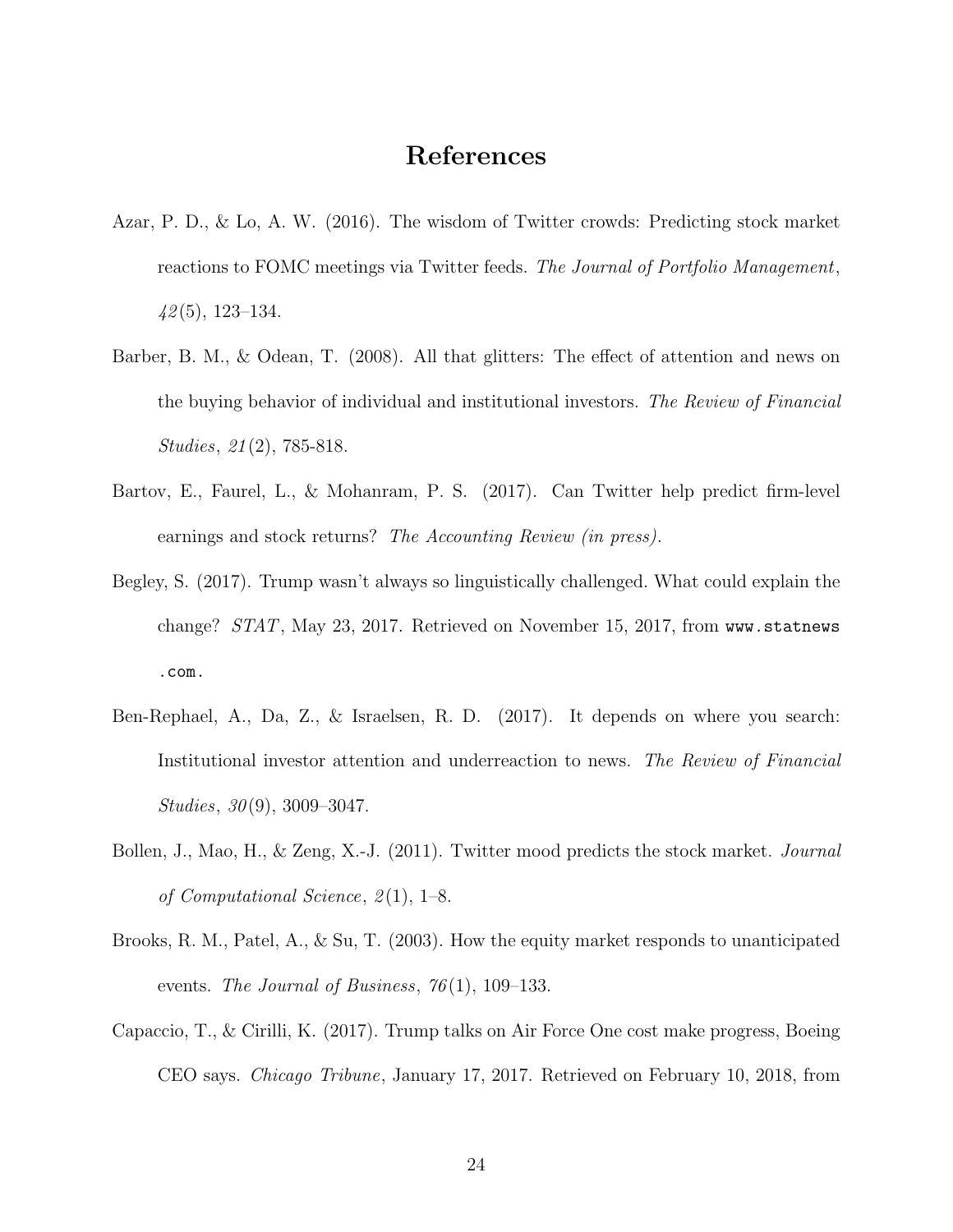www.chicagotribune.com.

- Chan, W. S. (2003). Stock price reaction to news and no-news: Drift and reversal after headlines. Journal of Financial Economics,  $70(2)$ , 223–260.
- Chen, H., De, P., Hu, Y. J., & Hwang, B.-H. (2014). Wisdom of crowds: The value of stock opinions transmitted through social media. The Review of Financial Studies,  $27(5)$ , 1367–1403.
- Da, Z., Engelberg, J., & Gao, P. (2011). In search of attention. The Journal of Finance,  $66(5)$ , 1461–1499.
- Demirer, R., & Kutan, A. M. (2010). The behavior of crude oil spot and futures prices around OPEC and SPR announcements: An event study perspective. Energy Economics,  $32(6)$ , 1467–1476.
- Dougal, C., Engelberg, J., Garcia, D., & Parsons, C. A. (2012). Journalists and the stock market. The Review of Financial Studies, 25(3), 639–679.
- Engelberg, J. E., & Parsons, C. A. (2011). The causal impact of media in financial markets. The Journal of Finance,  $66(1)$ , 67–97.
- Ewalt, D. M. (2016). The world's most powerful people 2016. Forbes, December 14, 2016. Retrieved on July 1, 2017, from www.forbes.com.
- Fama, E. F., & French, K. R. (1993). Common risk factors in the returns on stock and bonds. Journal of Financial Economics, 33 (1), 3–56.
- Fama, E. F., & French, K. R. (2015). A five-factor asset pricing model. Journal of Financial Economics,  $116(1)$ , 1–22.
- Fang, L., & Peress, J. (2009). Media coverage and the cross-section of stock returns. The Journal of Finance, 64 (5), 2023–2052.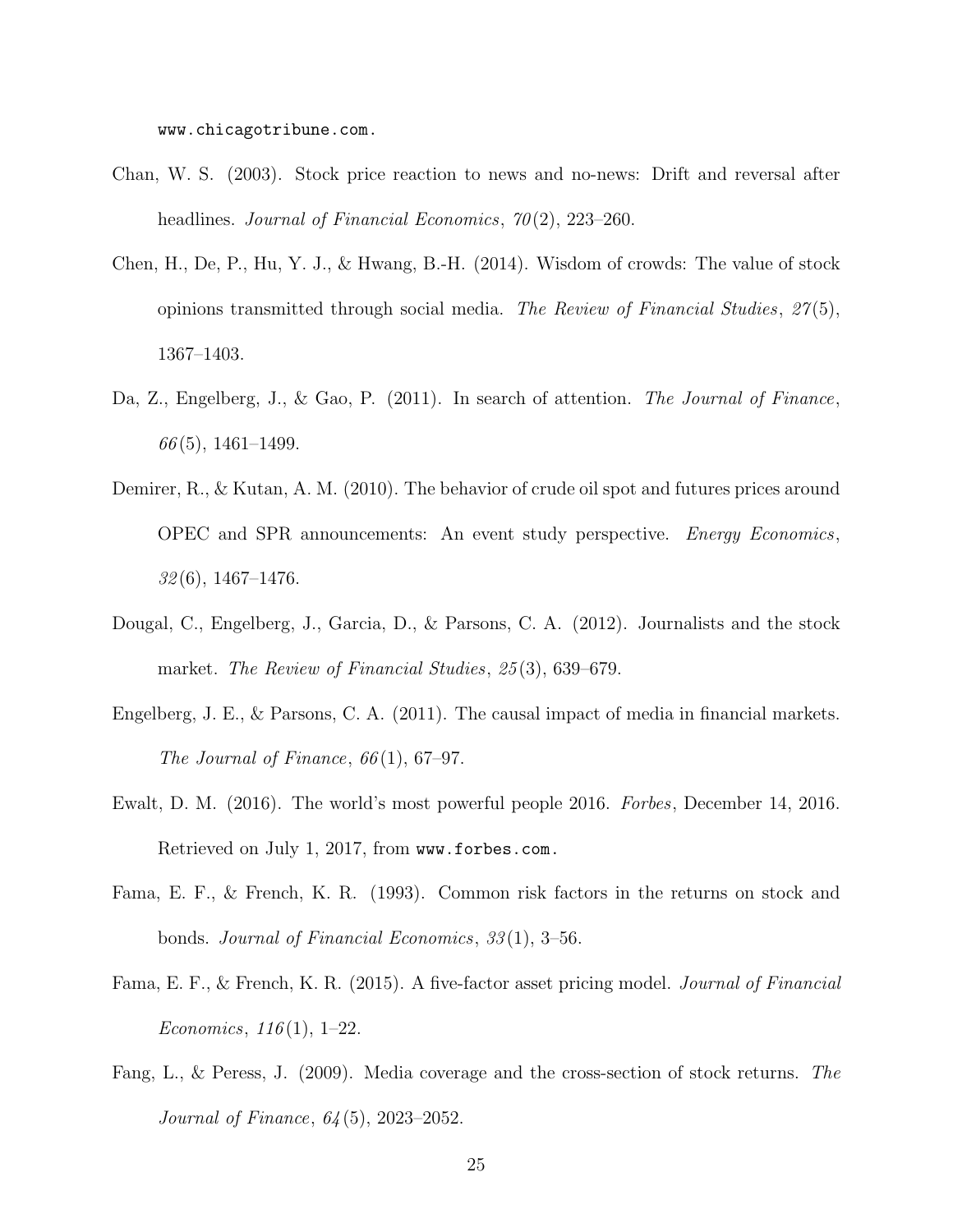- Fleming, J., & Kirby, C. (2011). Long memory in volatility and trading volume. Journal of Banking & Finance,  $35(7)$ , 1714–1726.
- Gibbs, N. (2017). The 100 most influential people in the world 2017. Time, April 20, 2017. Retrieved on July 1, 2017, from www.time.com.
- Greene, J., & Smart, S. (1999). Liquidity provision and noise trading: Evidence from the "Investment Dartboard" column. The Journal of Finance, 54 , 1885-1899.
- Huber, P. J. (1973). Robust regression: Asymptotics, conjectures and Monte Carlo. Annals of Statistics, 1 (5), 799–821.
- Joseph, K., Wintoki, M. B., & Zhang, Z. (2011). Forecasting abnormal stock returns and trading volume using investor sentiment: Evidence from online search. International Journal of Forecasting,  $27(4)$ , 1116–1127.
- Kaissar, N. (2017). Trump's tweets aren't stock tips. Bloomberg, January 24, 2017. Retrieved on January 24, 2017, from www.bloomberg.com.
- Karabulut, Y. (2013). Can Facebook predict stock market activity? Working Paper .
- Krauskopf, L. (2016). Trump drug cost comments raise new risks for pharma stocks. *Reuters*, January 26, 2016. Retrieved on November 14, 2017, from www.reuters.com.
- Lamont, O. A., & Thaler, R. H. (2003). Can the market add and subtract? Mispricing in tech stock carve-outs. Journal of Political Economy, 111 (2), 227-268.
- Loughran, T., & McDonald, B. (2011). When is a liability not a liability? Textual analysis, dictionaries, and 10-Ks. The Journal of Finance,  $66(1)$ , 35–65.
- MacKinlay, A. C. (1997). Event studies in economics and finance. *Journal of Economic Literature*,  $35(1)$ , 13-39.

Narayanan, V., Arora, I., & Bhatia, A. (2013). Fast and accurate sentiment classifica-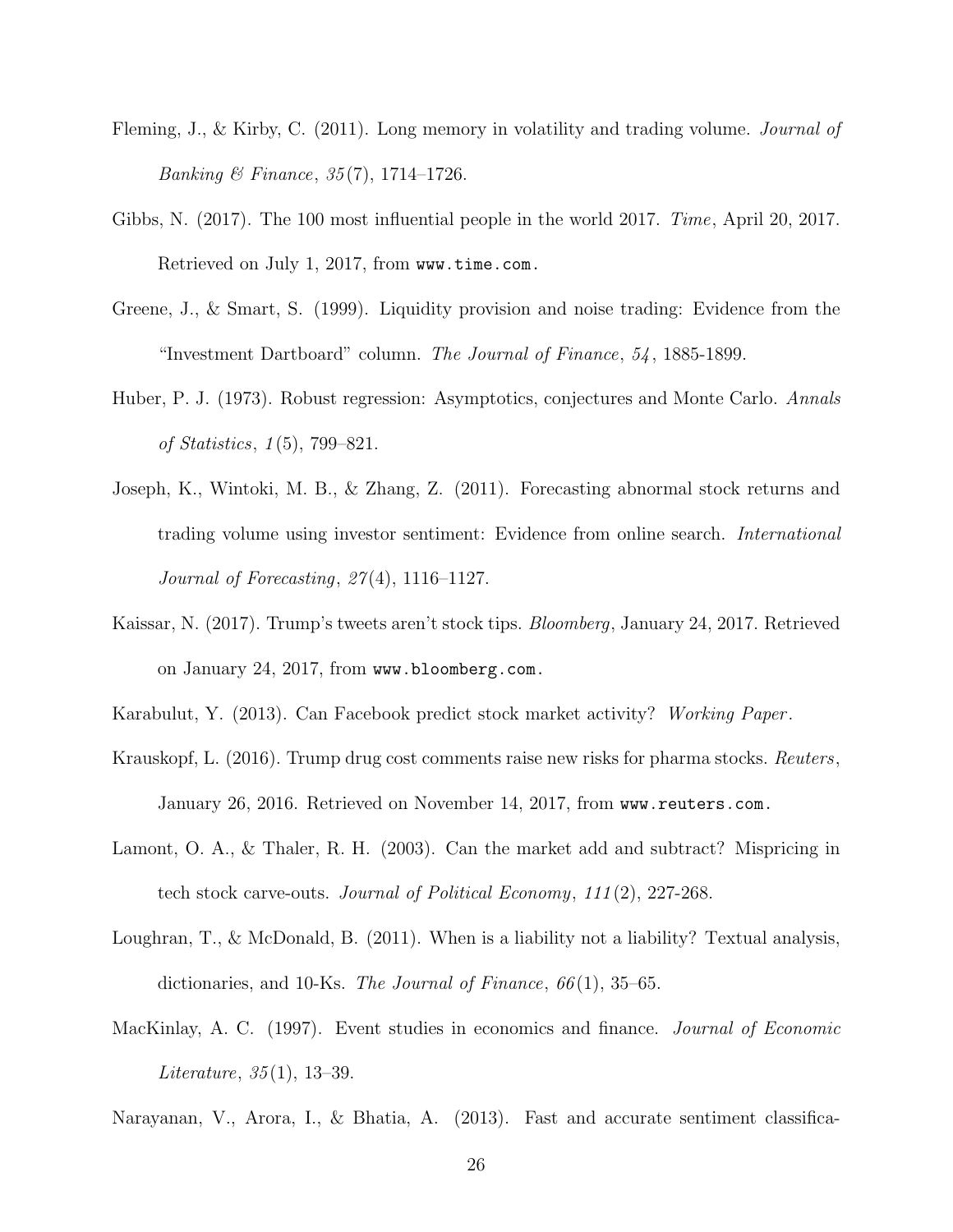tion using an enhanced Naive Bayes model. In Yin H. et al. (Ed.), Intelligent Data Engineering and Automated Learning - IDEAL 2013. Heidelberg: Springer.

- Neuhierl, A., Scherbina, A., & Schlusche, B. (2013). Market reaction to corporate press releases. Journal of Financial and Quantitative Analysis, 48 (4), 1207–1240.
- Peltz, J. F. (2017). When Trump tweets, Wall Street trades instantly. Los Angeles Times, January 16, 2017. Retrieved on November 22, 2017, from www.latimes.com.
- Petersen, M. A. (2009). Estimating standard errors in finance panel data sets: Comparing approaches. The Review of Financial Studies, 22 (1), 435–480.
- Presidential Debate in Las Vegas, Nevada on October 19, 2016. (2016). Retrieved on September 8, 2017, from http://www.presidency.ucsb.edu/ws/index.php?pid=119039.
- Republican Candidates Debate in Greenville, South Carolina on February 13, 2016. (2016). Retrieved on July 1, 2017, from www.presidency.ucsb.edu/ws/index.php?pid= 111500.
- Republican Candidates Debate in Houston, Texas on February 25, 2016. (2016). Retrieved on July 1, 2017, from www.presidency.ucsb.edu/ws/index.php?pid=111634.
- Rogers, L., & Satchell, S. (1991). Estimating variance from high, low and closing prices. The Annals of Applied Probability, 1 (4), 504-512.
- Seasholes, M. S., & Wu, G. (2007). Predictable behavior, profits, and attention. Journal of Empirical Finance, 14 (5), 590-610.
- Siganos, A., Vagenas-Nanos, E., & Verwijmeren, P. (2014). Facebook's daily sentiment and international stock markets. Journal of Economic Behavior  $\mathcal B$  Organization, 107(B), 730–743.
- Spicer, S. (2017). Press Conference of White House Press Secretary on June 6, 2017.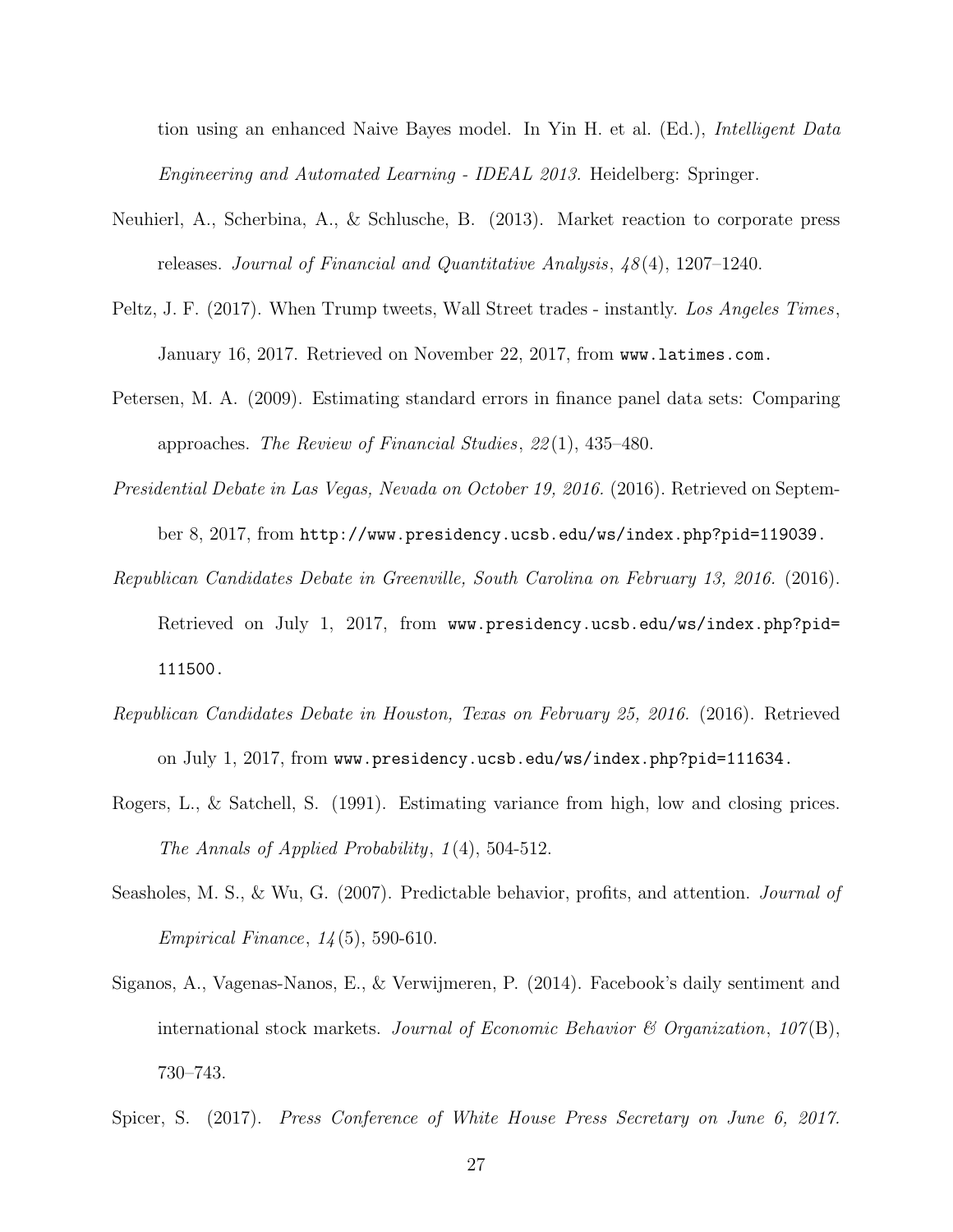Retrieved on July 1, 2017, from www.c-span.org.

- Sprenger, T. O., Sandner, P. G., Tumasjan, A., & Welpe, I. M. (2014). News or noise? Using Twitter to identify and understand company-specific news flow. Journal of Business *Finance* & *Accounting*,  $41(7-8)$ , 791–830.
- Tetlock, P. C. (2007). Giving content to investor sentiment: The role of media in the stock market. The Journal of Finance,  $62(3)$ , 1139–1168.
- Tetlock, P. C. (2011). All the news that's fit to reprint: Do investors react to stale information? The Review of Financial Studies, 24 (5), 1481–1512.
- Tetlock, P. C., Saar-Tsechansky, M., & Macskassy, S. (2008). More than words: Quantifying language to measure firms' fundamentals. The Journal of Finance, 63(3), 1437–1467.
- The White House. (2017a). Memorandum of January 24, 2017 Construction of the Dakota Access Pipeline. *Federal Register*, 82(18). Retrieved on March 26, 2017, from www .whitehouse.gov.
- The White House. (2017b). Memorandum of January 24, 2017 Construction of the Keystone XL Pipeline. *Federal Register*,  $82(18)$ . Retrieved on March 26, 2017, from www.whitehouse.gov.
- The White House. (2017c). President Trump congratulates Exxon Mobil for job-creating investment program. The White House Press Release, March 6, 2017. Retrieved on September 13, 2017, from www.whitehouse.gov.
- The White House. (2017d). Remarks by President Trump in jobs announcement. The White House Press Release, November 2, 2017. Retrieved on February 8, 2018, from www.whitehouse.gov.

Vega, C. (2006). Stock price reaction to public and private information. Journal of Financial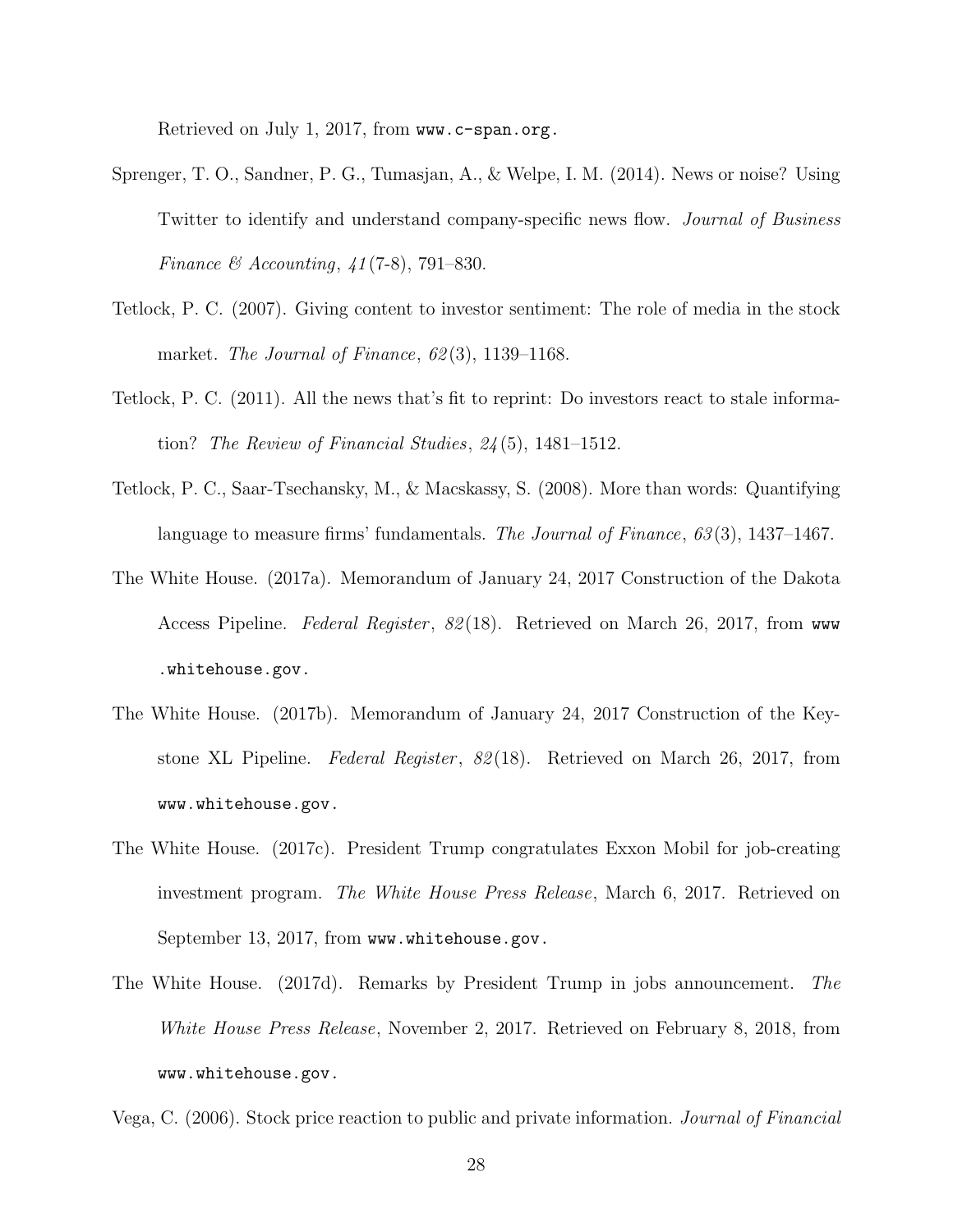Economics, 82 (1), 103–133.

- Wagner, A. F., Zeckhauser, R. J., & Ziegler, A. (2017). Company stock reacts to the 2016 election shock: Trump, taxes and trade. Mossavar-Rahmani Center for Business  $\mathcal{C}$ Government Associate Working Paper Series.
- Waldmeir, P. (2016). Carrier to get up to \$7m in state aid from jobs deal with Trump. Financial Times, December 1, 2016. Retrieved on February 10, 2018, from www.ft .com.
- Wang, C. (2016). Lockheed Martin shares take another tumble after Trump tweet. CNBC, December 22, 2016. Retrieved on June 21, 2017, from www.cnbc.com.
- Williams, C. D. (2015). Asymmetric responses to earnings news: A case for ambiguity. The Accounting Review,  $90(2)$ , 785-817.
- Zhang, Y., An, Y., Feng, X., & Jin, X. (2017). Celebrities and ordinaries in social networks: Who knows more information? Finance Research Letters, 20 (February), 153–161.
- Zurcher, A. (2016). US election: Is Trump or Clinton going to win? BBC News, November 7, 2016. Retrieved on July 1, 2017, from www.bbc.com.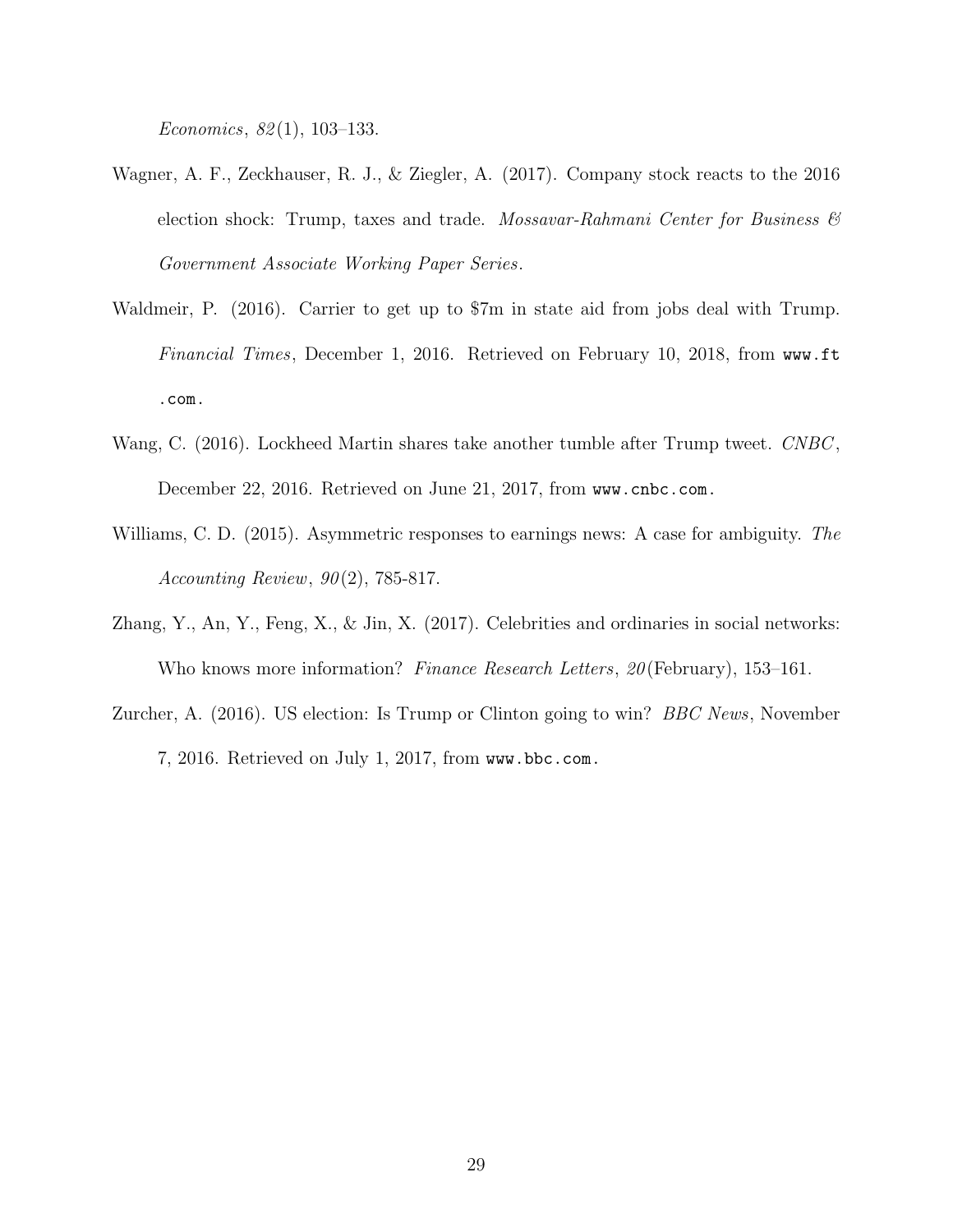| ĺ<br>.<br>1<br>É                    |
|-------------------------------------|
| 5                                   |
| ľ                                   |
| ┥                                   |
| ∍<br>)<br> <br> <br>$\vec{r}$<br>۰. |

| Company & Ticker                                  | Date       | Time  | Tweet                                                                                                                                                                                           | $\#$                     | Content      | Code |
|---------------------------------------------------|------------|-------|-------------------------------------------------------------------------------------------------------------------------------------------------------------------------------------------------|--------------------------|--------------|------|
| Ford $(F)$                                        | 11/17/16   | 21:01 | Just got a call from my friend Bill Ford, Chairman of Ford, who<br>advised me that he will be keeping the Lincoln plant in Kentucky -<br>no Mexico                                              | $\overline{\phantom{0}}$ | Jobs         |      |
| Ford $(F)$                                        | 11/17/16   | 21:15 | I worked hard with Bill Ford to keep the Lincoln plant in Kentucky.<br>I owed it to the great State of Kentucky for their confidence in me!                                                     | $\overline{\phantom{0}}$ | Jobs         |      |
| $\text{Carrier}^{\mathbf{a}}(\text{UTX})$         | 11/24/16   | 10:11 | I am working hard, even on Thanksgiving, trying to get Carrier A.C.<br>Company to stay in the U.S. (Indiana). MAKING PROGRESS -<br>Will know soon!                                              | $\mathbf{\Omega}$        | Jobs         |      |
| Carrier <sup>a</sup> (UTX)                        | 11/29/16   | 22:40 | ment concerning Carrier A.C. staying in Indianapolis. Great deal for<br>I will be going to Indiana on Thursday to make a major announce-<br>workers!                                            | S                        | Jobs         |      |
| $\text{Carrier}^a$ (UTX)                          | 11/29/16   | 22:50 | derful state. We will keep our companies and jobs in the U.S. Thanks<br>Big day on Thursday for Indiana and the great workers of that won-<br>Carrier                                           | S                        | Jobs         |      |
| $Carrier^a (UTX)^b$                               | $11/30/16$ | 14:51 | RT @DanScavino Great interview on foxandfriends by SteveDoocy<br>$w/$ Carrier employee- who has a message for $#PEOTUS$ realDon-<br>aldTrump & $\#VPOTUS$ mike_pence.                           | S                        | Jobs         |      |
| $Carrier^a (UTX)^b$                               | 11/30/16   | 15:00 | But<br>President-elect Donald Trump showed Tuesday night hes pro-worker,<br>Its not uncommon for a Republican to be pro-business.<br>too, by saving 1,000 jobs at the Carrier plant in Indiana. | S                        | Jobs         |      |
| Carrier <sup>a</sup> (UTX                         | 11/30/16   | 22:48 | Look forward to going to Indiana tomorrow in order to be with the<br>great workers of Carrier. They will sell many air conditioners!                                                            | 4                        | Jobs         |      |
| $\operatorname{Carrier}^a (\operatorname{UTX})^b$ | $12/01/16$ | 09:38 | Getting ready to leave for the Great State of Indiana and meet the<br>hard working and wonderful people of Carrier A.C.                                                                         | 4                        | Jobs         |      |
| Rexnord (RXN)                                     | 12/02/16   | 22:06 | all of its 300 workers. This is happening all over our country. No<br>Rexnord of Indiana is moving to Mexico and rather viciously firing<br>more!                                               | Ľ                        | Jobs         | 루    |
| Boeing (BA)                                       | 12/06/16   | 8:52  | Boeing is building a brand new 747 Air Force One for future pres-<br>idents, but costs are out of control, more than \$4 billion. Cancel<br>order!                                              | $\circ$                  | Cost control | 7    |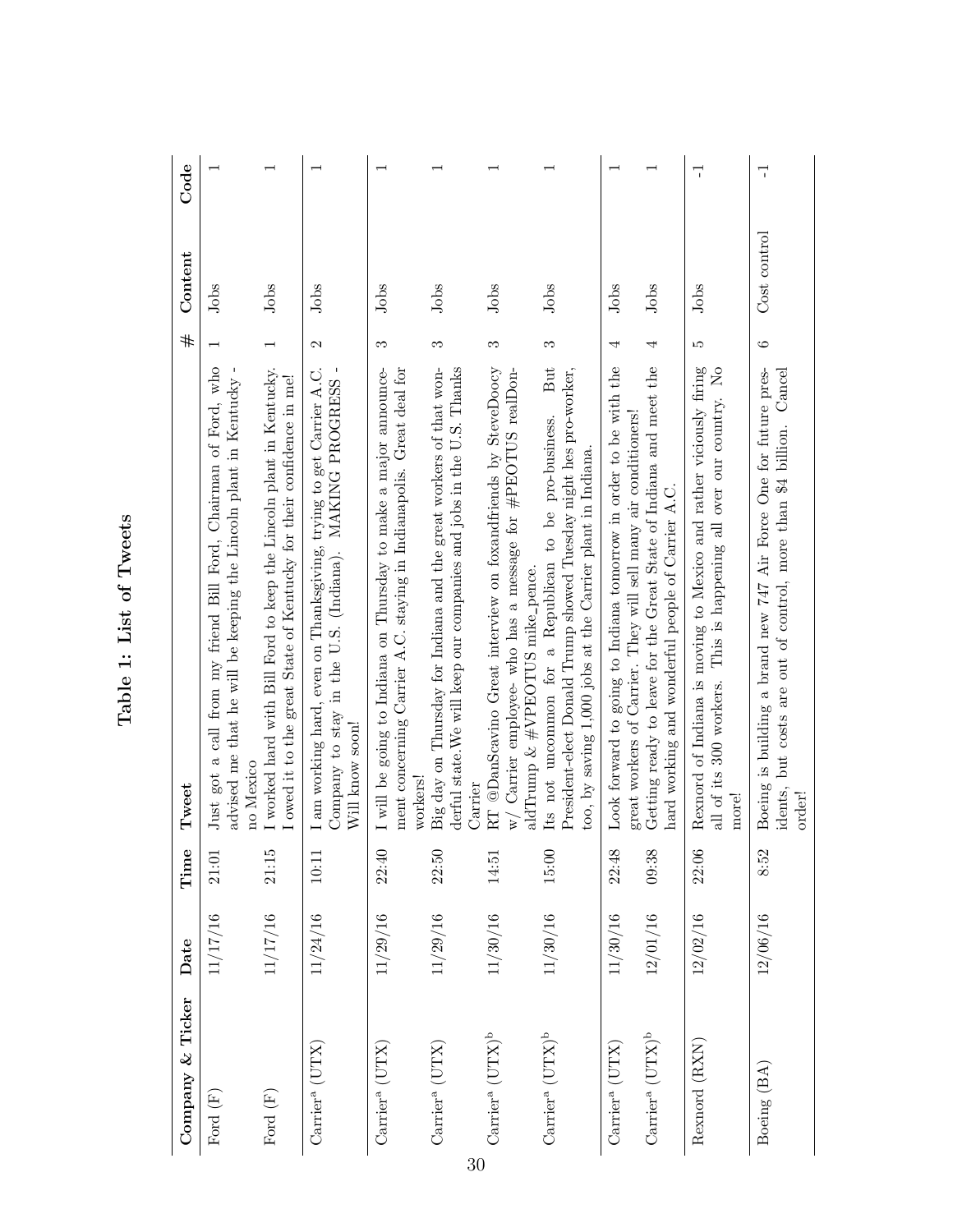| Cost control<br>Cost control<br><b>CEOs</b><br>CEOs<br>Jobs<br>Jobs<br>Jobs<br>$\overline{10}$<br>$\frac{3}{2}$<br>$\Box$<br>$\overline{2}$<br>$\overline{14}$<br>$\infty$<br>6<br>Whether I choose him or not for "State" - Rex Tillerson, the Chairman | Jobs<br>$\overline{1}$ | Jobs<br>$\overline{16}$                                                                                                                                                                                                                                                                                                                                                                                                                                                                                                                                                                                                                                                                                                                                                                                                                                                                                                                                        | Jobs<br>16                                                                                                                                                     |
|----------------------------------------------------------------------------------------------------------------------------------------------------------------------------------------------------------------------------------------------------------|------------------------|----------------------------------------------------------------------------------------------------------------------------------------------------------------------------------------------------------------------------------------------------------------------------------------------------------------------------------------------------------------------------------------------------------------------------------------------------------------------------------------------------------------------------------------------------------------------------------------------------------------------------------------------------------------------------------------------------------------------------------------------------------------------------------------------------------------------------------------------------------------------------------------------------------------------------------------------------------------|----------------------------------------------------------------------------------------------------------------------------------------------------------------|
|                                                                                                                                                                                                                                                          |                        |                                                                                                                                                                                                                                                                                                                                                                                                                                                                                                                                                                                                                                                                                                                                                                                                                                                                                                                                                                |                                                                                                                                                                |
| I have chosen one of the truly<br>to Trump policies"<br>Same as above.<br>Super Hornet!<br>border tax!<br>of State.<br>tuned!<br>follow<br>6:43                                                                                                          | tax.                   | "@DanScavino: Ford to scrap Mexico plant, invest in Michigan due<br>General Motors is sending Mexican made model of Chevy Cruze to<br>U.S. car dealers-tax free across border. Make in U.S.A.or pay big<br>Thank you to Ford for scrapping a new plant in Mexico and creating<br>700 new jobs in the U.S. This is just the beginning - much more to<br>Based on the tremendous cost and cost overruns of the Lockheed<br>Martin F-35, I have asked Boeing to price-out a comparable F-18<br>Toyota Motor said will build a new plant in Baja, Mexico, to build<br>It's finally happening - Fiat Chrysler just announced plans to invest<br>\$1BILLION in Michigan and Ohio plants, adding 2000 jobs. This<br>& CEO of ExxonMobil, is a world class player and dealmaker. Stay<br>great business leaders of the world,<br>Rex Tillerson, Chairman and CEO of ExxonMobil, to be Secretary<br>Corolla cars for U.S. NO WAY! Build plant in U.S. or pay big border | Ford said last week that it will expand in Michigan and U.S. instead<br>of building a BILLION dollar plant in Mexico. Thank you Ford &<br>Ū<br>after<br>Fiat ( |
| 17:26<br>17:26<br>7:30<br>11:44<br>8:19<br>12/13/16                                                                                                                                                                                                      | 13:14                  | 9:14                                                                                                                                                                                                                                                                                                                                                                                                                                                                                                                                                                                                                                                                                                                                                                                                                                                                                                                                                           | 0:16                                                                                                                                                           |
| 12/22/16<br>12/22/16<br>01/03/17<br>01/03/17<br>01/04/17<br>Martin<br>General Motors (GM)                                                                                                                                                                | 01/05/17               | 01/00/17                                                                                                                                                                                                                                                                                                                                                                                                                                                                                                                                                                                                                                                                                                                                                                                                                                                                                                                                                       | Fiat Chrysler (FCAU) 01/09/17                                                                                                                                  |
|                                                                                                                                                                                                                                                          |                        |                                                                                                                                                                                                                                                                                                                                                                                                                                                                                                                                                                                                                                                                                                                                                                                                                                                                                                                                                                |                                                                                                                                                                |
|                                                                                                                                                                                                                                                          |                        |                                                                                                                                                                                                                                                                                                                                                                                                                                                                                                                                                                                                                                                                                                                                                                                                                                                                                                                                                                |                                                                                                                                                                |
|                                                                                                                                                                                                                                                          |                        |                                                                                                                                                                                                                                                                                                                                                                                                                                                                                                                                                                                                                                                                                                                                                                                                                                                                                                                                                                |                                                                                                                                                                |
|                                                                                                                                                                                                                                                          |                        |                                                                                                                                                                                                                                                                                                                                                                                                                                                                                                                                                                                                                                                                                                                                                                                                                                                                                                                                                                |                                                                                                                                                                |
|                                                                                                                                                                                                                                                          |                        |                                                                                                                                                                                                                                                                                                                                                                                                                                                                                                                                                                                                                                                                                                                                                                                                                                                                                                                                                                |                                                                                                                                                                |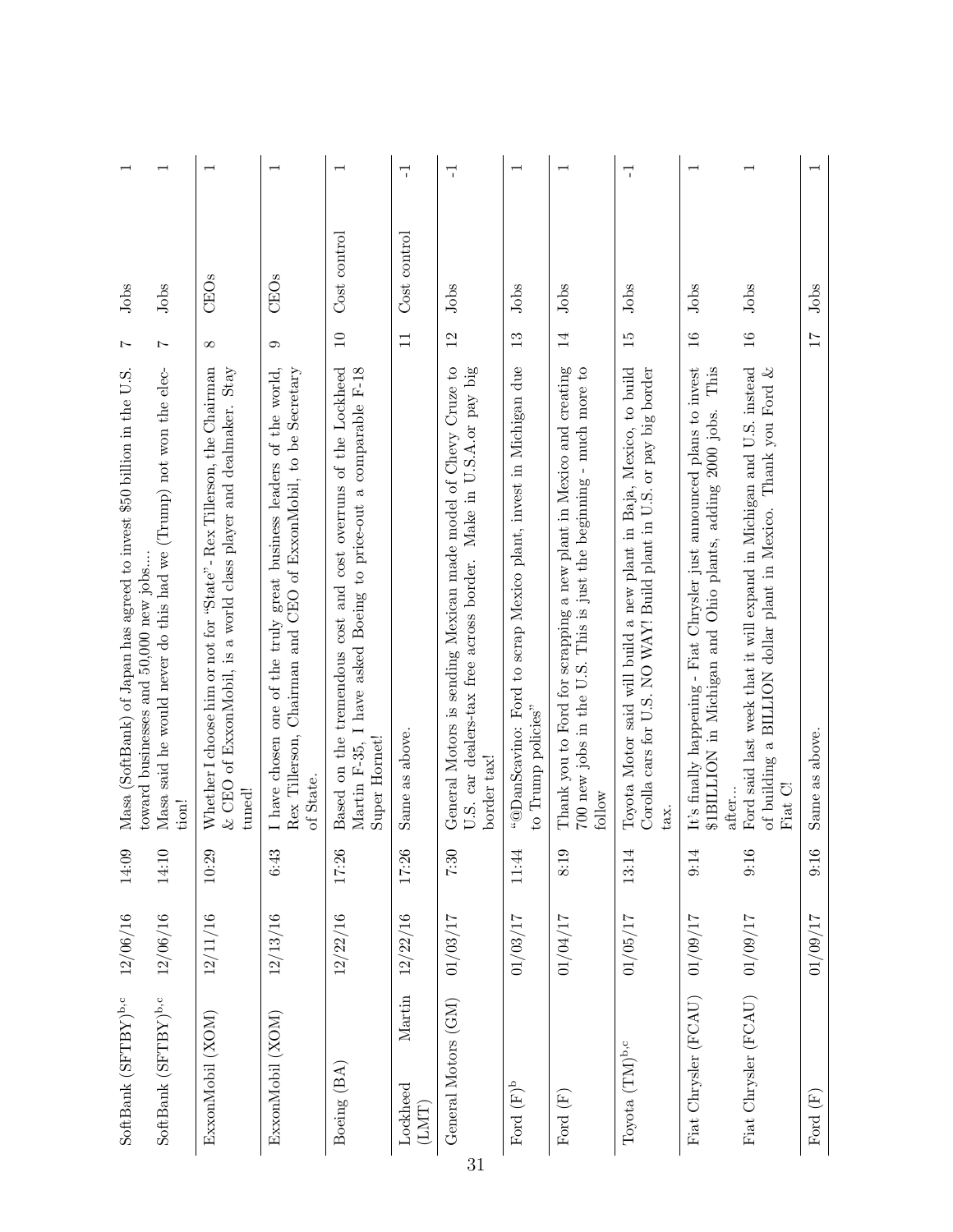| Motors<br>Bayer AG (BAYN) <sup>c</sup><br>Walmart $(WMT)^b$ | 01/17/17<br>01/17/17 | 12:55<br>12:55 | Thank you to General Motors and Walmart for starting the big jobs<br>push back into the U.S.!<br>Same as above.                                     | $\frac{8}{18}$<br>19 | Jobs<br>Jobs                                  |   |
|-------------------------------------------------------------|----------------------|----------------|-----------------------------------------------------------------------------------------------------------------------------------------------------|----------------------|-----------------------------------------------|---|
| 01/18/17                                                    |                      | 8:00           | "Bayer AG has pledged to add U.S. jobs and investments after meet-<br>ing with President-elect Donald Trump, the latest in a string" WSJ            | $\Omega$             | Jobs                                          |   |
| 01/24/17                                                    |                      | 12:49          | Signing orders to move forward with the construction of the Keystone<br>at The Oval<br>XL and Dakota Access pipelines in the Oval Office.<br>Office | $\overline{21}$      | Jobs                                          |   |
| 01/24/17                                                    |                      | 12:49          | Same as above.                                                                                                                                      | 22                   | Jobs                                          |   |
| 01/24/17                                                    |                      | G<br>19:4      | Great meeting with Ford CEO Mark Fields and General Motors CEO<br>Mary Barra at the WhiteHouse today.                                               | 23                   | CEOs                                          |   |
| 01/24/17                                                    |                      | 19:46          | Same as above.                                                                                                                                      | 24                   | <b>CEOs</b>                                   |   |
| 02/02/17                                                    |                      | 12:56          | @harleydavidson executives from Milwaukee,<br>Wisconsin at the @WhiteHouse.<br>Great meeting with                                                   | 25                   | <b>CEOs</b>                                   |   |
| 02/03/17                                                    |                      | 13:26          | #ICYMI- Remarks by President Trump Before Meeting with Harley-<br>Davidson Executives and Union Representatives:                                    | 26                   | <b>CEOs</b>                                   |   |
| 02/08/17                                                    |                      | 10:51          | My daughter Ivanka has been treated so unfairly by @Nordstrom.<br>She is a great person $-$ always pushing me to do the right thing!<br>Terrible!   | 27                   | Trump<br>Ivanka                               | 루 |
| 02/08/17                                                    |                      | 14:22          | Thank you Brian Krzanich, CEO of @Intel. A great investment (\$7<br>BILLION) in American INNOVATION and JOBS! #AmericaFirst                         | 28                   | Jobs                                          |   |
| 02/15/17                                                    |                      | 16:34          | Aetna CEO: Obamacare in 'Death Spiral' #RepealAndReplace                                                                                            | 29                   | $\mathbf{A}\mathbf{C}\mathbf{A}^{\mathrm{f}}$ |   |
| 02/17/17                                                    |                      | 6:38           | Going to Charleston, South Carolina, in order to spend time with<br>Boeing and talk jobs! Look forward to it.                                       | $\mathcal{S}$        | Jobs                                          |   |
| 03/06/17                                                    |                      | 16:19          | President Trump Congratulates Exxon Mobil for Job-Creating In-<br>vestment Program'                                                                 | $\overline{3}$       | Jobs                                          |   |
| 03/06/17                                                    |                      | 16:22          | $45,000$ construction $\&$ manufacturing jobs in the U.S. Gulf Coast re-<br>gion. \$20 billion investment. We are already winning again, America!   | $\overline{31}$      | Jobs                                          |   |
| $03/06/17$                                                  |                      | 18:43          | There is an incredible spirit of optimism sweeping the country right<br>nowwe're bringing back the JOBS!                                            | $\overline{31}$      | Jobs                                          |   |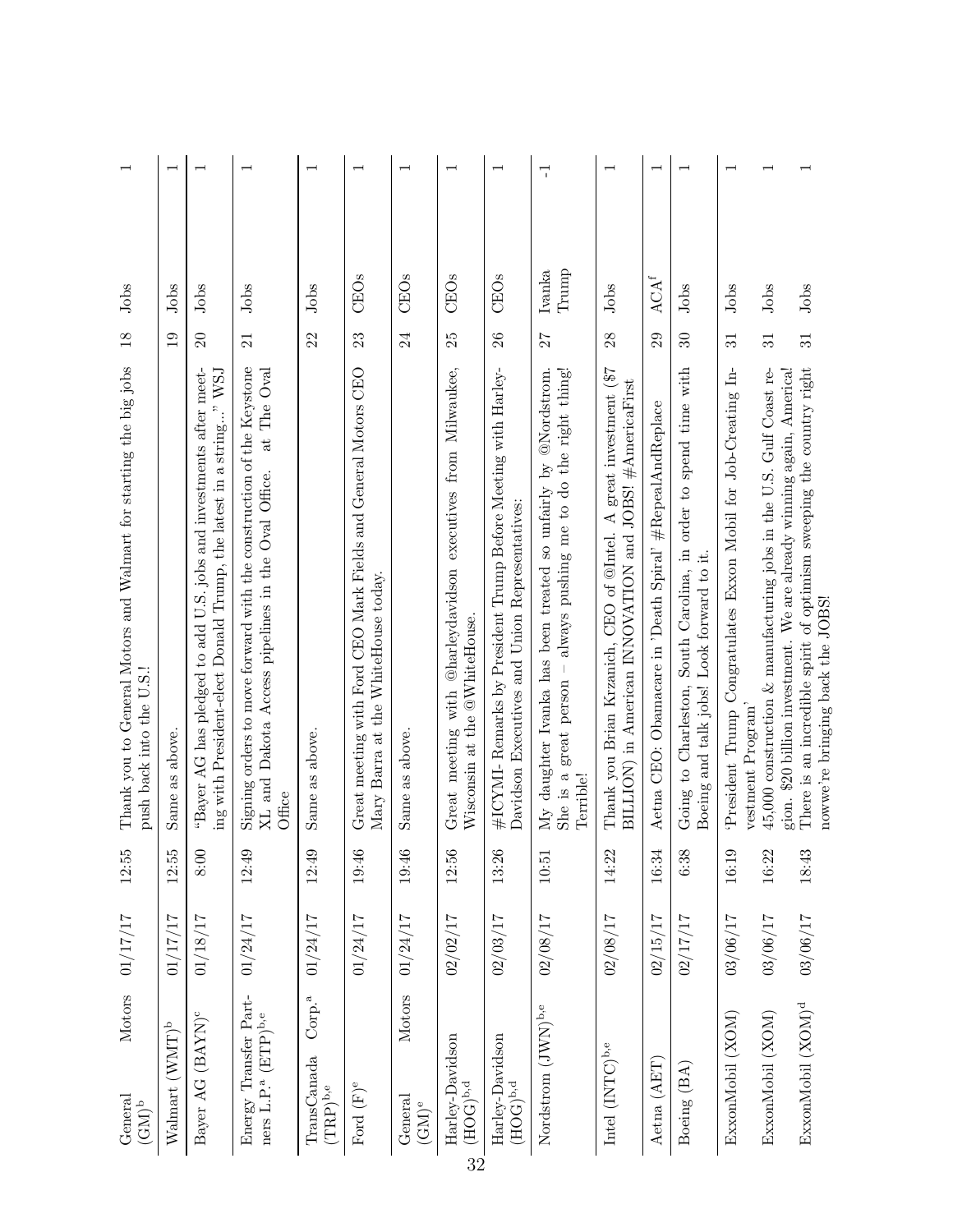|                                                                                                                                    |                                                                                                                                                      |                                                                                                                                                         |                                                                                                                                                    |                                                                                                                    | 루                                                                                                                                                  |                                                                                                                                         |                          | $\overline{\phantom{0}}$  |                                                                                                                                                      |                                |                                                                                                                     | 루                                                                                                                                                   | 루                                                                                                                                                       |
|------------------------------------------------------------------------------------------------------------------------------------|------------------------------------------------------------------------------------------------------------------------------------------------------|---------------------------------------------------------------------------------------------------------------------------------------------------------|----------------------------------------------------------------------------------------------------------------------------------------------------|--------------------------------------------------------------------------------------------------------------------|----------------------------------------------------------------------------------------------------------------------------------------------------|-----------------------------------------------------------------------------------------------------------------------------------------|--------------------------|---------------------------|------------------------------------------------------------------------------------------------------------------------------------------------------|--------------------------------|---------------------------------------------------------------------------------------------------------------------|-----------------------------------------------------------------------------------------------------------------------------------------------------|---------------------------------------------------------------------------------------------------------------------------------------------------------|
| Jobs                                                                                                                               | Jobs                                                                                                                                                 | Jobs                                                                                                                                                    | Jobs                                                                                                                                               | $\mathbf{A}\mathbf{C}\mathbf{A}^{\mathrm{f}}$                                                                      | Jobs                                                                                                                                               | Jobs                                                                                                                                    | Jobs                     | Jobs                      | Jobs                                                                                                                                                 | Jobs                           | ACA <sup>f</sup>                                                                                                    | Drug prices                                                                                                                                         | Drug prices                                                                                                                                             |
| $\overline{31}$                                                                                                                    | $\overline{31}$                                                                                                                                      | 32                                                                                                                                                      | 33                                                                                                                                                 | 34                                                                                                                 | 35                                                                                                                                                 | 36                                                                                                                                      | 57                       | 38                        | 86                                                                                                                                                   | $\Theta$                       | $\overline{4}$                                                                                                      | $42$                                                                                                                                                | 43                                                                                                                                                      |
| Buy American $\&$ hire American are the principles at the core of my<br>agenda, which is: JOBS, JOBS, JOBS! Thank you @exxonmobil. | Thank you to @exxonmobil for your \$20 billion investment that is<br>creating more than $45,000$ manufacturing $\&$ construction jobs in the<br>USA! | AMERICAN JOBS over the next 4 years. THANK YOU<br>Today, I was thrilled to announce a commitment of \$25 BILLION<br>Charter Communications!<br>$\&$ 20K | Big announcement by Ford today. Major investment to be made in<br>Car companies coming back to U.S. JOBS!<br>three Michigan plants.<br>JOBS! JOBS! | Death spiral! 'Aetna will exit Obamacare markets in VA in 2018,<br>citing expected losses on INDV plans this year' | to move to Mexico. Fired their employees. Tax product big that's<br>Rexnord of Indiana made a deal during the Obama Administration<br>sold in U.S. | Billions of dollars in investments $&$ thousands of new jobs in America!<br>An initiative via Corning, Merck & Pfizer: 45.wh.gov/jKxBRE | Same as above.           | Same as above.            | Toyota & Mazda to build a new \$1.6B plant here in the U.S.A. and<br>create 4K new American jobs. A great investment in American man-<br>ufacturing! | Same as above.                 | RT @foxandfriends: Anthem announces it will withdraw from Oba-<br>maCare Exchange in Nevada https://t.co/d0CxeHQKwz | Now that Ken Frazier of Merck Pharma has resigned from President's<br>Manufacturing Council, he will have more time to LOWER RIPOFF<br>DRUG PRICES! | $@$ Merck Pharma is a leader in higher & higher drug prices while at<br>the same time taking jobs out of the U.S. Bring jobs back $\&$ LOWER<br>PRICES! |
| 22:49                                                                                                                              | 22:50                                                                                                                                                | 13:59                                                                                                                                                   | 6:36                                                                                                                                               | 8:28                                                                                                               | 18:58                                                                                                                                              | 23:31                                                                                                                                   | 23:31                    | 23:31                     | 6:02                                                                                                                                                 | 6:02                           | 6:59                                                                                                                | 8:54                                                                                                                                                | 18:09                                                                                                                                                   |
| 03/06/17                                                                                                                           | 03/06/17                                                                                                                                             | 03/24/17                                                                                                                                                | 03/28/17                                                                                                                                           | 05/04/17                                                                                                           | 05/07/17                                                                                                                                           | 07/20/17                                                                                                                                | 07/20/17                 | 07/20/17                  | 08/04/17                                                                                                                                             | 08/04/17                       | 08/08/17                                                                                                            | 08/14/17                                                                                                                                            | 08/14/17                                                                                                                                                |
| ExxonMobil (XOM)                                                                                                                   | ExxonMobil (XOM)                                                                                                                                     | Charter Communica-<br>tions $(\mathrm{CHTR})^\mathrm{b}$                                                                                                | Ford $(F)$                                                                                                                                         | Aetna (AET)                                                                                                        | Rexnord (RXN)                                                                                                                                      | $\frac{1}{2}$ Corning (GLW) <sup>e</sup>                                                                                                | Merck (MRK) <sup>e</sup> | Pfizer (PFE) <sup>e</sup> | $\operatorname{Toyota}$ (TM)°                                                                                                                        | Mazda $(\mbox{MZDAY})^{\rm c}$ | Anthem (ANTM)                                                                                                       | Merck (MRK)                                                                                                                                         | Merck (MRK)                                                                                                                                             |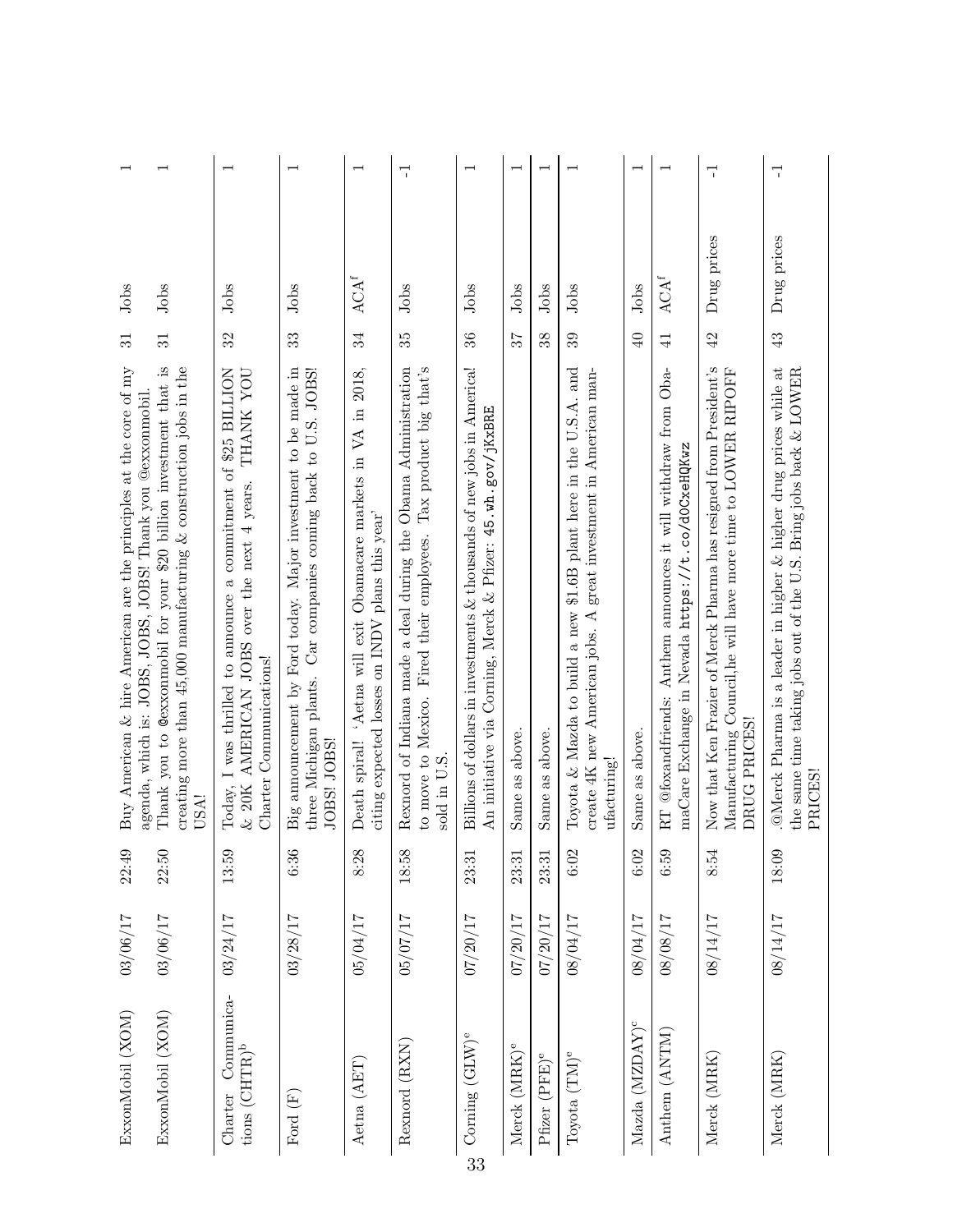|    | Amazon (AMZN)                                                                                                                                                                                                                                                                                                                                         | 08/16/17           | 6:12  | Jobs<br>$\overline{4}$<br>Amazon is doing great damage to tax paying retailers. Towns, cities<br>and states throughout the U.S. are being hurt - many jobs being lost!                                                                                                                                                                                                                                                                                                                                                                                                                                                                                                                                                                                                                                                                                                                                                                                                                                                                                                                                                                                                                                                                                                                                                                      | 루 |
|----|-------------------------------------------------------------------------------------------------------------------------------------------------------------------------------------------------------------------------------------------------------------------------------------------------------------------------------------------------------|--------------------|-------|---------------------------------------------------------------------------------------------------------------------------------------------------------------------------------------------------------------------------------------------------------------------------------------------------------------------------------------------------------------------------------------------------------------------------------------------------------------------------------------------------------------------------------------------------------------------------------------------------------------------------------------------------------------------------------------------------------------------------------------------------------------------------------------------------------------------------------------------------------------------------------------------------------------------------------------------------------------------------------------------------------------------------------------------------------------------------------------------------------------------------------------------------------------------------------------------------------------------------------------------------------------------------------------------------------------------------------------------|---|
|    | Andeavor (ANDV)                                                                                                                                                                                                                                                                                                                                       | $09/06/17^{\circ}$ | 19:20 | Jobs<br>45<br>Wonderful to be in North Dakota with the incredible hardworking<br>men $\&$ women @ the Andeavor Refinery. Full remarks: $http://$<br>45. wh.gov/POTUSNorthDakota                                                                                                                                                                                                                                                                                                                                                                                                                                                                                                                                                                                                                                                                                                                                                                                                                                                                                                                                                                                                                                                                                                                                                             |   |
|    | Broadcom $(AVGO)^{b,e}$                                                                                                                                                                                                                                                                                                                               | 11/02/17           | 15:58 | Jobs<br>$\overline{46}$<br>Today, we are thrilled to welcome @Broadcom CEO Hock Tan to the<br>WH to announce he is moving their HQs from Singapore back to the<br>U.S.A                                                                                                                                                                                                                                                                                                                                                                                                                                                                                                                                                                                                                                                                                                                                                                                                                                                                                                                                                                                                                                                                                                                                                                     |   |
|    | Broadcom (AVGO) <sup>e</sup>                                                                                                                                                                                                                                                                                                                          | 11/02/17           | 16:33 | Jobs<br>47<br>Broadcom's move to America=\$20 BILLION of annual rev into<br>$$6$ BIL-<br>in research/engineering $&$<br>$LION/yr.$ in manufacturing.<br>$U.S.A.,$ \$3+ BILLION/yr.                                                                                                                                                                                                                                                                                                                                                                                                                                                                                                                                                                                                                                                                                                                                                                                                                                                                                                                                                                                                                                                                                                                                                          |   |
|    | Amazon (AMZN)                                                                                                                                                                                                                                                                                                                                         | 12/29/17           | 8:04  | Cost control<br>48<br>Why is the United States Post Office, which is losing many billions of<br>dollars a year, while charging Amazon and others so little to deliver<br>their packages, making Amazon richer and the Post Office dumber<br>and poorer? Should be charging MUCH MORE!                                                                                                                                                                                                                                                                                                                                                                                                                                                                                                                                                                                                                                                                                                                                                                                                                                                                                                                                                                                                                                                       | 루 |
| 34 | <sup>a</sup> This company is a subsidiary of a publicly traded company.<br>The stock is traded as an American Depositary Receipt<br>posted only on the @realDonaldTrump account.<br>National Research Council Canada in the<br>ACA stands for the Affordable Care Act.<br>the @realDonaldTrump account.<br>م<br>$\overline{\sigma}$<br>$\ddot{\circ}$ |                    |       | The tweet was posted on the @realDonaldTrump account and retweeted from the @POTUS account. Tweets that are not marked with <sup>d</sup> or <sup>e</sup> were<br>9, 2016 to December 31, 2017. Time is Eastern Time. $\#$ shows how multiple tweets combine into a single event when tweets occur on the same<br>a robustness check using Google Cloud Natural Language API, the Loughran and McDonald (2011) lexicon, and the lexicon compiled by the<br>The tweet was posted on the @POTUS Twitter account. The ExxonMobil tweet on March 6, 2017 was subsequently (six minutes later) posted on<br>This table lists tweets from <b>@realDonaldTrum</b> p and <b>@POTUS</b> Twitter accounts that include the name of a publicly traded company from November<br>day (or on two consecutive days if the tweet on the first day occurred after the stock market closed at 16:00). Code classifies the tweet tone<br>as negative (-1) or positive (1) for each topic shown in the Content column following the methodology described in Section II and verified with<br>The tweet was posted during the United States stock market trading hours on business days from 9:30 to 16:00. All other tweets were posted in<br>Appendix. The total number of events is 48.<br>the early morning, in the evening, on weekends, or during holidays. |   |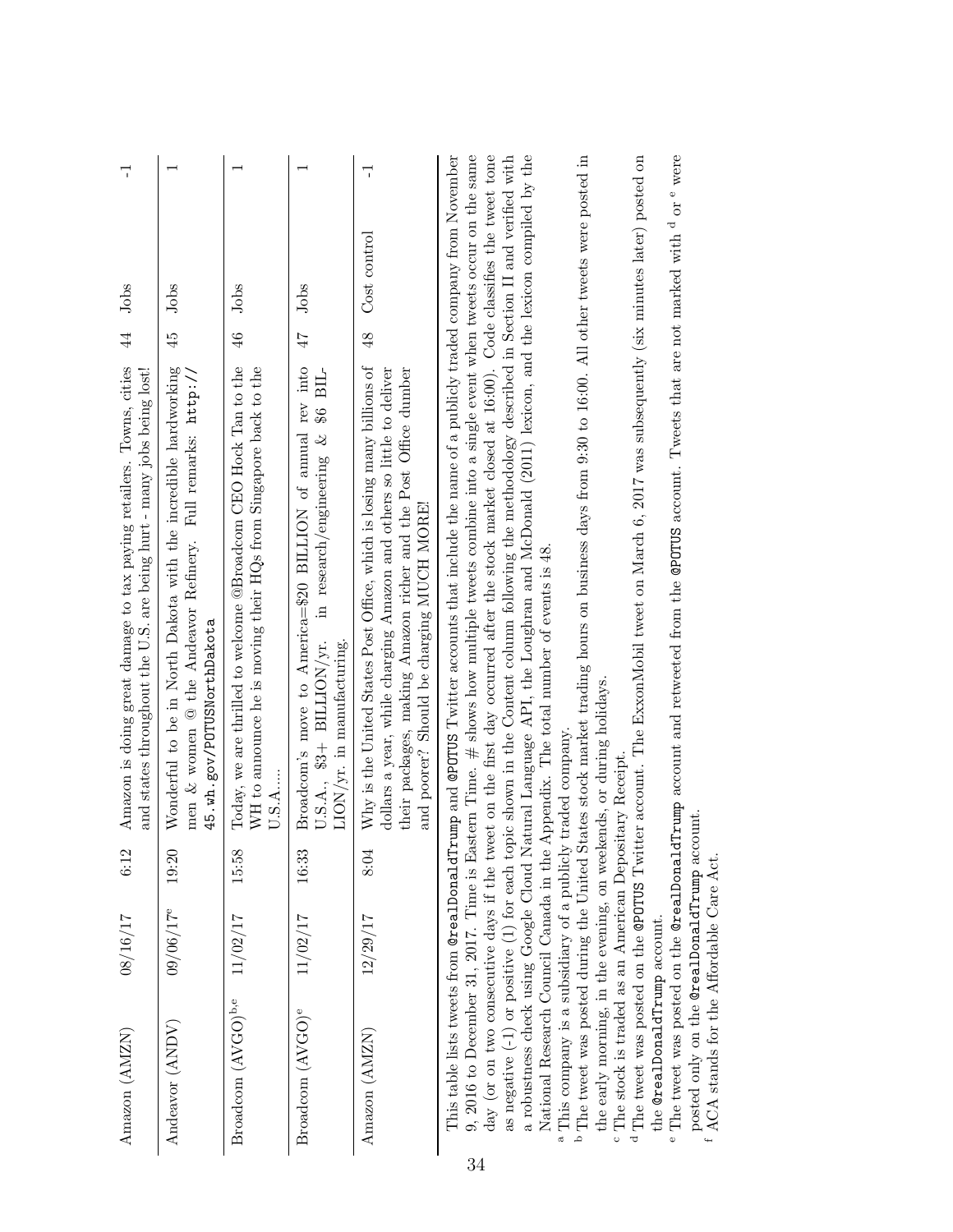|  | Table 2: Summary Statistics |  |
|--|-----------------------------|--|
|--|-----------------------------|--|

|                     |           | Absolute<br>Value | Abnormal  | Absolute<br>Value<br>Abnormal | Abnormal<br>Trading |            | Abnormal<br>Institutional<br>Investor |
|---------------------|-----------|-------------------|-----------|-------------------------------|---------------------|------------|---------------------------------------|
|                     | Return    | Return            | Return    | Return                        | Volume              | Volatility | Attention                             |
| Median              | 0.076     | 0.640             | $-0.027$  | 0.577                         | $-0.077$            | 0.825      | 0.000                                 |
| Mean                | 0.091     | 0.913             | $-0.006$  | 0.836                         | 0.055               | 0.973      | 0.234                                 |
| Minimum             | $-10.842$ | 0.000             | $-11.545$ | 0.000                         | $-0.962$            | 0.000      | 0.000                                 |
| Maximum             | 13.216    | 13.216            | 11.365    | 11.545                        | 16.437              | 14.587     | 1.000                                 |
| Std Dev             | 1.343     | 0.989             | 1.249     | 0.928                         | 0.677               | 0.640      | 0.423                                 |
| <b>Observations</b> | 7,749     | 7.749             | 7,749     | 7,749                         | 7,749               | 7,749      | 7,749                                 |

This table shows the summary statistics for return  $R_{i,t} = (C_{i,t} - C_{i,t-1})/C_{i,t-1}$ , the absolute value of the return, abnormal return from equation (2), the absolute value of the abnormal return, abnormal trading volume  $AV_{i,t} = (V_{i,t} - V_{Avrg,t})/V_{Avrg,t}$ , volatility computed as the square root of variance from equation (3) multiplied by 100, and abnormal institutional investor attention, which is an indicator variable equal to 1 if the average hourly count of Bloomberg users reading articles and searching for information about a company during the last eight hours is larger than 94% of the hourly counts in the previous 30 days and 0 otherwise. Returns are in percentages. The sample period is from November 9, 2016 to December 31, 2017. There are 287 days and 27 companies. The total number of panel observations is 7,749.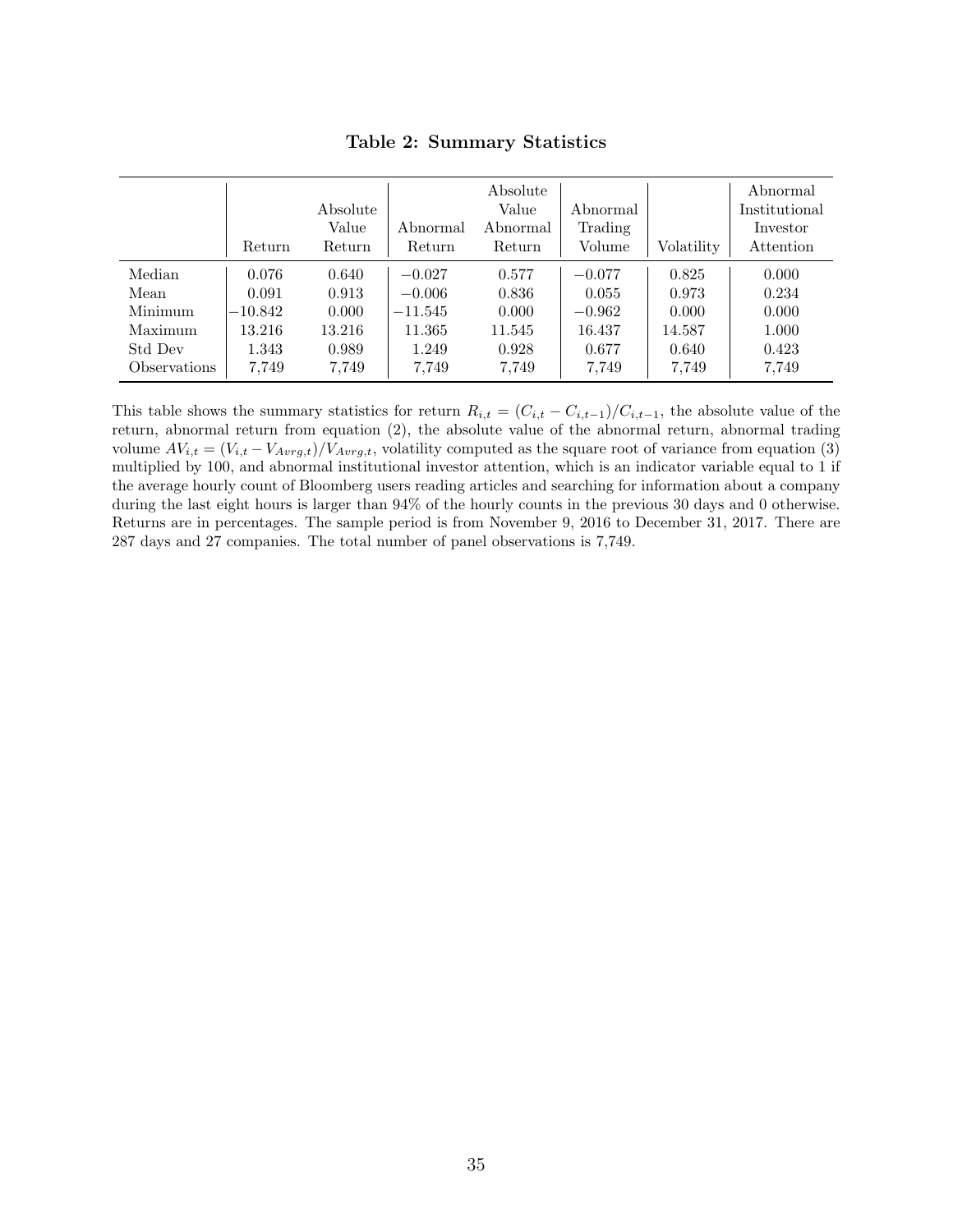|                       | Abnormal Return       | (2)<br>ATV            | $\left( 3\right)$<br>Volatility | (4)<br>AIIA           |
|-----------------------|-----------------------|-----------------------|---------------------------------|-----------------------|
| Twitter variable      | $0.799***$<br>(0.173) | $0.392***$<br>(0.090) | $0.305***$<br>(0.079)           | $0.400***$<br>(0.057) |
| Company fixed effects | V                     | Y                     | V                               |                       |
| Day of week dummies   | Y                     | Y                     | v                               |                       |
| $\mathbb{R}^2$        | 0.004                 | 0.010                 | 0.246                           | 0.072                 |
| Observations          | 7,749                 | 7,749                 | 7,749                           | 7,749                 |

Table 3: Impact of Presidential Tweets: Full Sample without Lagged Control Variables

Abnormal return is computed using equation (2) and stated in percentage, abnormal trading volume (ATV) is computed as  $AV_{i,t} = (V_{i,t} - V_{Avrg,t})/V_{Avrg,t}$ , volatility is computed as the square root of variance from equation (3) multiplied by 100, and abnormal institutional investor attention (AIIA) is an indicator variable equal to 1 if the average hourly count of Bloomberg users reading articles and searching for information about a company during the last eight hours is larger than 94% of the hourly counts in the previous 30 days and 0 otherwise. Panelcorrected standard errors accounting for cross-correlation across stocks are shown in parentheses. \*, \*\*, and \*\*\* indicate statistical significance at 10%, 5%, and 1% levels, respectively. Pseudo- $R^2$  is reported for the AIIA. The sample period is from November 9, 2016 to December 31, 2017. There are 287 days and 27 companies. The total number of panel observations is 7,749. This includes all 48 tweet events (combining 59 tweets) listed in Table 1.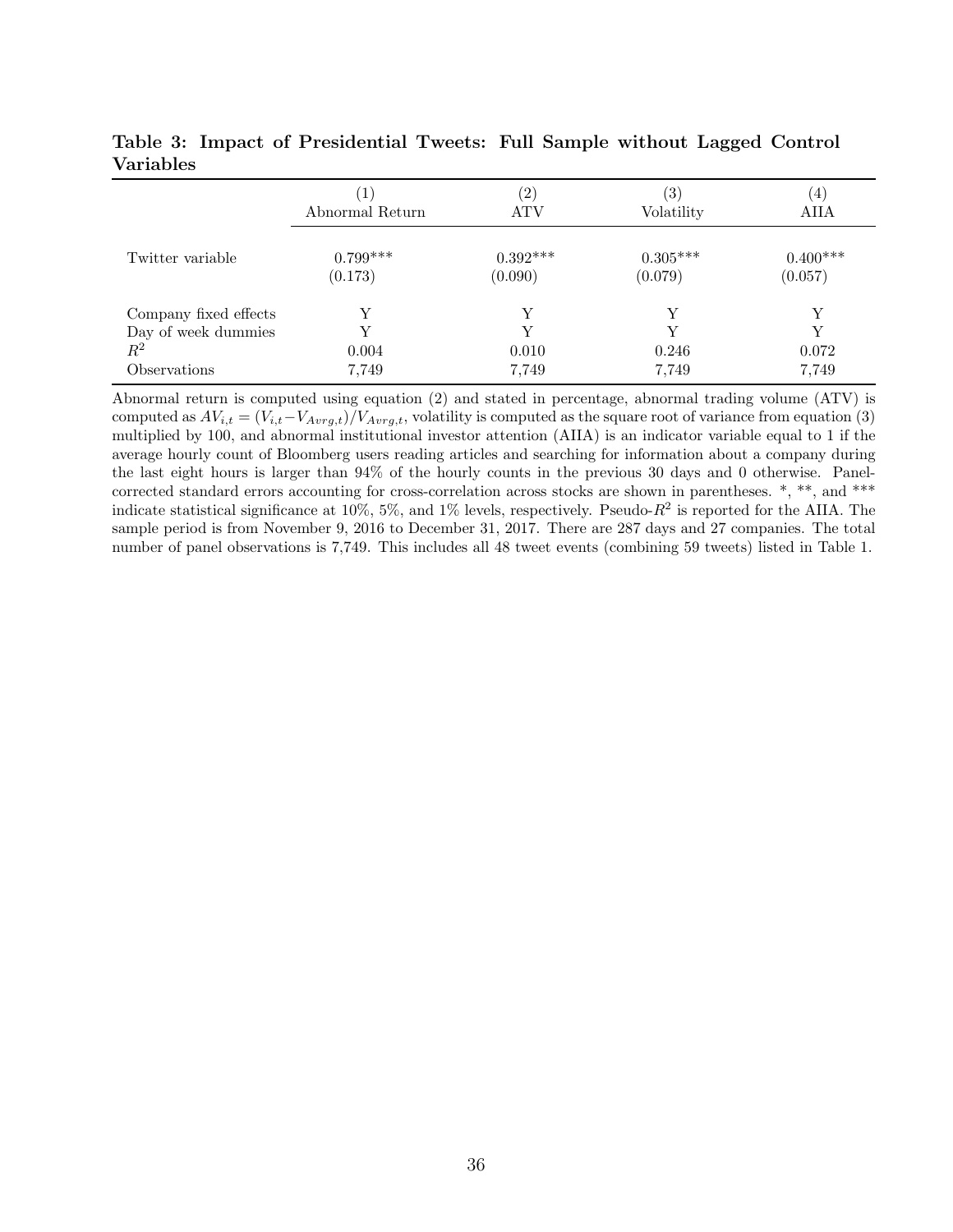|                       | $\mathbf{1}$<br>Abnormal Return | (2)<br>ATV            | $\left( 3\right)$<br>Volatility | $\mathbf{4}$<br>AIIA  |
|-----------------------|---------------------------------|-----------------------|---------------------------------|-----------------------|
| Twitter variable      | $0.800***$<br>(0.168)           | $0.380***$<br>(0.086) | $0.239***$<br>(0.073)           | $0.358***$<br>(0.059) |
| Lagged controls       |                                 | Y                     | V                               | V                     |
| Company fixed effects |                                 | Y                     |                                 |                       |
| Day of week dummies   | v                               | Y                     | $\mathbf{v}$                    | v                     |
| $\mathbb{R}^2$        | 0.006                           | 0.080                 | 0.317                           | 0.115                 |
| Observations          | 7,749                           | 7,749                 | 7,749                           | 7,749                 |

Table 4: Impact of Presidential Tweets: Full Sample with Lagged Control Variables

Abnormal return is computed using equation (2) and stated in percentage, abnormal trading volume (ATV) is computed as  $AV_{i,t} = (V_{i,t} - V_{Avrg,t})/V_{Avrg,t}$ , volatility is computed as the square root of variance from equation (3) multiplied by 100, and abnormal institutional investor attention (AIIA) is an indicator variable equal to 1 if the average hourly count of Bloomberg users reading articles and searching for information about a company during the last eight hours is larger than 94% of the hourly counts in the previous 30 days and 0 otherwise. Lagged control variables include five lags of abnormal returns, ATV, volatility, and AIIA. Panel-corrected standard errors accounting for cross-correlation across stocks are shown in parentheses. \*, \*\*, and \*\*\* indicate statistical significance at 10%, 5%, and 1% levels, respectively. Pseudo- $R^2$  is reported for the AIIA. The sample period is from November 9, 2016 to December 31, 2017. There are 287 days and 27 companies. The total number of panel observations is 7,749. This includes all 48 tweet events listed in Table 1.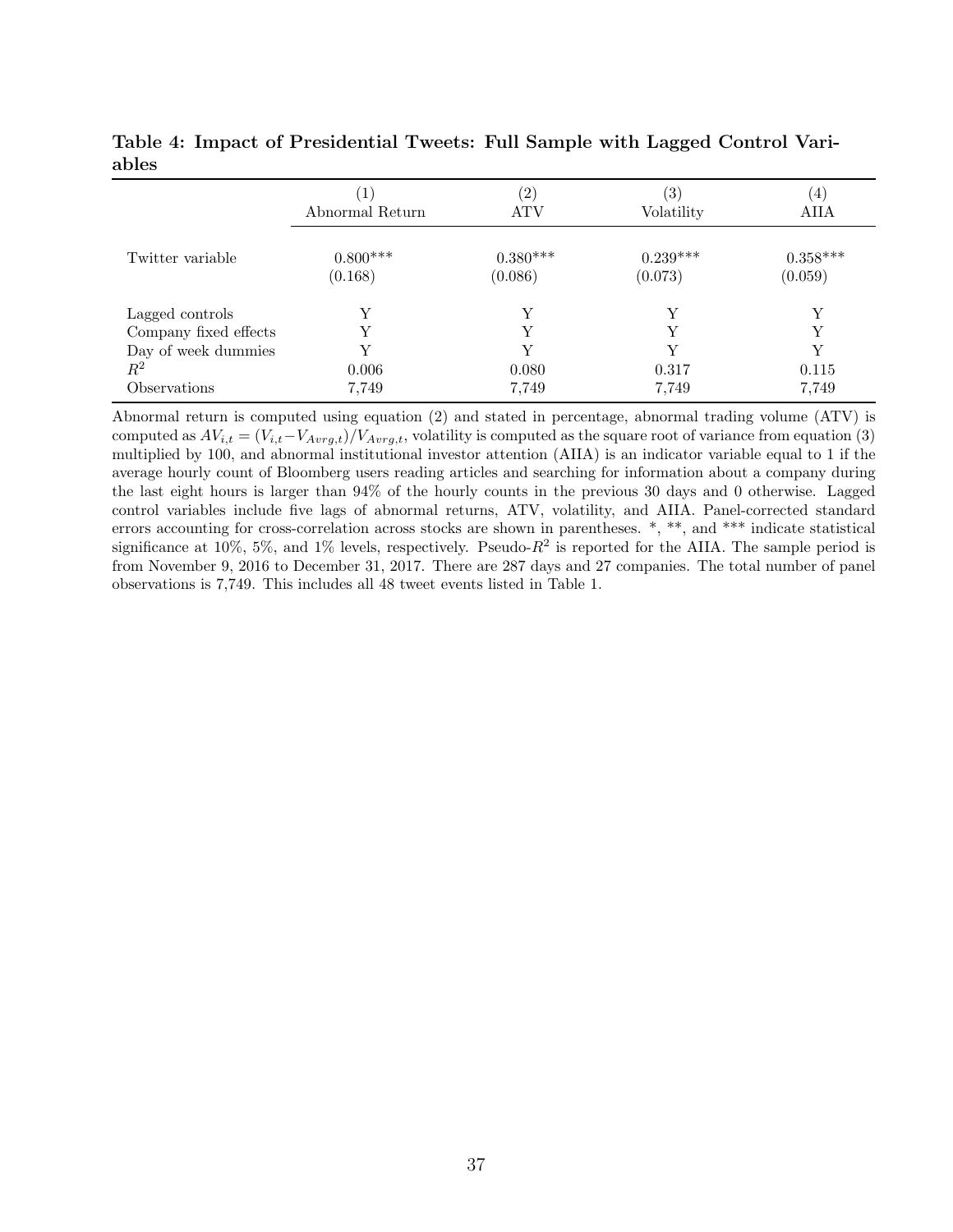|                                     | $\left  \right $<br>Abnormal Return | $\left( 2\right)$<br><b>ATV</b> | $\left( 3\right)$<br>Volatility | $\left( 4\right)$<br>AIIA |
|-------------------------------------|-------------------------------------|---------------------------------|---------------------------------|---------------------------|
| Twitter variable                    | $1.211***$<br>(0.235)               | $0.474***$<br>(0.135)           | $0.336***$<br>(0.104)           | $0.452***$<br>(0.094)     |
| Post-inauguration                   | $-0.694**$                          | $-0.167$                        | $-0.197$                        | $-0.143$                  |
| interaction term<br>Coefficient sum | (0.331)<br>$0.517**$                | (0.175)<br>$0.306***$           | (0.144)<br>0.139                | (0.121)<br>$0.309***$     |
| Post-inauguration                   | (0.233)<br>0.043                    | (0.112)<br>$-0.016$             | (0.100)<br>$-0.067**$           | (0.076)<br>0.009          |
| indicator variable                  | (0.040)                             | (0.035)                         | (0.027)                         | (0.014)                   |
| Lagged controls                     | Y                                   | Y                               | Υ                               | Υ                         |
| Company fixed effects               | Υ                                   | Υ                               | Y                               | Y                         |
| Day of week dummies                 | Y                                   | Y                               | Y                               | Y                         |
| $\,R^2$                             | 0.007                               | 0.081                           | 0.318                           | 0.115                     |
| Observations                        | 7,749                               | 7,749                           | 7,749                           | 7,749                     |

Table 5: Impact of Presidential Tweets: Pre- and Post-Inauguration

Abnormal return is computed using equation (2) and stated in percentage, abnormal trading volume (ATV) is computed as  $AV_{i,t} = (V_{i,t} - V_{Avrg,t})/V_{Avrg,t}$ , volatility is computed as the square root of variance from equation (3) multiplied by 100, and abnormal institutional investor attention (AIIA) is an indicator variable equal to 1 if the average hourly count of Bloomberg users reading articles and searching for information about a company during the last eight hours is larger than 94% of the hourly counts in the previous 30 days and 0 otherwise. The post-inauguration indicator variable equals 1 if the event falls into the post-inauguration period and 0 otherwise. The post-inauguration interaction term multiplies the Twitter variable and the post-inauguration indicator variable. Coefficient sum reports the sum of the coefficients on the Twitter variable and the postinauguration interaction term and shows the impact in the post-inauguration period. Lagged control variables include five lags of abnormal returns, abnormal trading volume, volatility, and abnormal institutional investor attention. Panel-corrected standard errors accounting for cross-correlation across stocks are shown in parentheses. \*, \*\*, and \*\*\* indicate statistical significance at 10%, 5%, and 1% levels, respectively. Pseudo- $R^2$  is reported for the AIIA. The sample period is from November 9, 2016 to December 31, 2017. There are 287 days and 27 companies. The total number of panel observations is 7,749. This includes all 48 tweet events listed in Table 1 with 20 and 28 tweet events in the pre- and post-inauguration periods, respectively.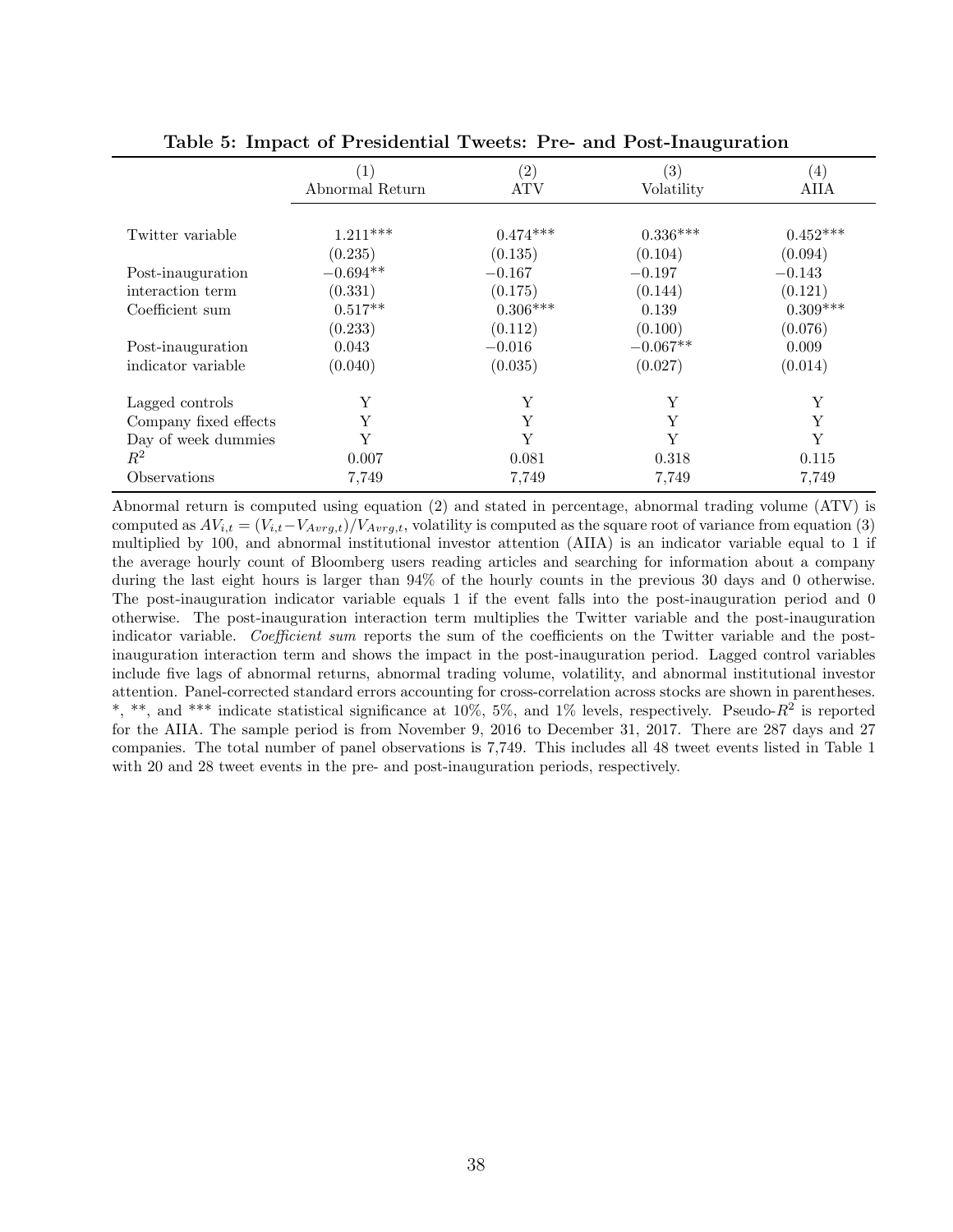|                         | (1)              | (2)                       |
|-------------------------|------------------|---------------------------|
|                         | <b>OLS</b>       | Outlier Robust Regression |
|                         | $0.811***$       | $0.767***$                |
| Contemporaneous         | (0.171)          | (0.143)                   |
|                         | $-0.006$         | 0.030                     |
| $\text{Lag}$ 1          |                  |                           |
|                         | (0.174)<br>0.133 | (0.144)<br>0.051          |
| $\text{Lag} 2$          | (0.174)          |                           |
|                         | $-0.444**$       | (0.144)<br>$-0.141$       |
| $\text{Lag}~3$          | (0.174)          | (0.144)                   |
|                         | $-0.085$         | $-0.096$                  |
| $\text{Lag}$ 4          | (0.174)          | (0.144)                   |
|                         | $-0.195$         | $-0.194$                  |
| $\text{Lag} 5$          | (0.171)          |                           |
|                         |                  | (0.143)                   |
| Sum of contemporaneous  | 0.214            | 0.417                     |
| $&$ lag coefficients    | (0.348)          | (0.313)                   |
| Sum of lag coefficients | $-0.597*$        | $-0.350$                  |
|                         | (0.325)          | (0.289)                   |
| Lagged controls         | Υ                | Y                         |
| Company fixed effects   | Υ                | Y                         |
| Day of week dummies     | Υ                | Y                         |
| $R^2$                   | 0.008            | 0.006                     |
| Observations            | 7,884            | 7,884                     |
|                         |                  |                           |

Table 6: Analysis of Possible Market Underreaction or Overreaction to Tweets

The dependent variable is the daily abnormal return computed using equation (2) and stated in percentage. The last two rows report the sums of the coefficients on the lagged terms of the Twitter variable with and without the contemporaneous term, respectively. Lagged control variables include five lags of abnormal return, abnormal trading volume computed as  $AV_{i,t} = (V_{i,t} - V_{Avrg,t})/V_{Avrg,t}$ , volatility computed as the square root of variance from equation (3) multiplied by 100, and abnormal institutional investor attention, which is an indicator variable equal to 1 if the average hourly count of Bloomberg users reading articles and searching for information about a company during the last eight hours is larger than 94% of the hourly counts in the previous 30 days and 0 otherwise. Panel-corrected standard errors accounting for cross-correlation across stocks are shown in parentheses. \*, \*\*, and \*\*\* indicate statistical significance at 10%, 5%, and 1% levels, respectively. The sample period is from November 9, 2016 to January 8, 2018. There are 292 days and 27 companies. The total number of panel observations is 7,884. This includes all 48 tweet events listed in Table 1.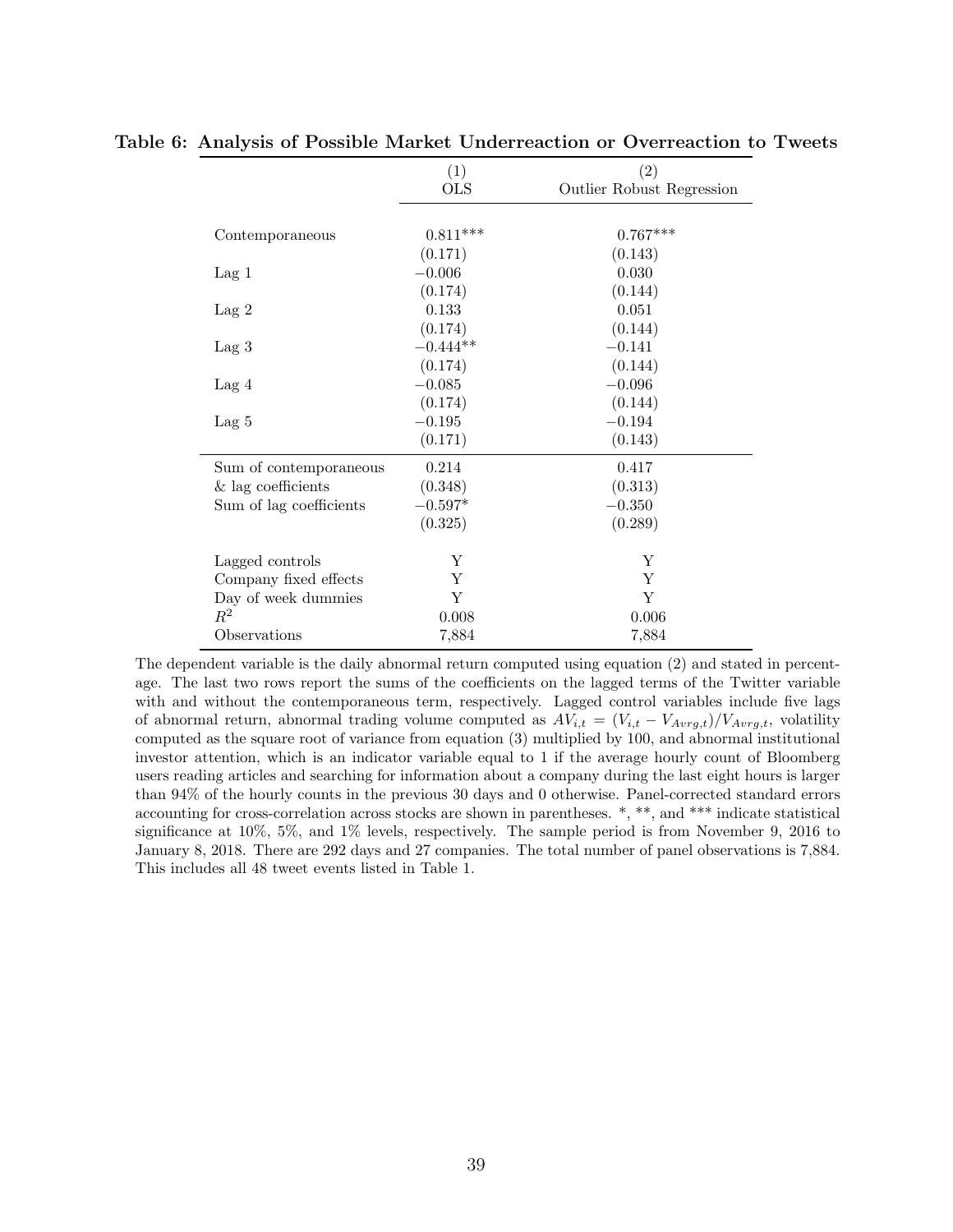|                             | (1)<br>Abnormal Return | (2)<br><b>ATV</b> | (3)<br>Volatility |
|-----------------------------|------------------------|-------------------|-------------------|
| FULL SAMPLE                 |                        |                   |                   |
| Twitter variable            | $0.765***$             | $0.273***$        | $0.202***$        |
|                             | (0.141)                | (0.049)           | (0.049)           |
| Lagged controls             | Υ                      | Υ                 | Y                 |
| Company fixed effects       | Υ                      | Y                 | Y                 |
| Day of week dummies         | Y                      | Y                 | Y                 |
| $R^2$                       | 0.006                  | 0.096             | 0.311             |
| Observations                | 7,749                  | 7,749             | 7,749             |
| PRE- AND POST- INAUGURATION |                        |                   |                   |
| Twitter variable            | $1.142***$             | $0.395***$        | $0.344***$        |
|                             | (0.219)                | (0.076)           | (0.077)           |
| Post-inauguration           | $-0.597**$             | $-0.214**$        | $-0.284***$       |
| interaction term            | (0.286)                | (0.100)           | (0.100)           |
| Coefficient sum             | $0.545***$             | $0.181***$        | 0.060             |
|                             | (0.184)                | (0.064)           | (0.064)           |
| Post-inauguration           | 0.026                  | $-0.017$          | $-0.055***$       |
| indicator variable          | (0.032)                | (0.011)           | (0.011)           |
| Lagged controls             | Υ                      | Υ                 | Y                 |
| Company fixed effects       | Υ                      | Υ                 | Y                 |
| Day of week dummies         | Υ                      | Y                 | Y                 |
| $R^2$                       | 0.006                  | 0.096             | 0.313             |
| Observations                | 7,749                  | 7,749             | 7,749             |

Table 7: Impact of Presidential Tweets - Outlier Robust Regression

This table reports the Huber (1973) outlier robust regression (M-estimation). Abnormal return is computed using equation (2) and stated in percentage, abnormal trading volume (ATV) is computed as  $AV_{i,t} = (V_{i,t} - V_{Avrg,t})/V_{Avrg,t}$ , and volatility is computed as the square root of variance from equation (3) multiplied by 100. The post-inauguration indicator variable equals 1 if the event falls into the post-inauguration period and 0 otherwise. The post-inauguration interaction term multiplies the Twitter variable and the post-inauguration indicator variable. Coefficient sum in the bottom panel reports the sum of the coefficients on the Twitter variable and the post-inauguration interaction term. Lagged control variables include five lags of abnormal returns, ATV, volatility, and abnormal institutional investor attention (AIIA), which is an indicator variable equal to 1 if the average hourly count of Bloomberg users reading articles and searching for information about a company during the last eight hours is larger than 94% of the hourly counts in the previous 30 days and 0 otherwise. Standard errors are shown in parentheses. \*, \*\*, and \*\*\* indicate statistical significance at 10%, 5%, and 1% levels, respectively. The sample period is from November 9, 2016 to December 31. There are 287 days and 27 companies. The total number of panel observations is 7,749. This includes all 48 tweet events listed in Table 1 with 20 and 28 tweet events in the pre- and post-inauguration periods, respectively.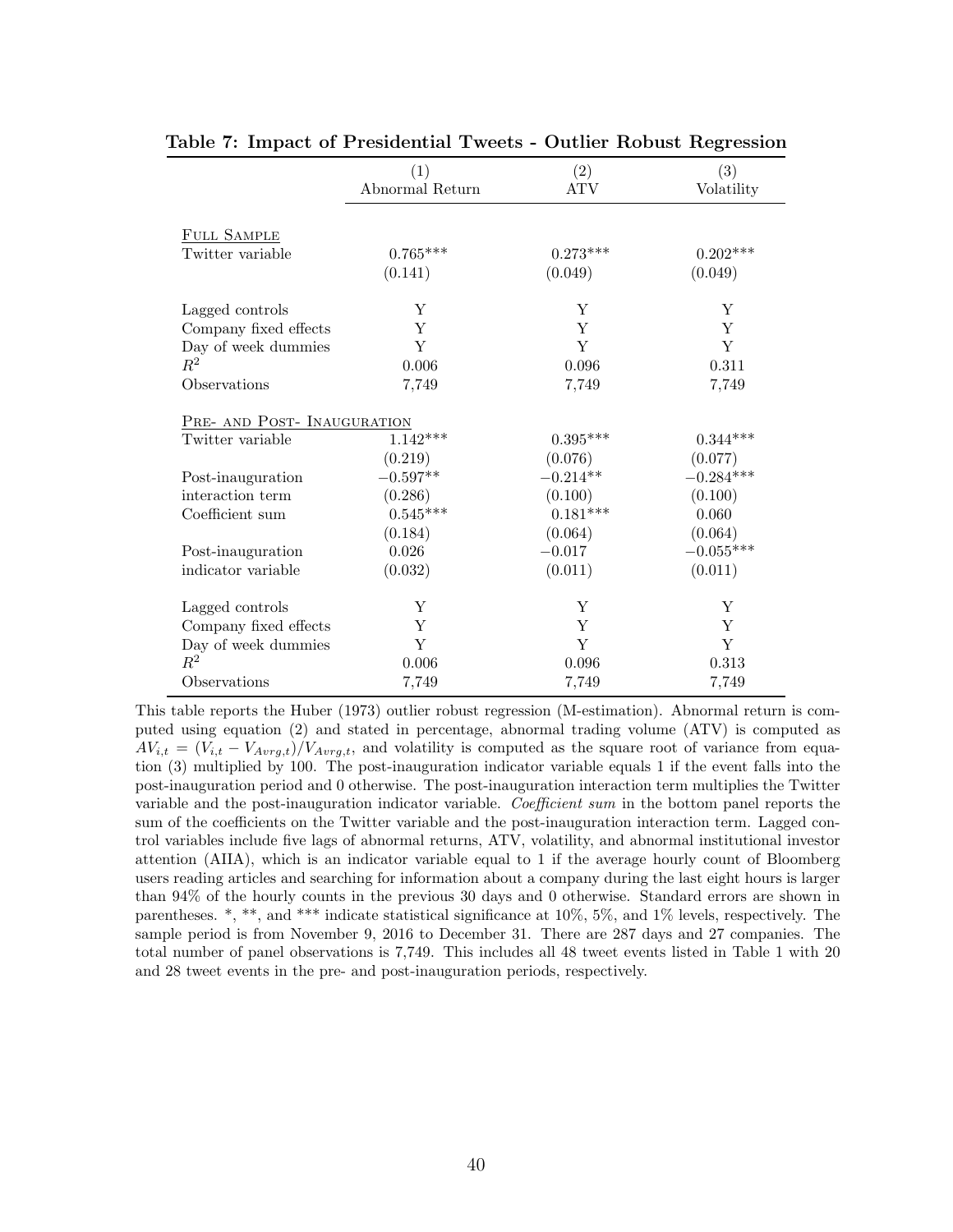|                       | $\left(1\right)$<br>Abnormal Return | $\left( 2\right)$<br>ATV | $\left( 3\right)$<br>Volatility | $\left(4\right)$<br>AIIA |
|-----------------------|-------------------------------------|--------------------------|---------------------------------|--------------------------|
|                       |                                     |                          |                                 |                          |
| Twitter variable      | $0.928***$                          | $0.385***$               | $0.280***$                      | $0.310***$               |
|                       | (0.192)                             | (0.097)                  | (0.082)                         | (0.064)                  |
| Negative tweet dummy  | $-0.557$                            | $-0.020$                 | $-0.181$                        | 0.230                    |
| interaction term      | (0.412)                             | (0.205)                  | (0.167)                         | (0.147)                  |
| Lagged controls       | Y                                   | Y                        | Y                               | v                        |
| Company fixed effects | $\mathbf{v}$                        | Y                        | v                               | $\mathbf v$              |
| Day of week dummies   | $\mathbf v$                         | Y                        | Y                               | $\rm _V$                 |
| $\mathbb{R}^2$        | 0.007                               | 0.080                    | 0.317                           | 0.115                    |
| Observations          | 7.749                               | 7.749                    | 7,749                           | 7.749                    |

Table 8: Test of Asymmetric Effect of Negative and Positive Tweets

Abnormal return is computed using equation (2) and stated in percentage, abnormal trading volume (ATV) is computed as  $AV_{i,t} = (V_{i,t} - V_{Avrg,t})/V_{Avrg,t}$ , volatility is computed as the square root of variance from equation (3) multiplied by 100, and abnormal institutional investor attention (AIIA) is an indicator variable equal to 1 if the average hourly count of Bloomberg users reading articles and searching for information about a company during the last eight hours is larger than 94% of the hourly counts in the previous 30 days and 0 otherwise. The interaction term multiplies the Twitter variable and an indicator variable equal to 1 if the tweet is negative and 0 otherwise. Lagged control variables include five lags of abnormal returns, ATV, volatility, and AIIA. Panel-corrected standard errors accounting for cross-correlation across stocks are shown in parentheses. \*, \*\*, and \*\*\* indicate statistical significance at 10%, 5%, and 1% levels, respectively. Pseudo- $R^2$  is reported for the AIIA. The sample period is from November 9, 2016 to December 31. There are 287 days and 27 companies. The total number of panel observations is 7,749. This includes all 48 tweet events listed in Table 1.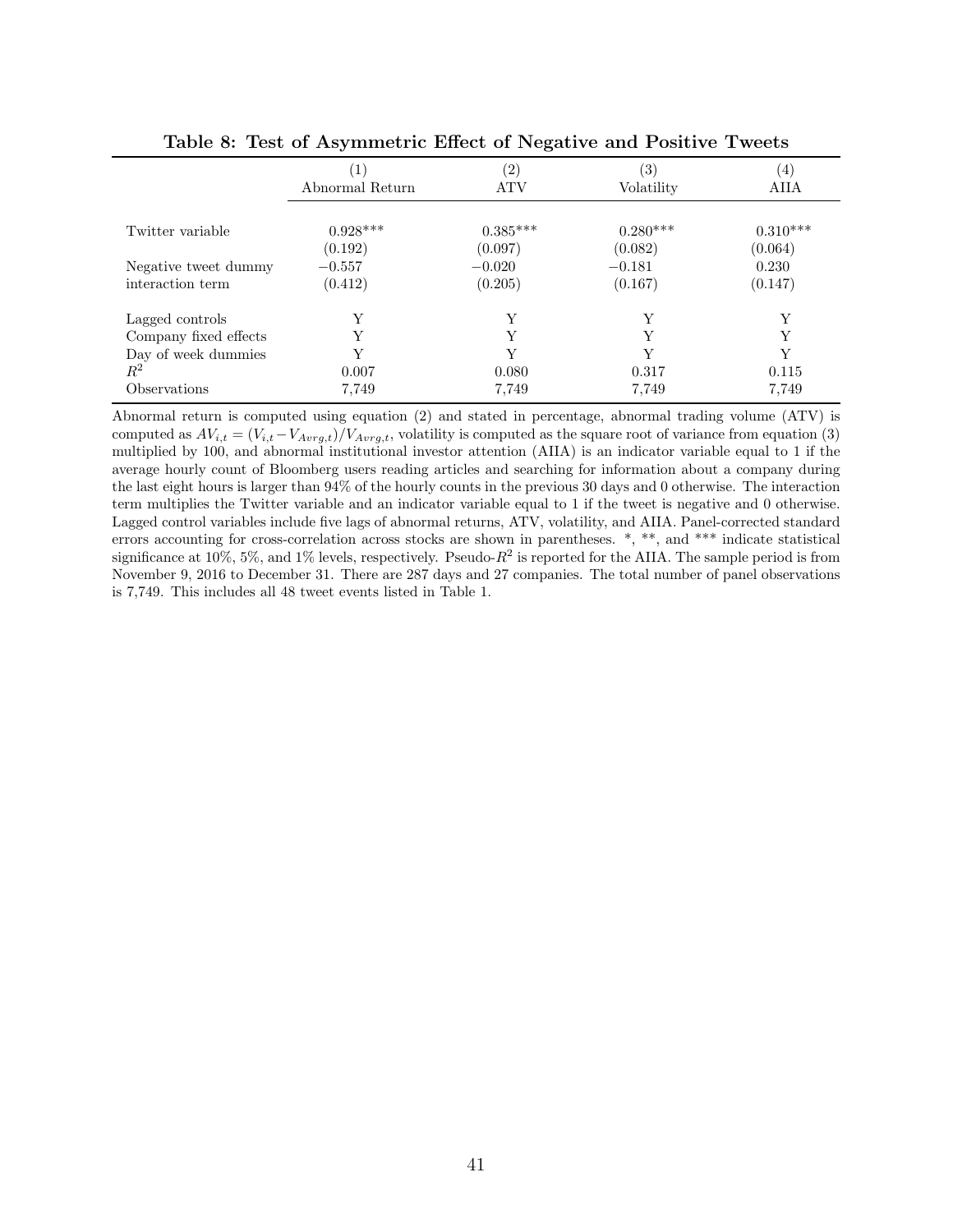|                                     | (1)<br>Abnormal Return | $\left( 2\right)$<br><b>ATV</b> | (3)<br>Volatility | $\left( 4\right)$<br>AIIA |
|-------------------------------------|------------------------|---------------------------------|-------------------|---------------------------|
| TWEETS NOT PRECEDED BY RELATED NEWS |                        |                                 |                   |                           |
| Twitter variable                    | $0.756***$             | $0.361**$                       | $0.385***$        | $0.471***$                |
|                                     | (0.243)                | (0.146)                         | (0.108)           | (0.105)                   |
| Lagged controls                     | Y                      | Y                               | Y                 | Y                         |
| Company fixed effects               | Υ                      | Υ                               | Y                 | Υ                         |
| Day of week dummies                 | Υ                      | Y                               | Y                 | Y                         |
| $R^2$                               | 0.015                  | 0.140                           | 0.281             | 0.140                     |
| Observations                        | 2,870                  | 2,870                           | 2,870             | 2,870                     |
| TWEETS PRECEDED BY RELATED NEWS     |                        |                                 |                   |                           |
| Twitter variable                    | $0.806***$             | $0.408***$                      | $0.161*$          | $0.309***$                |
|                                     | (0.226)                | (0.106)                         | (0.094)           | (0.072)                   |
| Lagged controls                     | Υ                      | Υ                               | Y                 | Y                         |
| Company fixed effects               | Y                      | Y                               | Y                 | Y                         |
| Day of week dummies                 | Υ                      | Y                               | Y                 | Y                         |
| $R^2$                               | 0.006                  | 0.095                           | 0.327             | 0.102                     |
| Observations                        | 6,314                  | 6,314                           | 6,314             | 6,314                     |

Table 9: Subsamples Based on Whether the Tweet Was Preceded by Related News

Abnormal return is computed using equation (2) and stated in percentage, abnormal trading volume (ATV) is computed as  $AV_{i,t} = (V_{i,t} - V_{Avrg,t})/V_{Avrg,t}$ , volatility is computed as the square root of variance from equation (3) multiplied by 100, and abnormal institutional investor attention (AIIA) is an indicator variable equal to 1 if the average hourly count of Bloomberg users reading articles and searching for information about a company during the last eight hours is larger than 94% of the hourly counts in the previous 30 days and 0 otherwise. Lagged control variables include five lags of abnormal returns, ATV, volatility, and AIIA. Panel-corrected standard errors accounting for cross-correlation across stocks are shown in parentheses. \*, \*\*, and \*\*\* indicate statistical significance at 10%, 5%, and 1% levels, respectively. Pseudo- $R^2$  is reported for the AIIA. The sample period is from November 9, 2016 to December 31, 2017. The number of days is 287. The number of companies is 10 and 22 in the top and bottom panels resulting in 2,870 and 6,314 panel observations including 18 and 30 tweet events listed in Table 1, respectively.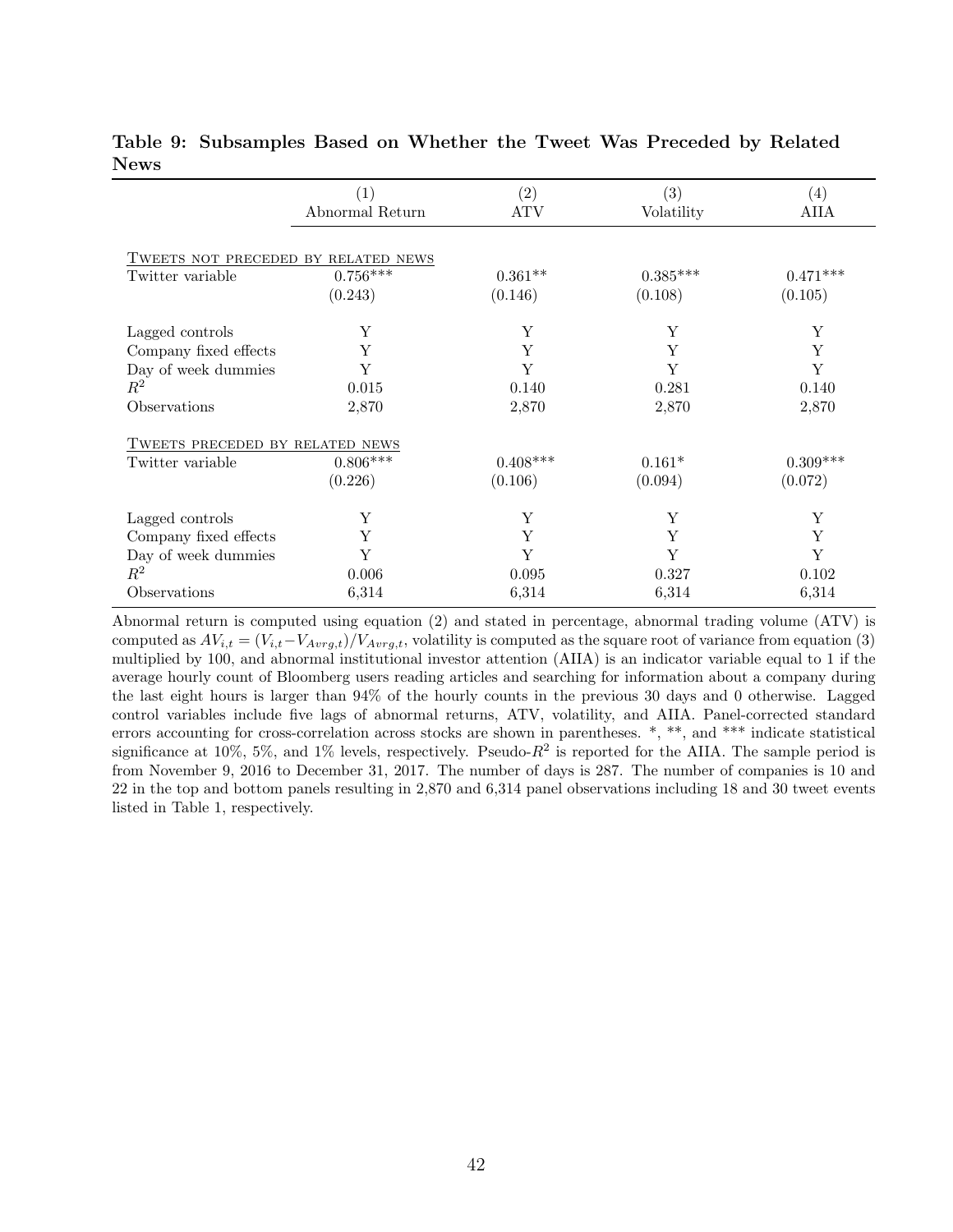# Appendix: Alternative Tweet Tone Classification Methods

In Section II, we explain that we take two approaches to classifying the tone of the tweets. In the first approach, we carefully analyze the specific context of each tweet and classify the tone of the tweet based on whether the tone expressed by President Trump toward the company is positive or negative in the context of previous statements made by President Trump during the election campaign about the topics of the tweets. In the second approach, we utilize standard lexicons employed in previous literature and the Google Cloud Natural Language API  $(Google API)$ ;<sup>29</sup> we report the results of this alternative classification in this Appendix as a robustness check.

The textual analyses employed in previous studies that examine social media messages are mostly based on matching the exact wording with established words lists, such as the lexicon compiled by Loughran and McDonald (2011) (LM hereafter) and the NRC Sentiment and Emotion Lexicons compiled by the National Research Council Canada (NRC hereafter). Since these lexicons may not be adapted to non-standard language usage, such as President Trump's tweets that have been documented in numerous sources (for example, Begley, 2017), we also use Google API that leverages Google's expertise in big data analytics and machine learning models to reveal the meaning of the text and infer the underlying sentiment. Google API represents a cutting-edge effort in textual analysis based on adaptive machine learning technology and advanced language understanding system.

We apply the the NRC and LM lexicons as well as the Google API algorithm to each tweet in our sample and compare the resulting predicted tones with our classification.<sup>30</sup> We find that our context-based classification described in Section II agrees with the LM and

<sup>29</sup>https://cloud.google.com/natural-language/.

<sup>30</sup>For textual analysis of each tweet using the LM and NRC lexicons, we count the number of positive and negative words that are listed in the relevant lexicon, and we compute a score based on the difference between the number of positive and negative words that are matched with the respective lexicon. In contrast, the Google API sentiment score relies on Google's built-in algorithm and ranges from -1.0 (negative) to 1.0 (positive), reflecting the overall emotional leaning of the text.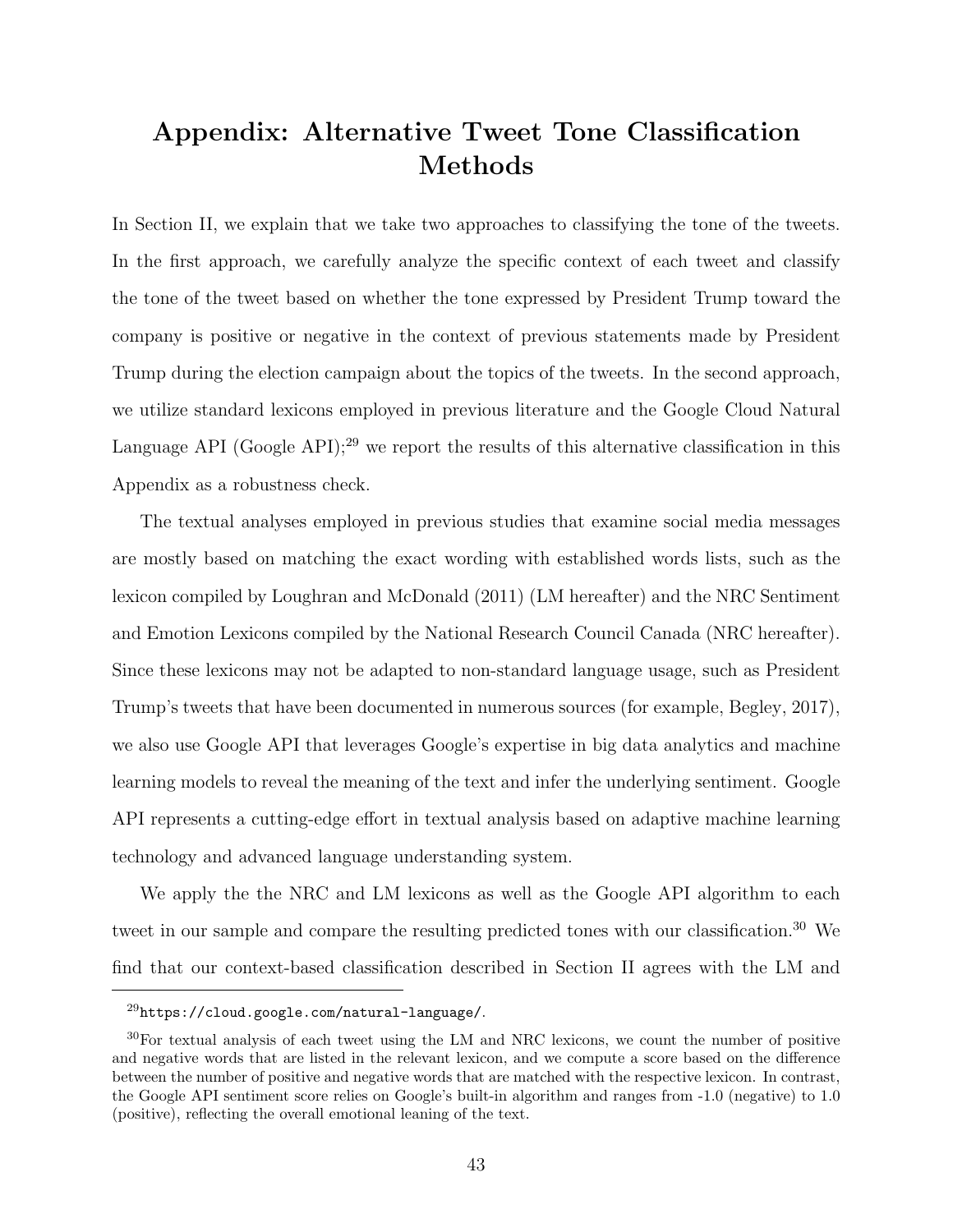NRC lexicons and Google API classification in 49 of the 59 tweets (83%) in the sample. This comparison provides strong support for the applicability and accuracy of our classification method.

Our context-based classification gains further support once we take into account the context and content of the ten tweets for which the standard textual analysis differs from our classification. For example, one of the mismatched tweets was tweet  $#7:$  "Masa said he would never do this had we (Trump) not won the election!" Google API classifies the tweet as exhibiting negative sentiment because of the two negations "never" and "not" contained in the tweet. However, if we take the context and content of the tweet into account, this tweet clearly exhibits a positive tone by the President toward SoftBank because it follows a tweet posted one minute earlier where President Trump commends the company for bringing jobs to the United States: "Masa (SoftBank) of Japan has agreed to invest \$50 billion in the U.S. toward businesses and 50,000 new jobs....". This demonstrates the importance of considering the context and content of the social media messages, especially those with nonstandard language usage. The limitations of the standard textual analysis algorithms are also evident when analyzing tweets that are positive about one company and negative about another company, such as a tweet about Lockheed Martin (negative) and Boeing (positive) on December 22, 2016: "Based on the tremendous cost and cost overruns of the Lockheed Martin F-35, I have asked Boeing to price-out a comparable F-18 Super Hornet!" A detailed discussion of the tone classification for all ten mismatched tweets is provided in Table A1.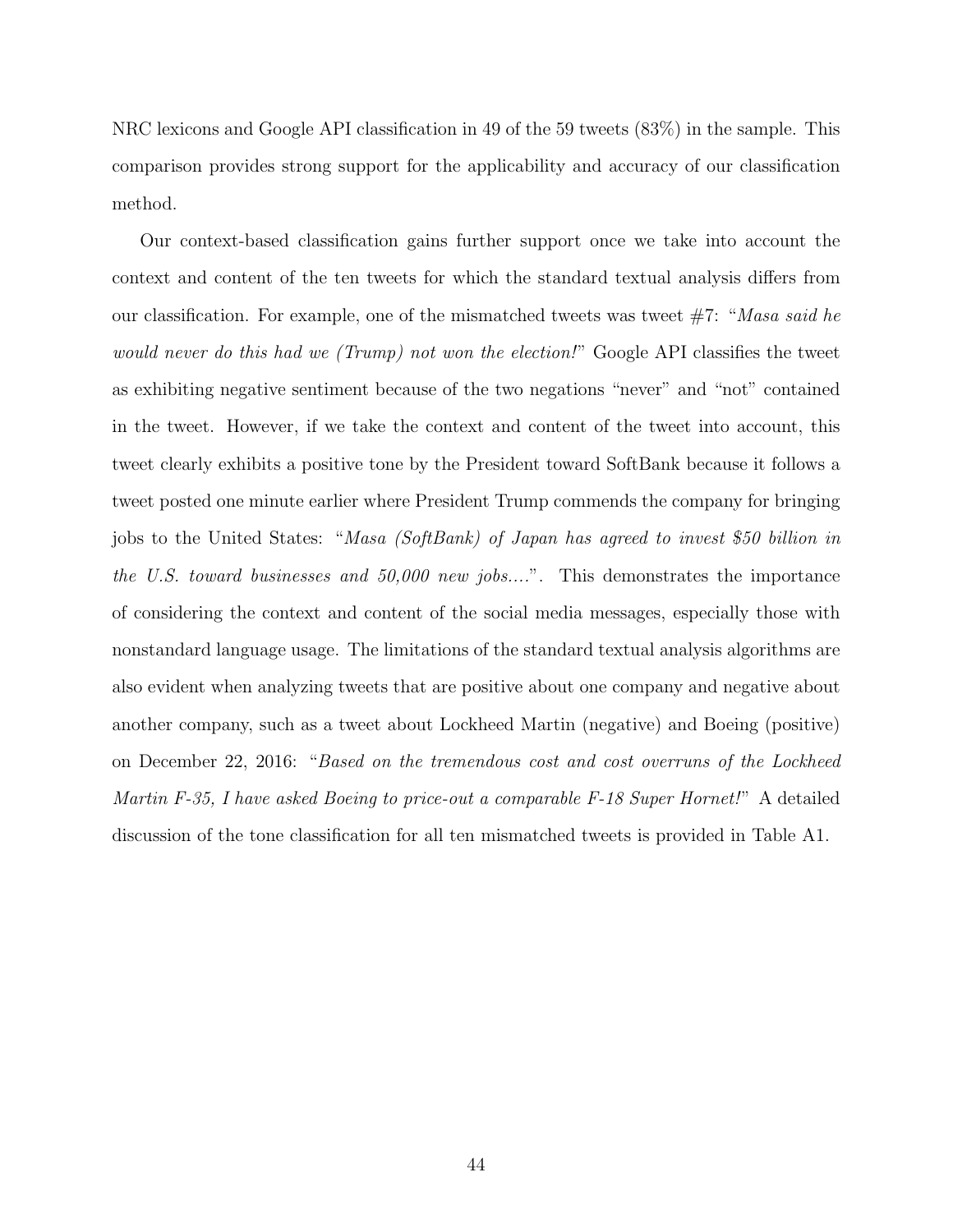| Tweet<br>Event $#$ | Our<br>Classification | LM/NRC/Google API<br>Classifications | Tweet Content<br>$&$ Explanation                                                                                                                                                                                                                                                                                                                                                                                                                                                                                                                                                                                                          |
|--------------------|-----------------------|--------------------------------------|-------------------------------------------------------------------------------------------------------------------------------------------------------------------------------------------------------------------------------------------------------------------------------------------------------------------------------------------------------------------------------------------------------------------------------------------------------------------------------------------------------------------------------------------------------------------------------------------------------------------------------------------|
| #7                 | $\mathbf{1}$          | $0/0/-0.1$                           | "Masa said he would never do this had we (Trump)<br>not won the election!" Negations such as "never" and<br>"not" may trigger a negative classification from Google<br>API. However, given the context of the tweet, this<br>tweet exhibits a positive tone by the President toward<br>SoftBank because it follows a tweet posted one minute<br>earlier where President Trump commends the com-<br>pany for bringing jobs to the United States: "Masa<br>$(SoftBank)$ of Japan has agreed to invest \$50 billion in<br>the U.S. toward businesses and $50,000$ new jobs"                                                                  |
| #10, #11           | $-1$                  | 0/0/0.2                              | "Based on the tremendous cost and cost overruns of<br>the Lockheed Martin F-35, I have asked Boeing to<br>price-out a comparable F-18 Super Hornet!" Google<br>API classifies this tweet with positive sentiment possi-<br>bly due to positive words such as "tremendous." How-<br>ever, since this tweet pertains to controlling govern-<br>ment costs, the tweet exhibits a negative tone toward<br>Lockheed Martin (because of potentially losing the<br>government contract due to high production cost of<br>the F-35 fighter) and a positive tone toward Boeing<br>(because of potentially receiving the government con-<br>tract). |
| #12                | $-1$                  | 2/0/0                                | "General Motors is sending Mexican made model of<br>Chevy Cruze to U.S. car dealers-tax free across bor-<br>der. Make in U.S.A.or pay big border tax!" Words<br>such as "free" and "big" indicate a positive sentiment<br>from LM's lexicon. But the context and content of<br>this tweet clearly suggest a negative tone by the Pres-<br>ident toward General Motors due to its conflict with<br>his campaign promises of keeping and creating jobs<br>and manufacturing in the United States.                                                                                                                                           |
| #20                | $\mathbf{1}$          | 0/0/0                                | "Bayer AG has pledged to add U.S. jobs and in-<br>vestments after meeting with President-elect Donald<br>Trump, the latest in a string" $@WSJ"$ All three al-<br>ternative classification methods assign a neutral senti-<br>ment to this tweet. However, this tweet shows Presi-<br>dent Trump's positive tone toward Bayer because its<br>pledge aligns with the President's campaign promises<br>of keeping and creating jobs and manufacturing in the<br>United States.                                                                                                                                                               |

Table A1: Alternative Tweet Tone Classification Methods